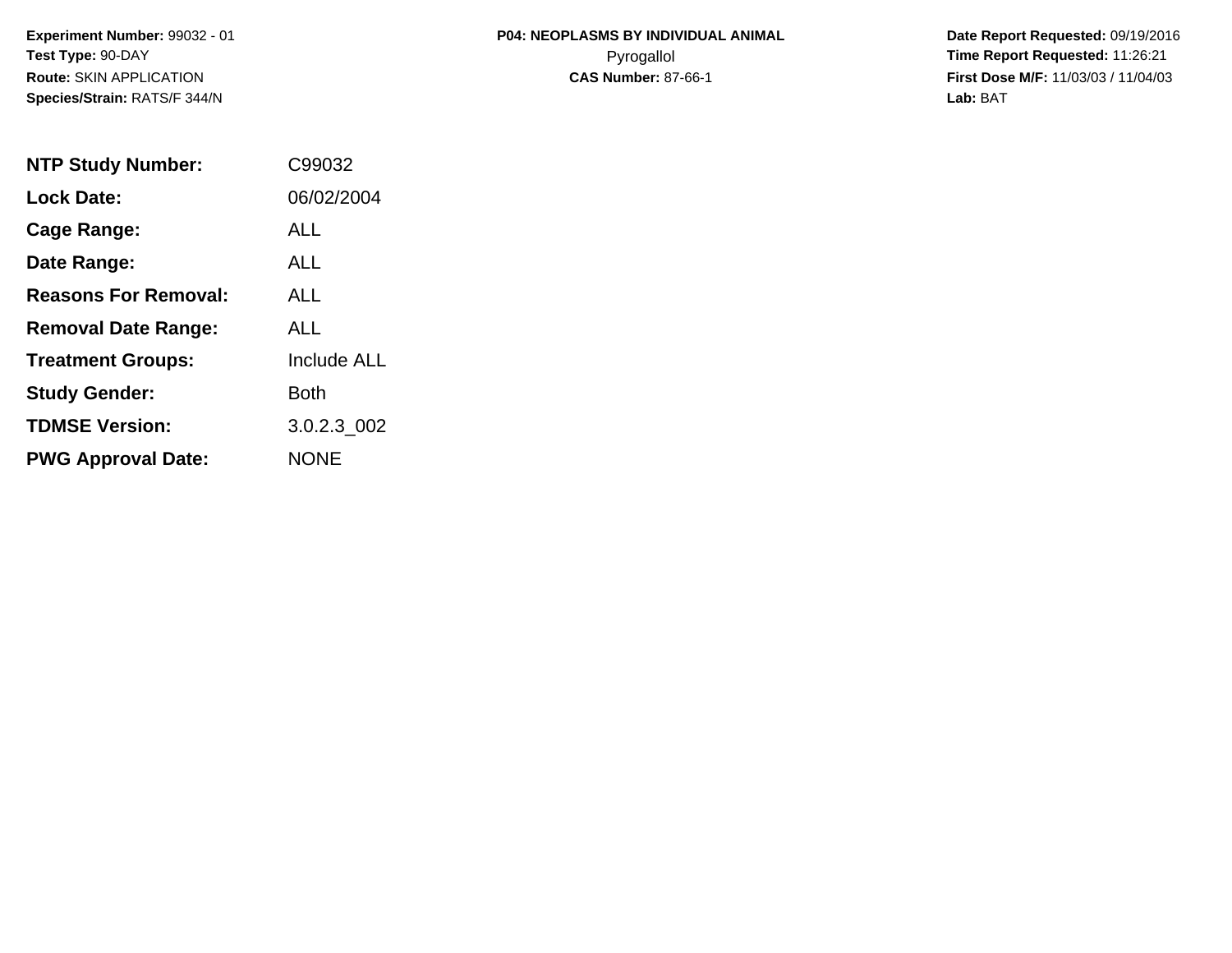| DAY ON TEST<br><b>FISCHER 344 RATS MALE</b>                                                                                                                         | $\begin{smallmatrix}0\0\0\end{smallmatrix}$<br>$\overline{9}$<br>3 | $_{\rm 0}^{\rm 0}$<br>$\frac{9}{3}$  | $\pmb{0}$<br>$\mathbf 0$<br>$\boldsymbol{9}$<br>$\mathbf{3}$     | 0<br>$\mathbf 0$<br>$\boldsymbol{9}$<br>3                        | $\begin{smallmatrix} 0\\0 \end{smallmatrix}$<br>$\overline{9}$<br>$\mathbf{3}$ | $_{\rm 0}^{\rm 0}$<br>$\overline{9}$<br>$\mathbf{3}$        | $_{\rm 0}^{\rm 0}$<br>$\boldsymbol{9}$<br>3                            | ${\bf 0}$<br>$\mathbf 0$<br>$\overline{9}$<br>3   | $\mathsf{O}\xspace$<br>$\mathbf 0$<br>$9\,$<br>$\mathbf{3}$ | 0<br>$\mathbf 0$<br>9<br>3                                             |                                                                                               |
|---------------------------------------------------------------------------------------------------------------------------------------------------------------------|--------------------------------------------------------------------|--------------------------------------|------------------------------------------------------------------|------------------------------------------------------------------|--------------------------------------------------------------------------------|-------------------------------------------------------------|------------------------------------------------------------------------|---------------------------------------------------|-------------------------------------------------------------|------------------------------------------------------------------------|-----------------------------------------------------------------------------------------------|
| 0 MG/KG<br><b>ANIMAL ID</b>                                                                                                                                         | 0<br>$\mathbf 0$<br>$\mathbf 0$<br>$\mathbf 0$<br>$\mathbf{1}$     | 0<br>$\overline{0}$<br>$\frac{0}{2}$ | $\mathbf 0$<br>$\boldsymbol{0}$<br>$\mathbf 0$<br>$\pmb{0}$<br>3 | $\mathbf 0$<br>$\mathbf 0$<br>$\mathbf 0$<br>0<br>$\overline{4}$ | 0<br>$\mathbf 0$<br>$\mathbf 0$<br>$\frac{0}{5}$                               | 0<br>$\boldsymbol{0}$<br>$\mathbf 0$<br>$\overline{0}$<br>6 | $\mathbf 0$<br>$\pmb{0}$<br>$\mathbf 0$<br>$\pmb{0}$<br>$\overline{7}$ | 0<br>$\mathbf 0$<br>$\mathbf 0$<br>$\pmb{0}$<br>8 | $\mathbf 0$<br>$\mathbf 0$<br>$\mathbf 0$<br>$\pmb{0}$<br>9 | $\mathbf 0$<br>$\mathbf 0$<br>$\mathbf 0$<br>$\mathbf{1}$<br>$\pmb{0}$ | * TOTALS                                                                                      |
| <b>ALIMENTARY SYSTEM</b>                                                                                                                                            |                                                                    |                                      |                                                                  |                                                                  |                                                                                |                                                             |                                                                        |                                                   |                                                             |                                                                        |                                                                                               |
| Esophagus                                                                                                                                                           |                                                                    |                                      |                                                                  |                                                                  |                                                                                |                                                             |                                                                        |                                                   |                                                             | $\ddot{}$                                                              | 10                                                                                            |
| Intestine Large, Cecum                                                                                                                                              |                                                                    |                                      |                                                                  |                                                                  |                                                                                |                                                             |                                                                        |                                                   |                                                             | $\ddot{}$                                                              | 10                                                                                            |
| Intestine Large, Colon                                                                                                                                              |                                                                    |                                      |                                                                  |                                                                  |                                                                                |                                                             |                                                                        |                                                   |                                                             | $\ddot{}$                                                              | 10                                                                                            |
| Intestine Large, Rectum                                                                                                                                             |                                                                    |                                      |                                                                  |                                                                  |                                                                                |                                                             |                                                                        |                                                   |                                                             | $\ddot{}$                                                              | 10                                                                                            |
| Intestine Small, Duodenum                                                                                                                                           |                                                                    |                                      |                                                                  |                                                                  |                                                                                |                                                             |                                                                        |                                                   |                                                             | $\ddot{}$                                                              | 10                                                                                            |
| Intestine Small, Ileum                                                                                                                                              |                                                                    |                                      |                                                                  |                                                                  |                                                                                |                                                             |                                                                        |                                                   |                                                             | $+$                                                                    | 10                                                                                            |
| Intestine Small, Jejunum                                                                                                                                            |                                                                    |                                      |                                                                  |                                                                  |                                                                                |                                                             |                                                                        |                                                   | $\ddot{}$                                                   | $+$                                                                    | 10                                                                                            |
| Liver                                                                                                                                                               |                                                                    |                                      |                                                                  |                                                                  |                                                                                |                                                             |                                                                        |                                                   |                                                             | $\ddot{}$                                                              | 10                                                                                            |
| Pancreas                                                                                                                                                            |                                                                    |                                      |                                                                  |                                                                  |                                                                                |                                                             |                                                                        |                                                   |                                                             | $\ddot{}$                                                              | 10                                                                                            |
| Salivary Glands                                                                                                                                                     |                                                                    |                                      |                                                                  |                                                                  |                                                                                |                                                             |                                                                        |                                                   |                                                             | $+$                                                                    | 10                                                                                            |
| Stomach, Forestomach                                                                                                                                                |                                                                    |                                      |                                                                  |                                                                  |                                                                                |                                                             |                                                                        |                                                   |                                                             | $\ddot{}$                                                              | 10                                                                                            |
| Stomach, Glandular                                                                                                                                                  |                                                                    |                                      |                                                                  |                                                                  |                                                                                |                                                             |                                                                        |                                                   |                                                             | $\overline{+}$                                                         | 10                                                                                            |
| <b>CARDIOVASCULAR SYSTEM</b>                                                                                                                                        |                                                                    |                                      |                                                                  |                                                                  |                                                                                |                                                             |                                                                        |                                                   |                                                             |                                                                        |                                                                                               |
| <b>Blood Vessel</b>                                                                                                                                                 |                                                                    |                                      |                                                                  |                                                                  |                                                                                |                                                             |                                                                        |                                                   |                                                             | $\overline{+}$                                                         | 10                                                                                            |
| Heart                                                                                                                                                               |                                                                    |                                      |                                                                  |                                                                  |                                                                                |                                                             |                                                                        |                                                   |                                                             | $\overline{+}$                                                         | 10                                                                                            |
| *  Total animals with tissue examined microscopically; Total animals with tumor<br>+  Tissue examined microscopically<br>X  Lesion present<br>I Insufficient tissue |                                                                    |                                      |                                                                  |                                                                  |                                                                                |                                                             |                                                                        |                                                   |                                                             |                                                                        | M  Missing tissue<br>A  Autolysis precludes evaluation<br>BLANK  Not examined microscopically |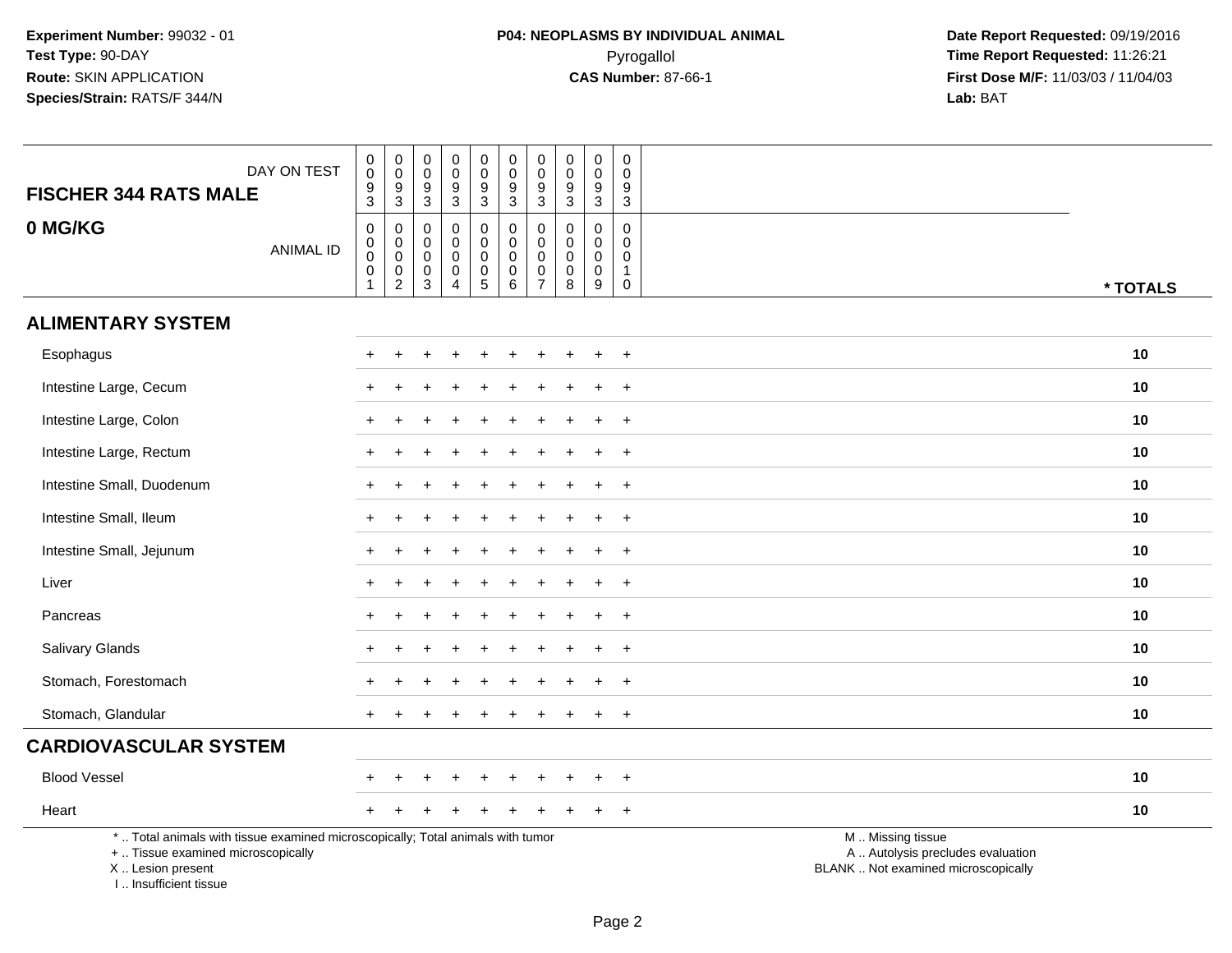| DAY ON TEST                  | $\begin{smallmatrix} 0\\0 \end{smallmatrix}$    | $_{\rm 0}^{\rm 0}$                 | $\begin{smallmatrix} 0\\0 \end{smallmatrix}$ | $\begin{smallmatrix} 0\\0 \end{smallmatrix}$       | $\begin{smallmatrix} 0\\0 \end{smallmatrix}$ | $_{\rm 0}^{\rm 0}$                                | $\begin{smallmatrix} 0\\0 \end{smallmatrix}$ | $\begin{smallmatrix} 0\\0 \end{smallmatrix}$ | $\begin{smallmatrix} 0\\0 \end{smallmatrix}$ | 0<br>$\mathbf 0$ |          |
|------------------------------|-------------------------------------------------|------------------------------------|----------------------------------------------|----------------------------------------------------|----------------------------------------------|---------------------------------------------------|----------------------------------------------|----------------------------------------------|----------------------------------------------|------------------|----------|
| <b>FISCHER 344 RATS MALE</b> | $9\,$<br>3                                      | 9<br>3                             | 9<br>3                                       | 9<br>3                                             | 9<br>3                                       | $\boldsymbol{9}$<br>3                             | 9<br>3                                       | 9<br>3                                       | 9<br>3                                       | 9<br>3           |          |
| 0 MG/KG<br>ANIMAL ID         | 0<br>$\pmb{0}$<br>$\pmb{0}$<br>$\boldsymbol{0}$ | 0<br>0<br>0<br>0<br>$\overline{c}$ | 0<br>0<br>$\pmb{0}$<br>0<br>3                | 0<br>0<br>$\pmb{0}$<br>$\pmb{0}$<br>$\overline{4}$ | 0<br>0<br>$\mathbf 0$<br>0<br>5              | 0<br>$\pmb{0}$<br>$\mathbf 0$<br>$\mathbf 0$<br>6 | 0                                            | 0<br>0<br>0<br>8                             | 0<br>$\pmb{0}$<br>0<br>0<br>9                | 0<br>0<br>0<br>0 | * TOTALS |
| <b>ENDOCRINE SYSTEM</b>      |                                                 |                                    |                                              |                                                    |                                              |                                                   |                                              |                                              |                                              |                  |          |
| <b>Adrenal Cortex</b>        |                                                 |                                    |                                              |                                                    |                                              |                                                   |                                              |                                              |                                              | $+$              | 10       |
| Adrenal Medulla              |                                                 |                                    |                                              |                                                    |                                              |                                                   |                                              |                                              |                                              | $+$              | 10       |
| Islets, Pancreatic           |                                                 |                                    |                                              |                                                    |                                              |                                                   |                                              |                                              | $\div$                                       | $+$              | 10       |
| Parathyroid Gland            |                                                 |                                    |                                              |                                                    |                                              |                                                   |                                              |                                              | $\div$                                       | $+$              | 10       |
| <b>Pituitary Gland</b>       |                                                 |                                    |                                              |                                                    |                                              |                                                   |                                              |                                              | $\div$                                       | $+$              | 10       |
| <b>Thyroid Gland</b>         | $+$                                             |                                    | +                                            | $\div$                                             | $\pm$                                        | $\pm$                                             | $+$                                          |                                              | $+$                                          | $+$              | 10       |
| <b>GENERAL BODY SYSTEM</b>   |                                                 |                                    |                                              |                                                    |                                              |                                                   |                                              |                                              |                                              |                  |          |

#### NONE

| <b>GENITAL SYSTEM</b>  |                     |    |
|------------------------|---------------------|----|
| Epididymis             | + + + + + + + + + + | 10 |
| <b>Preputial Gland</b> | + + + + + + + + + + | 10 |
| Prostate               | + + + + + + + + + + | 10 |
| <b>Seminal Vesicle</b> | + + + + + + + + + + | 10 |
| <b>Testes</b>          | + + + + + + + + + + | 10 |

# **HEMATOPOIETIC SYSTEM**

\* .. Total animals with tissue examined microscopically; Total animals with tumor

+ .. Tissue examined microscopically

X .. Lesion present

I .. Insufficient tissue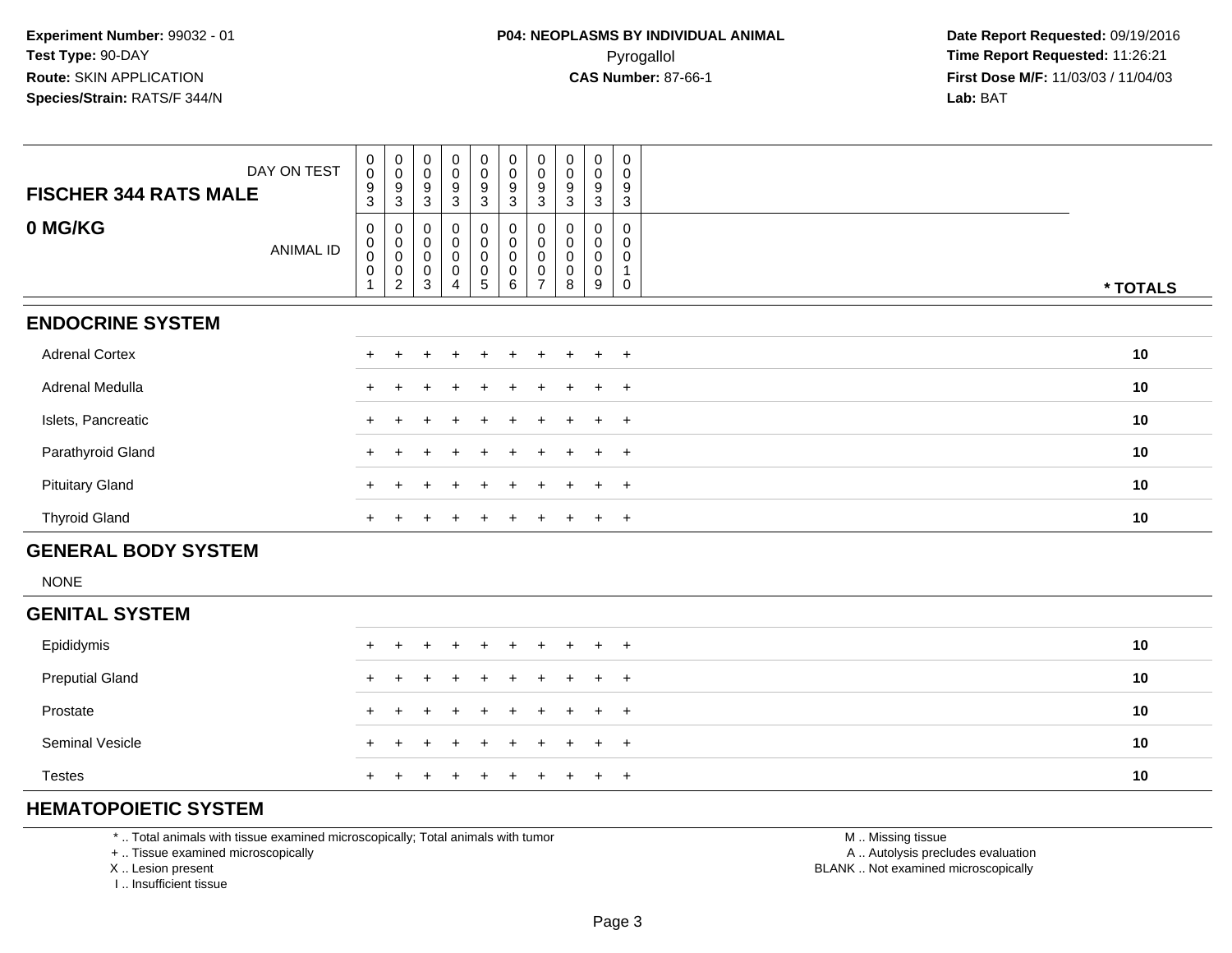|                                                                                                                                            |                                    |                                                                |                                        |                  |                                                      |                          |                         | $\mathsf{O}\xspace$   |                                                | $\pmb{0}$                       |                                                                                               |             |
|--------------------------------------------------------------------------------------------------------------------------------------------|------------------------------------|----------------------------------------------------------------|----------------------------------------|------------------|------------------------------------------------------|--------------------------|-------------------------|-----------------------|------------------------------------------------|---------------------------------|-----------------------------------------------------------------------------------------------|-------------|
| DAY ON TEST                                                                                                                                | $_{\rm 0}^{\rm 0}$                 | $\begin{smallmatrix}0\\0\end{smallmatrix}$<br>$\boldsymbol{9}$ | $_{\rm 0}^{\rm 0}$<br>$\boldsymbol{9}$ | $_0^0$           | $\pmb{0}$<br>$\mathsf{O}\xspace$                     | $_{\rm 0}^{\rm 0}$       | 0<br>$\mathbf{0}$<br>9  | $\mathbf 0$<br>9      | $\mathbf 0$<br>$\mathbf 0$<br>$\boldsymbol{9}$ | $\mathbf 0$<br>$\boldsymbol{9}$ |                                                                                               |             |
| <b>FISCHER 344 RATS MALE</b>                                                                                                               | $\frac{9}{3}$                      | $\mathsf 3$                                                    | $\mathbf{3}$                           | $\frac{9}{3}$    | $\frac{9}{3}$                                        | $\frac{9}{3}$            | 3                       | $\mathbf{3}$          | $\overline{3}$                                 | $\mathbf{3}$                    |                                                                                               |             |
| 0 MG/KG<br><b>ANIMAL ID</b>                                                                                                                | $\mathsf{O}\xspace$<br>$\mathbf 0$ | $\mathbf 0$<br>$\mathbf 0$                                     | 0<br>$\mathbf 0$                       | 0<br>$\mathbf 0$ | 0<br>0                                               | 0<br>$\overline{0}$      | $\mathbf 0$<br>$\Omega$ | $\Omega$<br>$\Omega$  | 0<br>$\mathbf 0$                               | $\mathbf 0$<br>$\Omega$         |                                                                                               |             |
|                                                                                                                                            | $\Omega$<br>$\mathbf 0$            | $\mathbf 0$<br>$\mathbf 0$                                     | 0<br>$\,0\,$                           | $\mathbf 0$<br>0 | $\mathbf 0$<br>$\begin{array}{c} 0 \\ 5 \end{array}$ | $\mathbf 0$<br>$\pmb{0}$ | $\Omega$<br>$\mathbf 0$ | 0<br>$\boldsymbol{0}$ | $\mathbf 0$<br>$\pmb{0}$                       | $\Omega$<br>-1                  |                                                                                               |             |
|                                                                                                                                            | -1                                 | $\overline{2}$                                                 | $\sqrt{3}$                             | 4                |                                                      | 6                        | $\overline{7}$          | 8                     | $\boldsymbol{9}$                               | $\mathbf 0$                     |                                                                                               | * TOTALS    |
| <b>Bone Marrow</b>                                                                                                                         | $\ddot{}$                          | $\ddot{}$                                                      |                                        | $\ddot{}$        | $\ddot{}$                                            | $\ddot{}$                | $\ddot{}$               | $\ddot{}$             | $\ddot{+}$                                     | $+$                             |                                                                                               | 10          |
| Lymph Node, Mandibular                                                                                                                     | м                                  | м                                                              | M                                      | м                | М                                                    | м                        | M                       | M                     | M                                              | <b>M</b>                        |                                                                                               | $\mathbf 0$ |
| Lymph Node, Mesenteric                                                                                                                     | ÷                                  |                                                                |                                        |                  |                                                      |                          |                         |                       | $\ddot{}$                                      | $+$                             |                                                                                               | 10          |
| Spleen                                                                                                                                     | $\pm$                              |                                                                |                                        |                  |                                                      |                          |                         |                       | $\ddot{}$                                      | $+$                             |                                                                                               | 10          |
| Thymus                                                                                                                                     | $+$                                |                                                                |                                        |                  | ÷                                                    |                          | ÷                       |                       | $\ddot{}$                                      | $+$                             |                                                                                               | 10          |
| <b>INTEGUMENTARY SYSTEM</b>                                                                                                                |                                    |                                                                |                                        |                  |                                                      |                          |                         |                       |                                                |                                 |                                                                                               |             |
| <b>Mammary Gland</b>                                                                                                                       |                                    |                                                                |                                        | $\div$           | $\ddot{}$                                            |                          |                         |                       | $\ddot{+}$                                     | M                               |                                                                                               | 9           |
| Skin                                                                                                                                       | $+$                                | $\div$                                                         |                                        |                  | ÷                                                    |                          | $\pm$                   |                       | $\ddot{}$                                      | $+$                             |                                                                                               | 10          |
| <b>MUSCULOSKELETAL SYSTEM</b>                                                                                                              |                                    |                                                                |                                        |                  |                                                      |                          |                         |                       |                                                |                                 |                                                                                               |             |
| Bone                                                                                                                                       |                                    |                                                                |                                        |                  |                                                      |                          |                         |                       | $\pm$                                          | $\overline{+}$                  |                                                                                               | 10          |
| <b>NERVOUS SYSTEM</b>                                                                                                                      |                                    |                                                                |                                        |                  |                                                      |                          |                         |                       |                                                |                                 |                                                                                               |             |
| Brain                                                                                                                                      |                                    |                                                                |                                        | $\div$           | $\pm$                                                | $+$                      | $+$                     | $+$                   | $\ddot{}$                                      | $+$                             |                                                                                               | 10          |
| <b>RESPIRATORY SYSTEM</b>                                                                                                                  |                                    |                                                                |                                        |                  |                                                      |                          |                         |                       |                                                |                                 |                                                                                               |             |
| Lung                                                                                                                                       |                                    |                                                                |                                        |                  |                                                      |                          |                         |                       |                                                | $^{+}$                          |                                                                                               | 10          |
| Nose                                                                                                                                       |                                    |                                                                |                                        | $\div$           | $\ddot{}$                                            |                          | $\pm$                   |                       | $\ddot{}$                                      | $+$                             |                                                                                               | 10          |
| Trachea                                                                                                                                    |                                    |                                                                |                                        |                  |                                                      |                          |                         |                       |                                                | $\ddot{}$                       |                                                                                               | 10          |
| *  Total animals with tissue examined microscopically; Total animals with tumor<br>+  Tissue examined microscopically<br>X  Lesion present |                                    |                                                                |                                        |                  |                                                      |                          |                         |                       |                                                |                                 | M  Missing tissue<br>A  Autolysis precludes evaluation<br>BLANK  Not examined microscopically |             |

I .. Insufficient tissue

Lesion present BLANK .. Not examined microscopically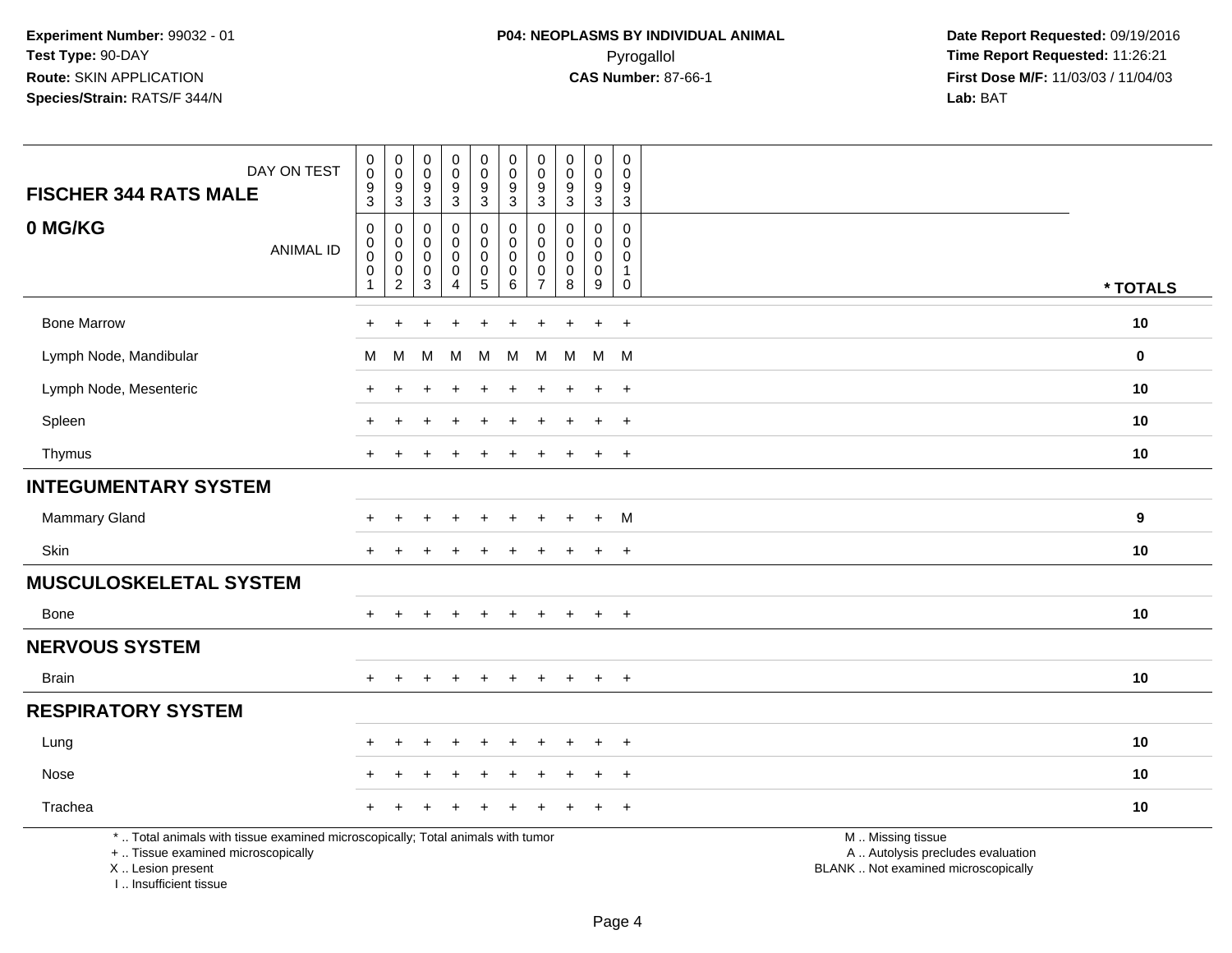| DAY ON TEST<br><b>FISCHER 344 RATS MALE</b> | $\mathbf 0$<br>$\pmb{0}$<br>9<br>3       | $_{\rm 0}^{\rm 0}$<br>$\boldsymbol{9}$<br>3                               | $\pmb{0}$<br>$\mathbf 0$<br>9<br>3        | $\mathbf 0$<br>$\mathsf{O}\xspace$<br>9<br>3 | $_{\rm 0}^{\rm 0}$<br>$\boldsymbol{9}$<br>$\mathfrak{S}$ | $\pmb{0}$<br>$\pmb{0}$<br>$\boldsymbol{9}$<br>3 | $\begin{smallmatrix} 0\\0 \end{smallmatrix}$<br>$\boldsymbol{9}$<br>$\mathbf{3}$ | $_{\rm 0}^{\rm 0}$<br>9<br>3 | 0<br>0<br>9<br>3      | $\mathbf 0$<br>0<br>9<br>3 |          |
|---------------------------------------------|------------------------------------------|---------------------------------------------------------------------------|-------------------------------------------|----------------------------------------------|----------------------------------------------------------|-------------------------------------------------|----------------------------------------------------------------------------------|------------------------------|-----------------------|----------------------------|----------|
| 0 MG/KG<br><b>ANIMAL ID</b>                 | 0<br>$\,0\,$<br>$\pmb{0}$<br>$\mathbf 0$ | $\mathbf 0$<br>$\overline{0}$<br>$\pmb{0}$<br>$\pmb{0}$<br>$\overline{c}$ | 0<br>$\mathbf 0$<br>0<br>$\mathbf 0$<br>3 | 0<br>$\bar{0}$<br>0<br>0                     | $_{\rm 0}^{\rm 0}$<br>0<br>$\pmb{0}$<br>5                | $_{\rm 0}^{\rm 0}$<br>0<br>0<br>6               | $_{\rm 0}^{\rm 0}$<br>$\pmb{0}$<br>$\pmb{0}$<br>$\overline{ }$                   | $_0^0$<br>0<br>0<br>8        | 0<br>0<br>0<br>0<br>9 | 0<br>0<br>0<br>$\Omega$    | * TOTALS |
| <b>SPECIAL SENSES SYSTEM</b>                |                                          |                                                                           |                                           |                                              |                                                          |                                                 |                                                                                  |                              |                       |                            |          |
| Eye                                         |                                          |                                                                           |                                           |                                              |                                                          |                                                 |                                                                                  |                              | $\div$                | $+$                        | 10       |
| Harderian Gland                             | $+$                                      |                                                                           |                                           |                                              | $\pm$                                                    | $\pm$                                           |                                                                                  | $+$                          | $+$                   | $+$                        | 10       |
| <b>URINARY SYSTEM</b>                       |                                          |                                                                           |                                           |                                              |                                                          |                                                 |                                                                                  |                              |                       |                            |          |
| Kidney                                      |                                          |                                                                           |                                           |                                              |                                                          |                                                 |                                                                                  |                              | $\pm$                 | $+$                        | 10       |
| <b>Urinary Bladder</b>                      |                                          |                                                                           |                                           |                                              | $\pm$                                                    | $^+$                                            | $\pm$                                                                            | $^+$                         | $+$                   | $+$                        | 10       |
| <b>SYSTEMIC LESIONS</b>                     |                                          |                                                                           |                                           |                                              |                                                          |                                                 |                                                                                  |                              |                       |                            |          |
| Multiple Organ                              |                                          |                                                                           |                                           |                                              |                                                          | $\ddot{}$                                       |                                                                                  |                              | $\pm$                 | $+$                        | 10       |

\* .. Total animals with tissue examined microscopically; Total animals with tumor

+ .. Tissue examined microscopically

X .. Lesion present

I .. Insufficient tissue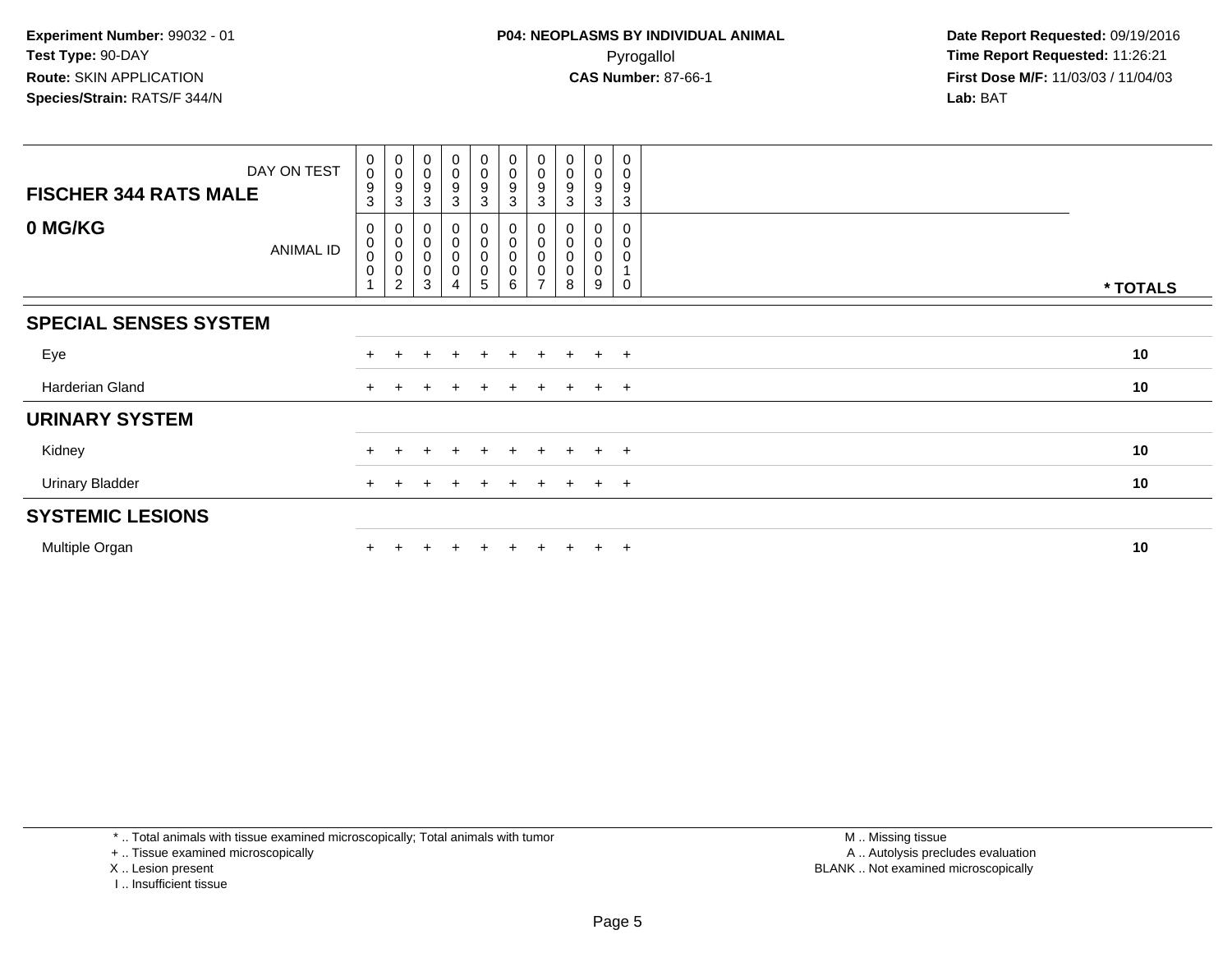**Date Report Requested:** 09/19/2016 **First Dose M/F:** 11/03/03 / 11/04/03<br>**Lab:** BAT **Lab:** BAT

| DAY ON TEST<br><b>FISCHER 344 RATS MALE</b> | $\mathbf{0}$<br>0<br>9<br>3       | 0<br>v<br>9<br>3             | 0<br>υ<br>9<br><sup>o</sup><br>ບ | $\overline{0}$<br>J | 0<br>0<br>9<br>ว | 0<br>U<br>9<br>ົ | $\mathbf{0}$<br>9<br>3 | U<br>ັບ<br>9<br>ົ<br>ັ | 0<br>0<br>9<br>3 | $\overline{0}$<br>9<br>$\sim$<br>J |          |
|---------------------------------------------|-----------------------------------|------------------------------|----------------------------------|---------------------|------------------|------------------|------------------------|------------------------|------------------|------------------------------------|----------|
| <b>9.5 MG/KG</b><br><b>ANIMAL ID</b>        | $\mathbf{0}$<br>$\mathbf{0}$<br>0 | U<br>U<br>U<br>2<br><u>_</u> | 0<br>U<br>υ<br><sup>o</sup><br>ບ | 4                   | 0<br>0<br>5      | U<br>6           | 0<br>0                 | ν<br>8                 | 0<br>0<br>9      | -<br>0                             | * TOTALS |

### **ALIMENTARY SYSTEM**

NONE

# **CARDIOVASCULAR SYSTEM**

NONE

### **ENDOCRINE SYSTEM**

NONE

### **GENERAL BODY SYSTEM**

NONE

#### **GENITAL SYSTEM**

NONE

# **HEMATOPOIETIC SYSTEM**

NONE

# **INTEGUMENTARY SYSTEM**

**Skin** n  $+$ 

<sup>+</sup> <sup>+</sup> <sup>+</sup> <sup>+</sup> <sup>+</sup> <sup>+</sup> <sup>+</sup> <sup>+</sup> <sup>+</sup> **<sup>10</sup>**

# **MUSCULOSKELETAL SYSTEM**

NONE

\* .. Total animals with tissue examined microscopically; Total animals with tumor

+ .. Tissue examined microscopically

X .. Lesion present

I .. Insufficient tissue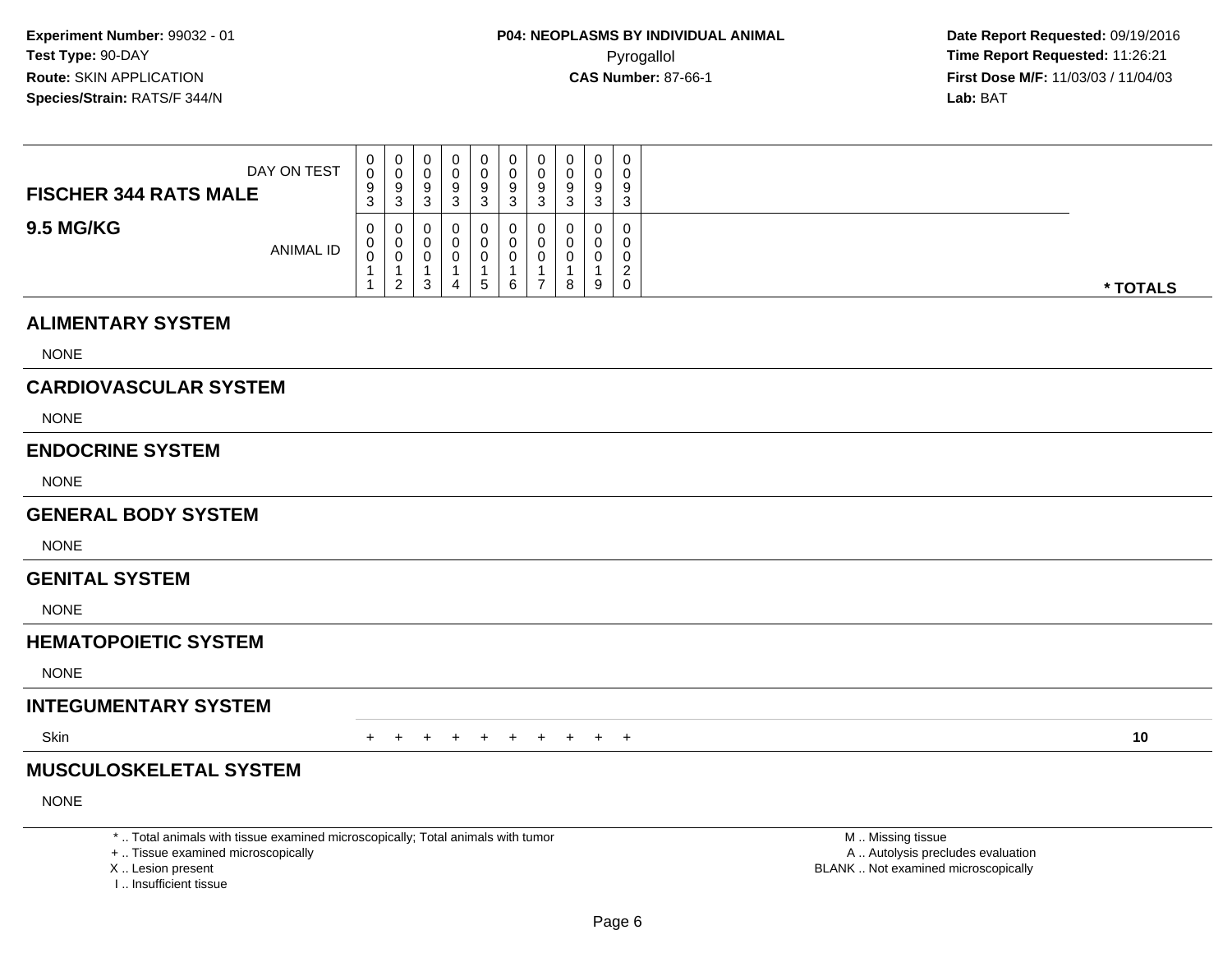| DAY ON TEST<br><b>FISCHER 344 RATS MALE</b> | 0<br>0<br>9<br>ົ<br>- ၁ | υ<br>- ರ<br>v | 0<br>J | ◡ | 0<br>Ü<br>9<br>- 0                   | 0<br>υ<br>У | 0<br>υ<br>9<br>◠<br>J | v | $\mathbf 0$<br>O | 0<br>0<br>9<br>3                           |          |
|---------------------------------------------|-------------------------|---------------|--------|---|--------------------------------------|-------------|-----------------------|---|------------------|--------------------------------------------|----------|
| <b>9.5 MG/KG</b><br>ANIMAL ID               | 0<br>0<br>0             |               | ۍ      |   | 0<br><b>U</b><br><sup>()</sup><br>b. | 6           | 0<br>υ<br>υ           | 8 | 0<br>-9          | 0<br>0<br>0<br>$\sqrt{2}$<br><u>.</u><br>0 | * TOTALS |

## **NERVOUS SYSTEM**

NONE

# **RESPIRATORY SYSTEM**

NONE

## **SPECIAL SENSES SYSTEM**

NONE

### **URINARY SYSTEM**

NONE

# **SYSTEMIC LESIONS**

Multiple Organn  $+$ 

<sup>+</sup> <sup>+</sup> <sup>+</sup> <sup>+</sup> <sup>+</sup> <sup>+</sup> <sup>+</sup> <sup>+</sup> <sup>+</sup> **<sup>10</sup>**

\* .. Total animals with tissue examined microscopically; Total animals with tumor

+ .. Tissue examined microscopically

- X .. Lesion present
- I .. Insufficient tissue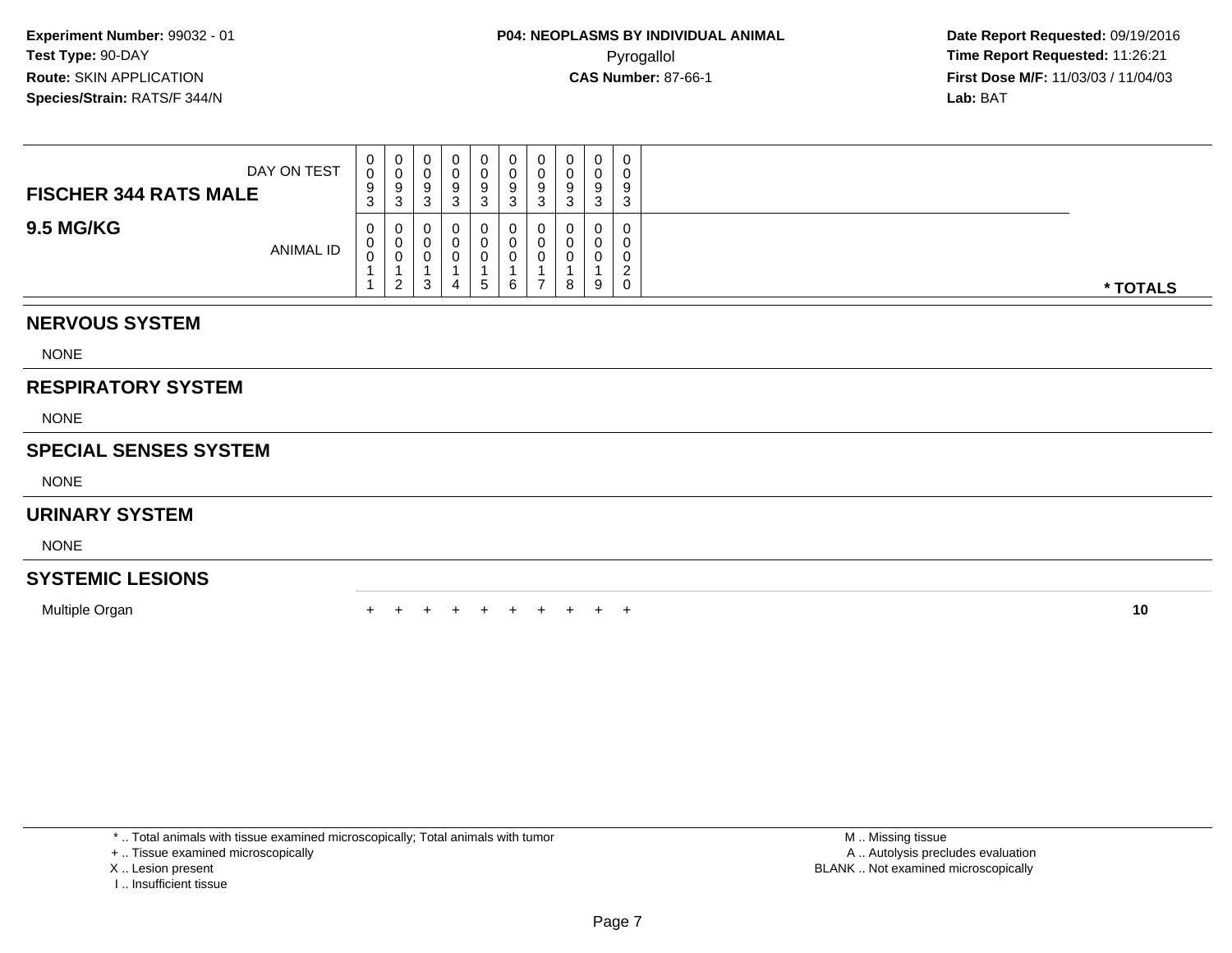**Date Report Requested:** 09/19/2016 **First Dose M/F:** 11/03/03 / 11/04/03<br>**Lab:** BAT **Lab:** BAT

| DAY ON TEST<br><b>FISCHER 344 RATS MALE</b> | U<br>0<br>9<br>◠<br>ত | 0<br>9<br>3   | 0<br>0<br>9<br>◠<br>◡ | υ<br>u |        | ν<br>u<br>9<br>N | U<br>U<br>9<br>ລ<br><b>J</b> | 0<br>Q<br>ົ<br>۰J | 0<br>0<br>9<br>3 | $\overline{0}$<br>9<br>$\sim$<br>ັ |          |
|---------------------------------------------|-----------------------|---------------|-----------------------|--------|--------|------------------|------------------------------|-------------------|------------------|------------------------------------|----------|
|                                             |                       |               |                       |        |        |                  |                              |                   |                  |                                    |          |
| <b>18.75 MG/KG</b>                          | U                     | U             | 0                     |        |        |                  |                              | 0                 | 0                |                                    |          |
|                                             |                       | U             | 0                     |        |        | U                |                              |                   | 0                |                                    |          |
| <b>ANIMAL ID</b>                            | υ                     |               |                       |        |        |                  |                              |                   |                  |                                    |          |
|                                             | U                     | U             | 0                     |        |        |                  |                              |                   | 0                |                                    |          |
|                                             | <u>_</u>              | n<br><u>_</u> | n                     |        |        | ▃                |                              |                   | ົ                | ⌒<br>ັ                             |          |
|                                             |                       | ົ             | <sup>o</sup>          |        | -<br>5 | ь                |                              | ୪                 | 9                |                                    |          |
|                                             |                       | <u>_</u>      | J                     |        |        |                  |                              |                   |                  | υ                                  | * TOTALS |

### **ALIMENTARY SYSTEM**

NONE

# **CARDIOVASCULAR SYSTEM**

NONE

### **ENDOCRINE SYSTEM**

NONE

### **GENERAL BODY SYSTEM**

NONE

#### **GENITAL SYSTEM**

NONE

### **HEMATOPOIETIC SYSTEM**

NONE

### **INTEGUMENTARY SYSTEM**

**Skin** n  $+$ 

<sup>+</sup> <sup>+</sup> <sup>+</sup> <sup>+</sup> <sup>+</sup> <sup>+</sup> <sup>+</sup> <sup>+</sup> <sup>+</sup> **<sup>10</sup>**

# **MUSCULOSKELETAL SYSTEM**

NONE

\* .. Total animals with tissue examined microscopically; Total animals with tumor

+ .. Tissue examined microscopically

X .. Lesion present

I .. Insufficient tissue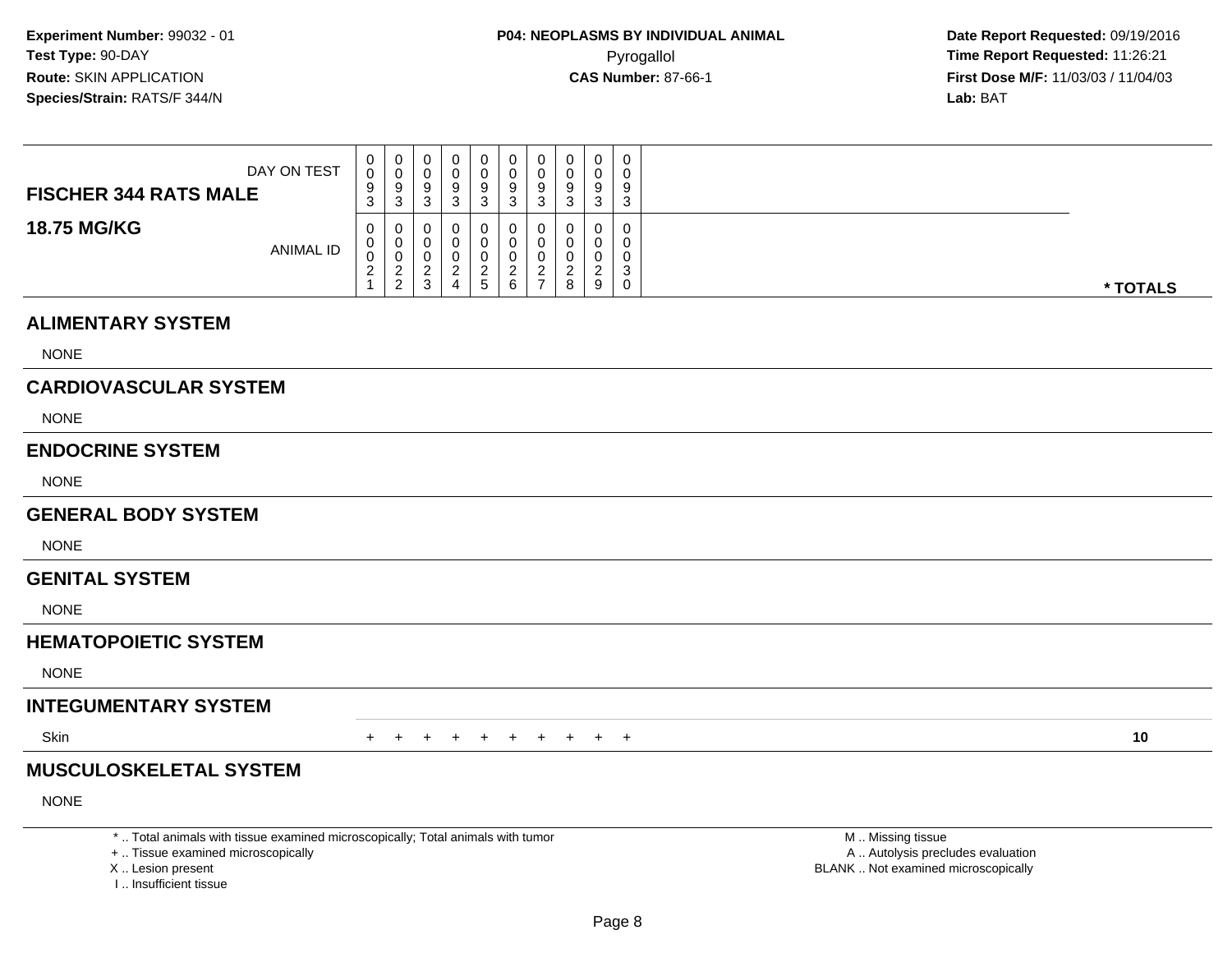| <b>FISCHER 344 RATS MALE</b> | DAY ON TEST | $\mathbf{0}$<br>0<br>9<br>3               | 0<br>U<br>9<br>-3                                  | ч | 0<br>U<br>9 | 0<br>U<br>9<br>-c  | 0<br>U<br>9 | 0<br>υ<br>9<br>◠<br>J | $\mathbf 0$ | 0<br>0<br>9<br>◠<br>د      |          |
|------------------------------|-------------|-------------------------------------------|----------------------------------------------------|---|-------------|--------------------|-------------|-----------------------|-------------|----------------------------|----------|
| <b>18.75 MG/KG</b>           | ANIMAL ID   | 0<br>U<br>0<br><sup>o</sup><br>$\epsilon$ | 0<br>U<br>U<br>◠<br><u>_</u><br>$\mathcal{D}$<br>∼ | J | U<br>G      | 0<br><u>_</u><br>6 | -           | 0<br>8                | 9           | 0<br>0<br>0<br>⌒<br>د<br>0 | * TOTALS |

# **NERVOUS SYSTEM**

NONE

## **RESPIRATORY SYSTEM**

NONE

## **SPECIAL SENSES SYSTEM**

NONE

### **URINARY SYSTEM**

NONE

# **SYSTEMIC LESIONS**

Multiple Organn  $+$ 

<sup>+</sup> <sup>+</sup> <sup>+</sup> <sup>+</sup> <sup>+</sup> <sup>+</sup> <sup>+</sup> <sup>+</sup> <sup>+</sup> **<sup>10</sup>**

\* .. Total animals with tissue examined microscopically; Total animals with tumor

+ .. Tissue examined microscopically

- X .. Lesion present
- I .. Insufficient tissue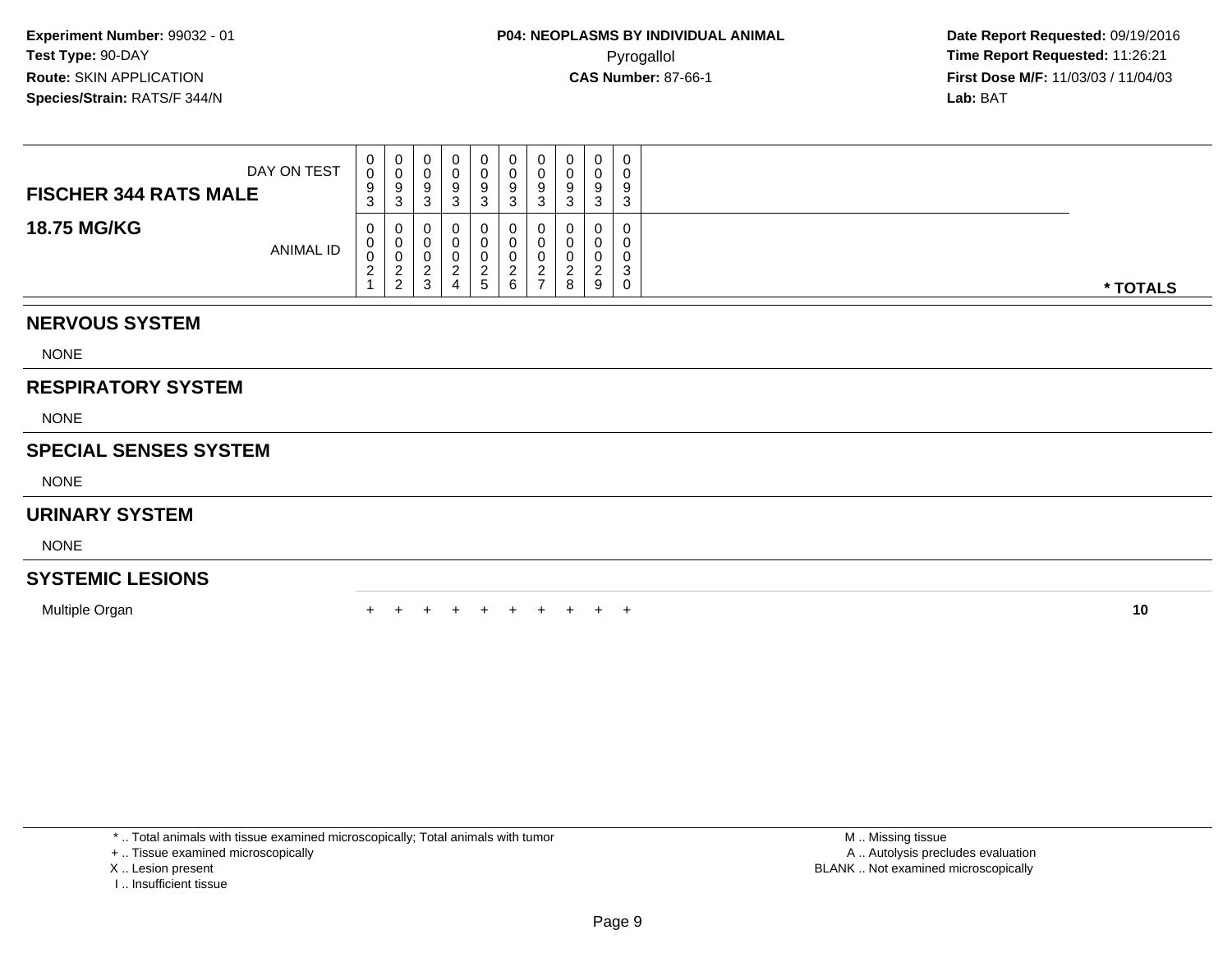**Date Report Requested:** 09/19/2016 **First Dose M/F:** 11/03/03 / 11/04/03<br>**Lab:** BAT **Lab:** BAT

| DAY ON TEST<br><b>FISCHER 344 RATS MALE</b> | U<br>0<br>9      | 0<br>9                  | 0<br>0<br>9                      | υ |   | ν<br>u<br>9 | U<br>9        | 0<br>Q       | 0<br>0<br>9 | $\overline{0}$<br>9           |          |
|---------------------------------------------|------------------|-------------------------|----------------------------------|---|---|-------------|---------------|--------------|-------------|-------------------------------|----------|
| 37.5 MG/KG                                  | ◠<br>ত<br>U<br>v | 3<br>U<br>U             | ◠<br>◡<br>0<br>0                 | u |   | N<br>U      | ລ<br><b>J</b> | ົ<br>۰J<br>0 | 3<br>0<br>0 | $\sim$<br>ັ                   |          |
| ANIMAL ID                                   | v<br>ು           | U<br>ు<br>ົ<br><u>_</u> | 0<br>◠<br>◡<br><sup>o</sup><br>J |   | 5 | J<br>6      | J             | ◠<br>ٮ<br>୪  | 0<br>3<br>9 | $\overline{\phantom{a}}$<br>υ | * TOTALS |

### **ALIMENTARY SYSTEM**

NONE

# **CARDIOVASCULAR SYSTEM**

NONE

### **ENDOCRINE SYSTEM**

NONE

### **GENERAL BODY SYSTEM**

NONE

#### **GENITAL SYSTEM**

NONE

# **HEMATOPOIETIC SYSTEM**

NONE

# **INTEGUMENTARY SYSTEM**

**Skin** n  $+$ 

<sup>+</sup> <sup>+</sup> <sup>+</sup> <sup>+</sup> <sup>+</sup> <sup>+</sup> <sup>+</sup> <sup>+</sup> <sup>+</sup> **<sup>10</sup>**

# **MUSCULOSKELETAL SYSTEM**

NONE

\* .. Total animals with tissue examined microscopically; Total animals with tumor

+ .. Tissue examined microscopically

X .. Lesion present

I .. Insufficient tissue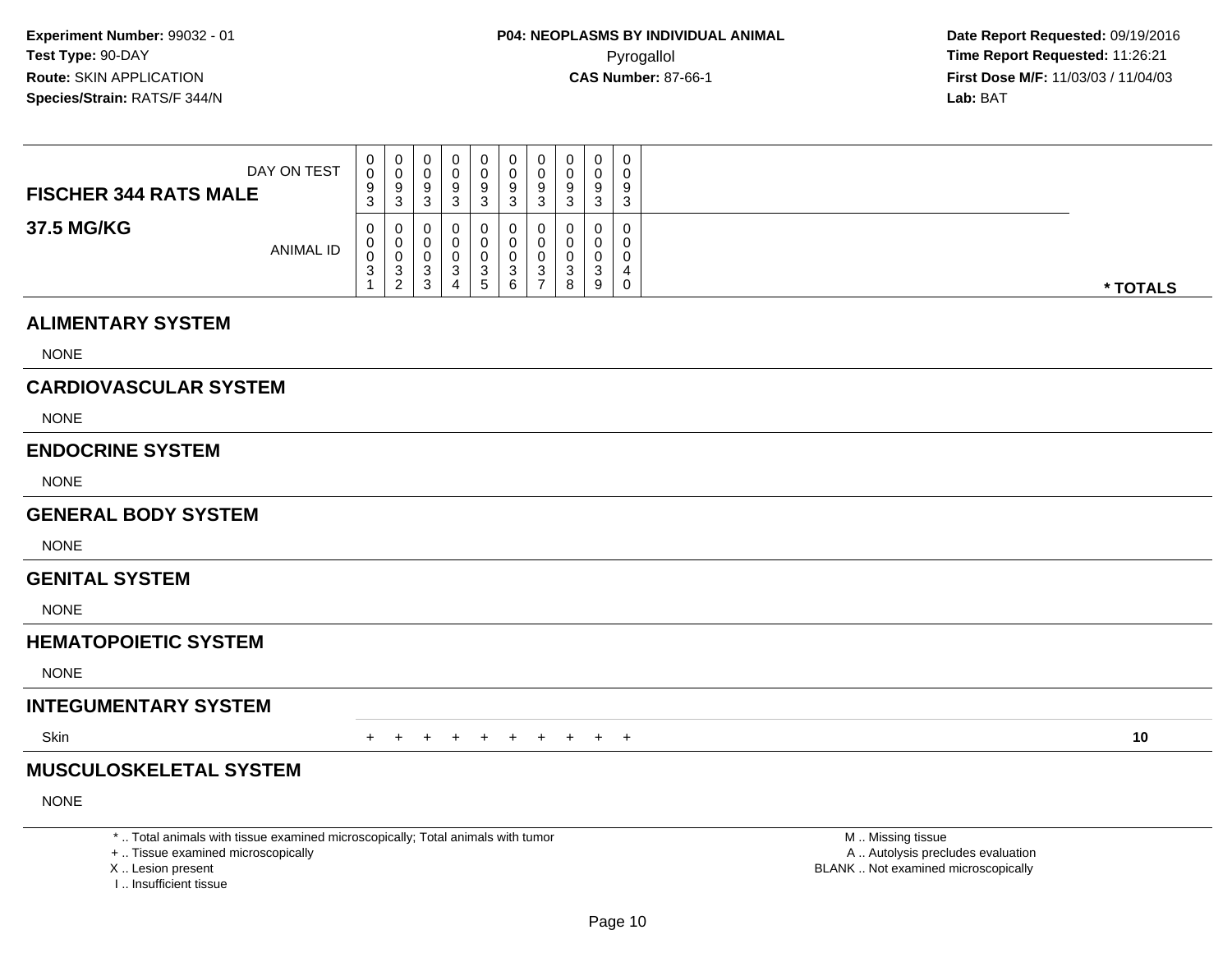| DAY ON TEST<br><b>FISCHER 344 RATS MALE</b> | $\mathbf{0}$<br>$\mathbf 0$<br>9<br>$\sim$<br>ر.   | 0<br>U<br>9<br>-3      | J | ు | 0<br>U<br>9<br>3            | 0<br>U<br>9<br>◠<br>- ఎ  | 0<br>U<br>9<br>-3 | 0<br>υ<br>Q<br>ູ<br>⌒<br>ັ | $\Omega$<br>ن. | 0<br>0<br>9<br>3            |          |
|---------------------------------------------|----------------------------------------------------|------------------------|---|---|-----------------------------|--------------------------|-------------------|----------------------------|----------------|-----------------------------|----------|
| 37.5 MG/KG<br><b>ANIMAL ID</b>              | $\mathbf{0}$<br>$\mathbf{0}$<br>0<br>$\sim$<br>- ၁ | 0<br>U<br>U<br>-3<br>ຳ |   |   | 0<br>U<br>J<br>$\mathbf{p}$ | 0<br>0<br>0<br>- 12<br>6 | 0<br>3<br>-       | 0<br>υ<br>υ<br>⌒<br>J<br>8 | Q              | $\mathbf{0}$<br>0<br>0<br>0 | * TOTALS |

# **NERVOUS SYSTEM**

NONE

# **RESPIRATORY SYSTEM**

NONE

## **SPECIAL SENSES SYSTEM**

NONE

### **URINARY SYSTEM**

NONE

# **SYSTEMIC LESIONS**

Multiple Organn  $+$ 

<sup>+</sup> <sup>+</sup> <sup>+</sup> <sup>+</sup> <sup>+</sup> <sup>+</sup> <sup>+</sup> <sup>+</sup> <sup>+</sup> **<sup>10</sup>**

\* .. Total animals with tissue examined microscopically; Total animals with tumor

+ .. Tissue examined microscopically

X .. Lesion present

I .. Insufficient tissue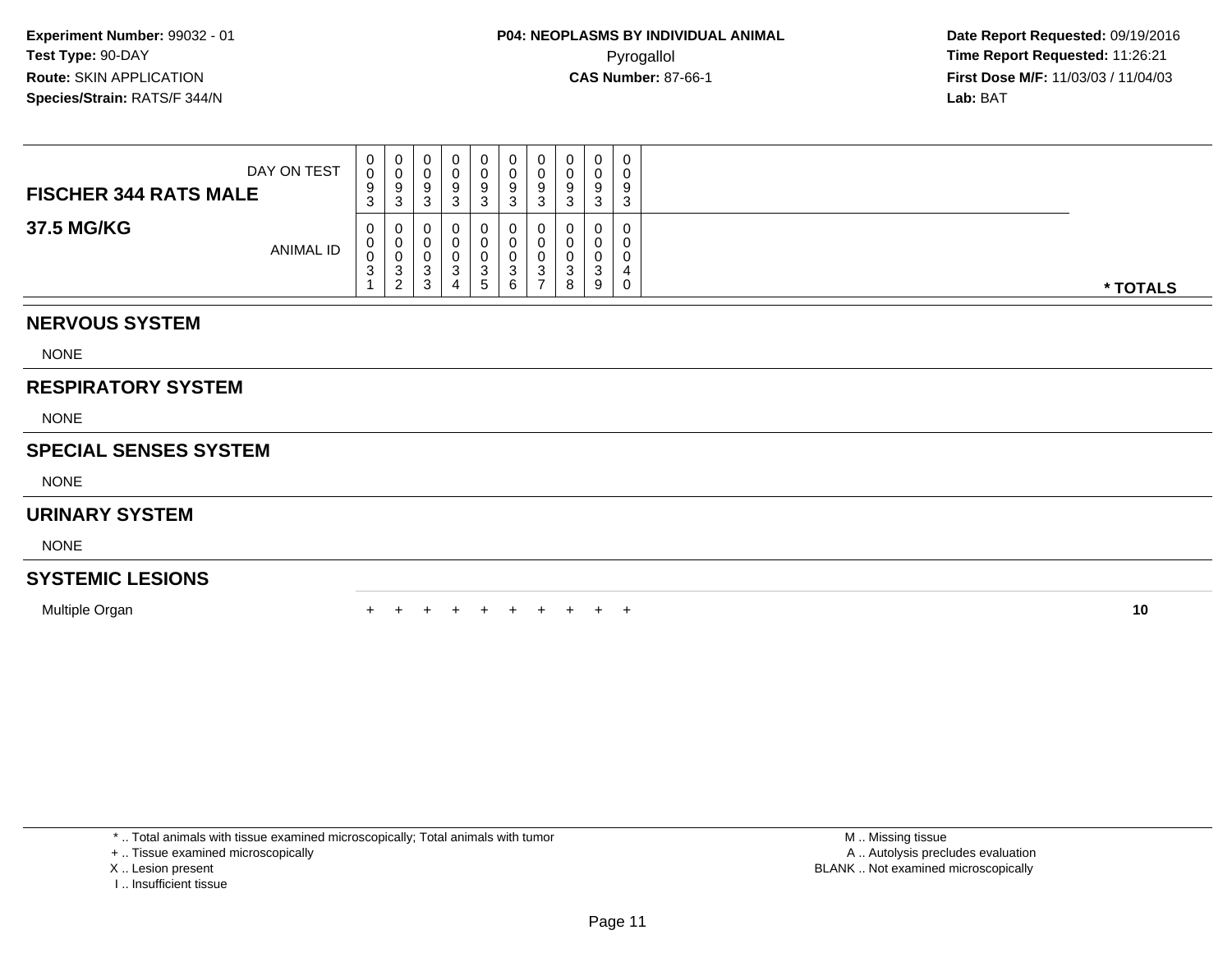### **ALIMENTARY SYSTEM**

NONE

# **CARDIOVASCULAR SYSTEM**

NONE

### **ENDOCRINE SYSTEM**

NONE

### **GENERAL BODY SYSTEM**

NONE

#### **GENITAL SYSTEM**

NONE

# **HEMATOPOIETIC SYSTEM**

NONE

# **INTEGUMENTARY SYSTEM**

**Skin** n  $+$ 

<sup>+</sup> <sup>+</sup> <sup>+</sup> <sup>+</sup> <sup>+</sup> <sup>+</sup> <sup>+</sup> <sup>+</sup> <sup>+</sup> **<sup>10</sup>**

# **MUSCULOSKELETAL SYSTEM**

NONE

\* .. Total animals with tissue examined microscopically; Total animals with tumor

+ .. Tissue examined microscopically

X .. Lesion present

I .. Insufficient tissue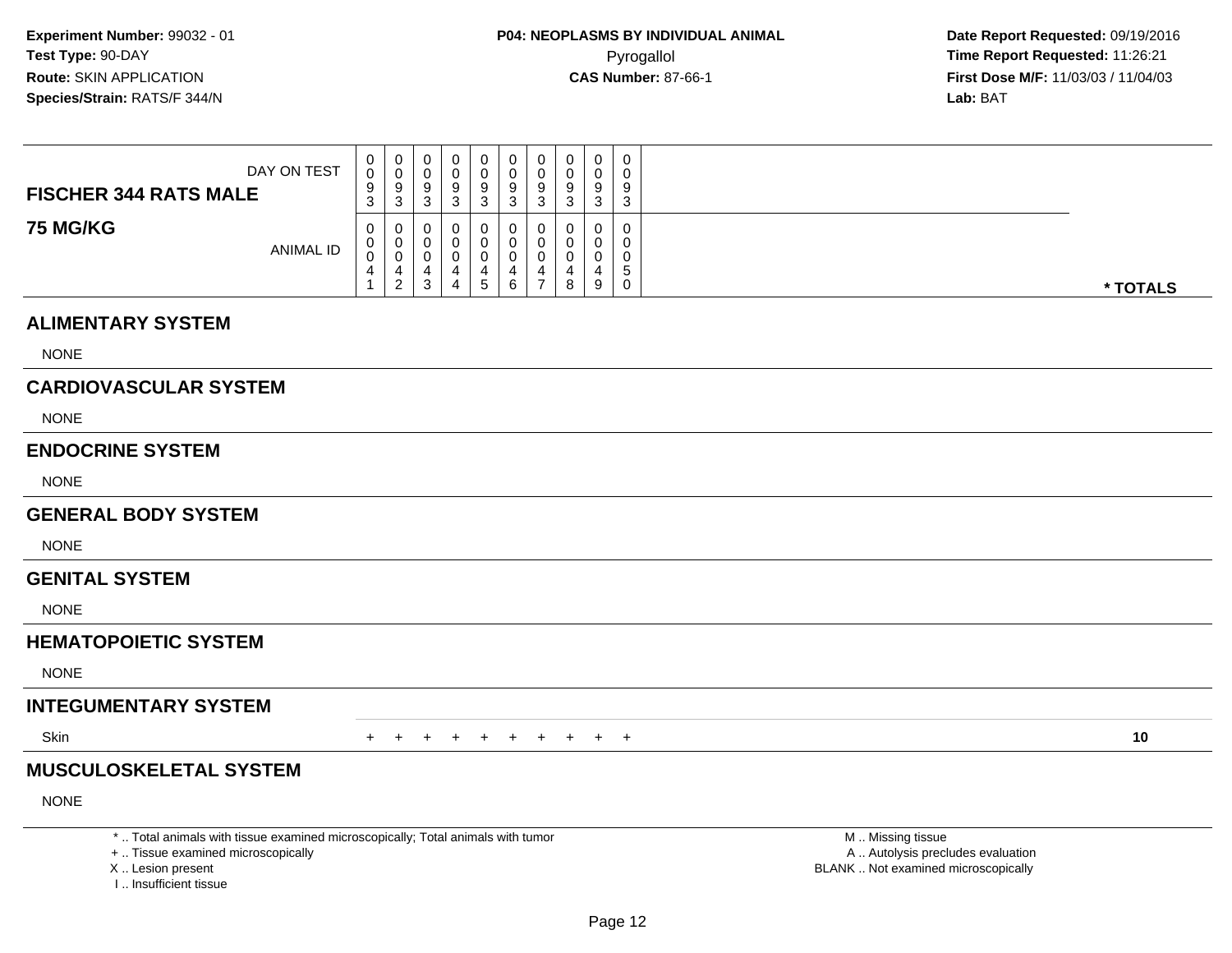| DAY ON TEST<br><b>FISCHER 344 RATS MALE</b> | $\mathbf{0}$<br>$\mathbf{0}$<br>9<br>$\sim$<br>J. | 0<br>U<br>9<br>3 | 9 | 0<br>9<br>J       | 0<br>U<br>9<br>-c | 0<br>U<br>9<br>3 | 0<br>υ<br>9<br>⌒<br>J | $\Omega$<br>u | 0<br>0<br>9<br>◠<br>د. |          |
|---------------------------------------------|---------------------------------------------------|------------------|---|-------------------|-------------------|------------------|-----------------------|---------------|------------------------|----------|
| <b>75 MG/KG</b><br><b>ANIMAL ID</b>         | $\mathbf{0}$<br>U<br>0<br>4                       | 0<br>U<br>U<br>2 |   | O<br>$\mathbf{c}$ | 0<br>6            | U                | 0<br>8                | $\Omega$<br>9 | 0<br>0<br>0<br>IJ<br>0 | * TOTALS |

## **NERVOUS SYSTEM**

NONE

# **RESPIRATORY SYSTEM**

NONE

# **SPECIAL SENSES SYSTEM**

NONE

### **URINARY SYSTEM**

NONE

# **SYSTEMIC LESIONS**

Multiple Organn  $+$ 

<sup>+</sup> <sup>+</sup> <sup>+</sup> <sup>+</sup> <sup>+</sup> <sup>+</sup> <sup>+</sup> <sup>+</sup> <sup>+</sup> **<sup>10</sup>**

\* .. Total animals with tissue examined microscopically; Total animals with tumor

+ .. Tissue examined microscopically

X .. Lesion present

I .. Insufficient tissue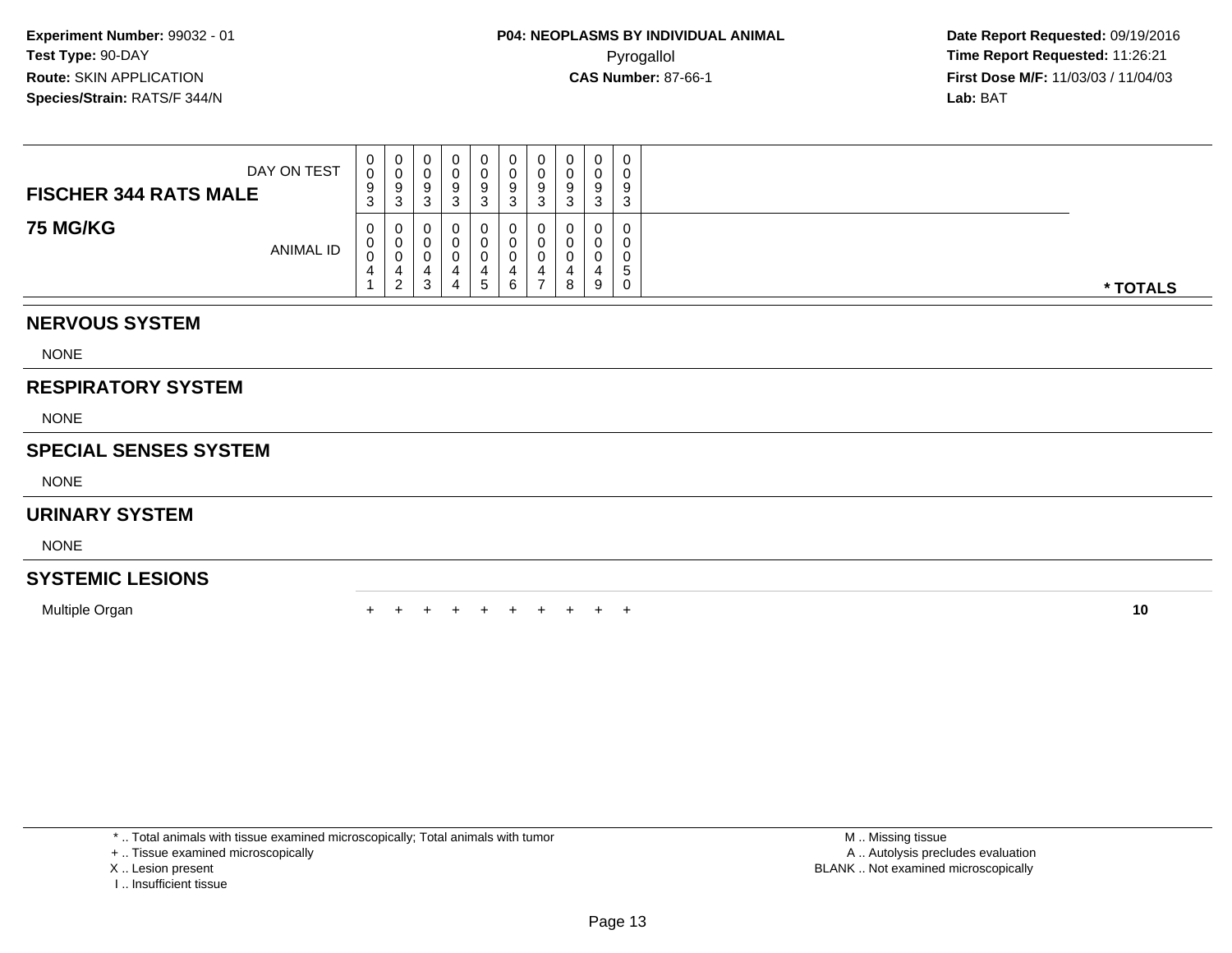| DAY ON TEST<br><b>FISCHER 344 RATS MALE</b>                                                                                                                          | $\pmb{0}$<br>$\mathsf{O}\xspace$<br>$\frac{9}{3}$              | $\pmb{0}$<br>$\pmb{0}$<br>$\frac{9}{3}$               | $\pmb{0}$<br>$\mathbf 0$<br>$\boldsymbol{9}$<br>$\mathbf{3}$ | $\pmb{0}$<br>$\mathbf 0$<br>$\boldsymbol{9}$<br>3                | $\mathsf{O}\xspace$<br>$\ddot{\mathbf{0}}$<br>$9\,$<br>3 | $\pmb{0}$<br>$\ddot{\mathbf{0}}$<br>$\boldsymbol{9}$<br>$\mathbf{3}$ | $\pmb{0}$<br>$\mathbf 0$<br>$\boldsymbol{9}$<br>$\mathbf{3}$ | $\mathbf 0$<br>$\mathbf 0$<br>$9\,$<br>3           | $\pmb{0}$<br>$\mathbf 0$<br>$\boldsymbol{9}$<br>3                | $\mathbf 0$<br>$\mathbf 0$<br>9<br>3 |                                                                                               |
|----------------------------------------------------------------------------------------------------------------------------------------------------------------------|----------------------------------------------------------------|-------------------------------------------------------|--------------------------------------------------------------|------------------------------------------------------------------|----------------------------------------------------------|----------------------------------------------------------------------|--------------------------------------------------------------|----------------------------------------------------|------------------------------------------------------------------|--------------------------------------|-----------------------------------------------------------------------------------------------|
| <b>150 MG/KG</b><br><b>ANIMAL ID</b>                                                                                                                                 | 0<br>$\mathbf 0$<br>$\mathbf 0$<br>$\,$ 5 $\,$<br>$\mathbf{1}$ | $\mathbf 0$<br>$\begin{matrix}0\\0\\5\\2\end{matrix}$ | $\mathbf 0$<br>$\mathbf 0$<br>$\mathbf 0$<br>$\frac{5}{3}$   | $\mathbf 0$<br>0<br>$\mathbf 0$<br>$\mathbf 5$<br>$\overline{4}$ | 0<br>$\mathbf 0$<br>$\mathsf{O}\xspace$<br>$\frac{5}{5}$ | 0<br>$\mathbf 0$<br>$\pmb{0}$<br>$\frac{5}{6}$                       | $\mathbf 0$<br>$\pmb{0}$<br>$\mathbf 0$<br>$\frac{5}{7}$     | $\mathbf 0$<br>0<br>$\mathbf 0$<br>$\sqrt{5}$<br>8 | $\mathbf 0$<br>$\mathbf 0$<br>$\mathsf 0$<br>$\overline{5}$<br>9 | 0<br>0<br>$\mathbf 0$<br>$\,6$<br>0  | * TOTALS                                                                                      |
| <b>ALIMENTARY SYSTEM</b>                                                                                                                                             |                                                                |                                                       |                                                              |                                                                  |                                                          |                                                                      |                                                              |                                                    |                                                                  |                                      |                                                                                               |
| Esophagus                                                                                                                                                            |                                                                |                                                       |                                                              |                                                                  |                                                          |                                                                      |                                                              |                                                    |                                                                  |                                      | 10                                                                                            |
| Intestine Large, Cecum                                                                                                                                               |                                                                |                                                       |                                                              |                                                                  |                                                          |                                                                      |                                                              |                                                    |                                                                  | $\overline{1}$                       | 10                                                                                            |
| Intestine Large, Colon                                                                                                                                               |                                                                |                                                       |                                                              |                                                                  |                                                          |                                                                      |                                                              |                                                    |                                                                  | $\overline{1}$                       | 10                                                                                            |
| Intestine Large, Rectum                                                                                                                                              |                                                                |                                                       |                                                              |                                                                  |                                                          |                                                                      |                                                              |                                                    |                                                                  | $\ddot{}$                            | 10                                                                                            |
| Intestine Small, Duodenum                                                                                                                                            |                                                                |                                                       |                                                              |                                                                  |                                                          |                                                                      |                                                              |                                                    |                                                                  | $\div$                               | 10                                                                                            |
| Intestine Small, Ileum                                                                                                                                               |                                                                |                                                       |                                                              |                                                                  |                                                          |                                                                      |                                                              |                                                    |                                                                  | $\overline{1}$                       | 10                                                                                            |
| Intestine Small, Jejunum                                                                                                                                             |                                                                |                                                       |                                                              |                                                                  |                                                          |                                                                      |                                                              |                                                    | $\div$                                                           | $+$                                  | 10                                                                                            |
| Liver                                                                                                                                                                |                                                                |                                                       |                                                              |                                                                  |                                                          |                                                                      |                                                              |                                                    |                                                                  | $\overline{1}$                       | 10                                                                                            |
| Pancreas                                                                                                                                                             |                                                                |                                                       |                                                              |                                                                  |                                                          |                                                                      |                                                              |                                                    |                                                                  | $\overline{1}$                       | 10                                                                                            |
| <b>Salivary Glands</b>                                                                                                                                               |                                                                |                                                       |                                                              |                                                                  |                                                          |                                                                      |                                                              |                                                    |                                                                  | $\ddot{}$                            | 10                                                                                            |
| Stomach, Forestomach                                                                                                                                                 |                                                                |                                                       |                                                              |                                                                  |                                                          |                                                                      |                                                              |                                                    |                                                                  | $\overline{ }$                       | 10                                                                                            |
| Stomach, Glandular                                                                                                                                                   |                                                                |                                                       |                                                              |                                                                  |                                                          |                                                                      |                                                              |                                                    |                                                                  | $\ddot{}$                            | 10                                                                                            |
| <b>CARDIOVASCULAR SYSTEM</b>                                                                                                                                         |                                                                |                                                       |                                                              |                                                                  |                                                          |                                                                      |                                                              |                                                    |                                                                  |                                      |                                                                                               |
| <b>Blood Vessel</b>                                                                                                                                                  |                                                                |                                                       |                                                              |                                                                  |                                                          |                                                                      |                                                              |                                                    |                                                                  | $^{+}$                               | 10                                                                                            |
| Heart                                                                                                                                                                |                                                                |                                                       |                                                              |                                                                  |                                                          |                                                                      |                                                              |                                                    |                                                                  | $+$                                  | 10                                                                                            |
| *  Total animals with tissue examined microscopically; Total animals with tumor<br>+  Tissue examined microscopically<br>X  Lesion present<br>I  Insufficient tissue |                                                                |                                                       |                                                              |                                                                  |                                                          |                                                                      |                                                              |                                                    |                                                                  |                                      | M  Missing tissue<br>A  Autolysis precludes evaluation<br>BLANK  Not examined microscopically |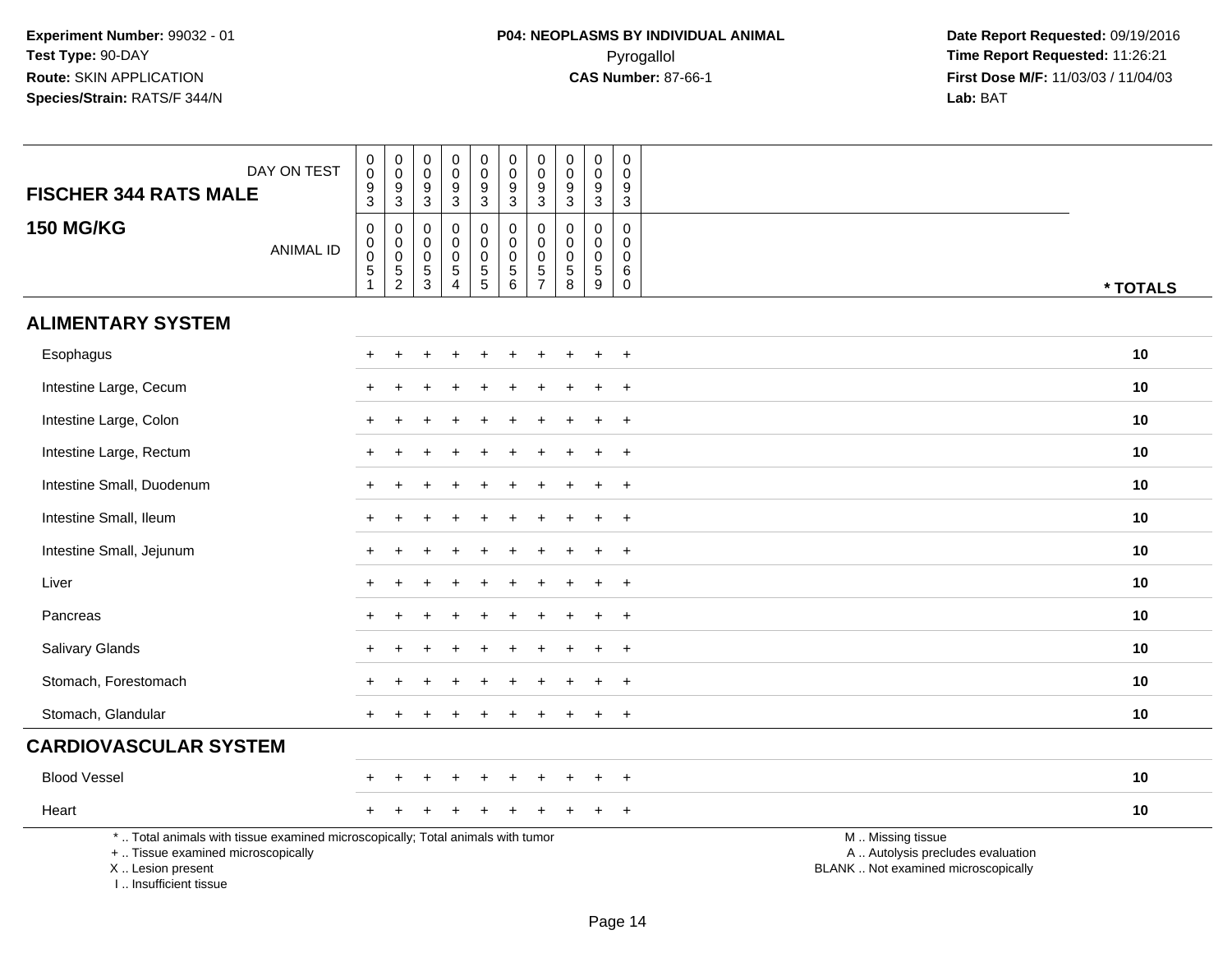| DAY ON TEST<br><b>FISCHER 344 RATS MALE</b>  | $_{\rm 0}^{\rm 0}$<br>$\boldsymbol{9}$<br>3 | $\begin{array}{c} 0 \\ 0 \\ 9 \\ 3 \end{array}$                               | $_{\rm 0}^{\rm 0}$<br>$\boldsymbol{9}$<br>3 | 0<br>0<br>9<br>3                | $\begin{smallmatrix}0\\0\end{smallmatrix}$<br>$\boldsymbol{9}$<br>3 | $\begin{smallmatrix} 0\\0 \end{smallmatrix}$<br>$\mathsf g$<br>3              | 0<br>0<br>9<br>3 | $_{\rm 0}^{\rm 0}$<br>$\boldsymbol{9}$<br>3 | 0<br>0<br>9<br>3      | $\mathbf 0$<br>$\mathbf 0$<br>9<br>3 |          |
|----------------------------------------------|---------------------------------------------|-------------------------------------------------------------------------------|---------------------------------------------|---------------------------------|---------------------------------------------------------------------|-------------------------------------------------------------------------------|------------------|---------------------------------------------|-----------------------|--------------------------------------|----------|
| <b>150 MG/KG</b><br>ANIMAL ID                | 0<br>0<br>$\mathbf 0$<br>$\overline{5}$     | $\begin{smallmatrix}0\\0\\0\end{smallmatrix}$<br>$\sqrt{5}$<br>$\overline{c}$ | $_{\rm 0}^{\rm 0}$<br>$\mathbf 0$<br>5<br>3 | 0<br>$\mathbf 0$<br>0<br>5<br>4 | $\begin{smallmatrix}0\\0\end{smallmatrix}$<br>0<br>$\sqrt{5}$<br>5  | $\begin{smallmatrix}0\0\0\end{smallmatrix}$<br>$\mathbf 0$<br>$\sqrt{5}$<br>6 | 5<br>-           | 0<br>$\pmb{0}$<br>$\pmb{0}$<br>5<br>8       | 0<br>0<br>0<br>5<br>9 | 0<br>0<br>0<br>6<br>$\Omega$         | * TOTALS |
| <b>ENDOCRINE SYSTEM</b>                      |                                             |                                                                               |                                             |                                 |                                                                     |                                                                               |                  |                                             |                       |                                      |          |
| <b>Adrenal Cortex</b>                        |                                             |                                                                               |                                             | $\ddot{}$                       | $+$                                                                 | $\ddot{}$                                                                     | $+$              | $\ddot{}$                                   | $\ddot{}$             | $+$                                  | 10       |
| <b>Adrenal Medulla</b>                       |                                             |                                                                               |                                             | $\div$                          |                                                                     |                                                                               | $+$              |                                             | $\pm$                 | $+$                                  | 10       |
| Islets, Pancreatic                           |                                             |                                                                               |                                             |                                 |                                                                     |                                                                               |                  |                                             | ÷                     | $+$                                  | 10       |
| Parathyroid Gland                            | $\div$                                      |                                                                               |                                             | $+$                             | $+$                                                                 | $+$                                                                           | $+$              | $+$                                         | M +                   |                                      | 9        |
| <b>Pituitary Gland</b>                       | $\pm$                                       |                                                                               | $\div$                                      | $\pm$                           | $\pm$                                                               | $\pm$                                                                         | $+$              |                                             | $+$                   | $+$                                  | 10       |
| <b>Thyroid Gland</b>                         | $+$                                         |                                                                               | ÷                                           | $\pm$                           | $\pm$                                                               | $\pm$                                                                         | $+$              |                                             | $+$                   | $+$                                  | 10       |
| $\cdots$ $\cdots$ $\cdots$ $\cdots$ $\cdots$ |                                             |                                                                               |                                             |                                 |                                                                     |                                                                               |                  |                                             |                       |                                      |          |

#### **GENERAL BODY SYSTEM**

NONE

| <b>GENITAL SYSTEM</b>  |  |                     |  |  |  |    |
|------------------------|--|---------------------|--|--|--|----|
| Epididymis             |  | + + + + + + + + + + |  |  |  | 10 |
| <b>Preputial Gland</b> |  | + + + + + + + + + + |  |  |  | 10 |
| Prostate               |  | + + + + + + + + + + |  |  |  | 10 |
| <b>Seminal Vesicle</b> |  | + + + + + + + + + + |  |  |  | 10 |
| <b>Testes</b>          |  | + + + + + + + + + + |  |  |  | 10 |

# **HEMATOPOIETIC SYSTEM**

\* .. Total animals with tissue examined microscopically; Total animals with tumor

+ .. Tissue examined microscopically

X .. Lesion present

I .. Insufficient tissue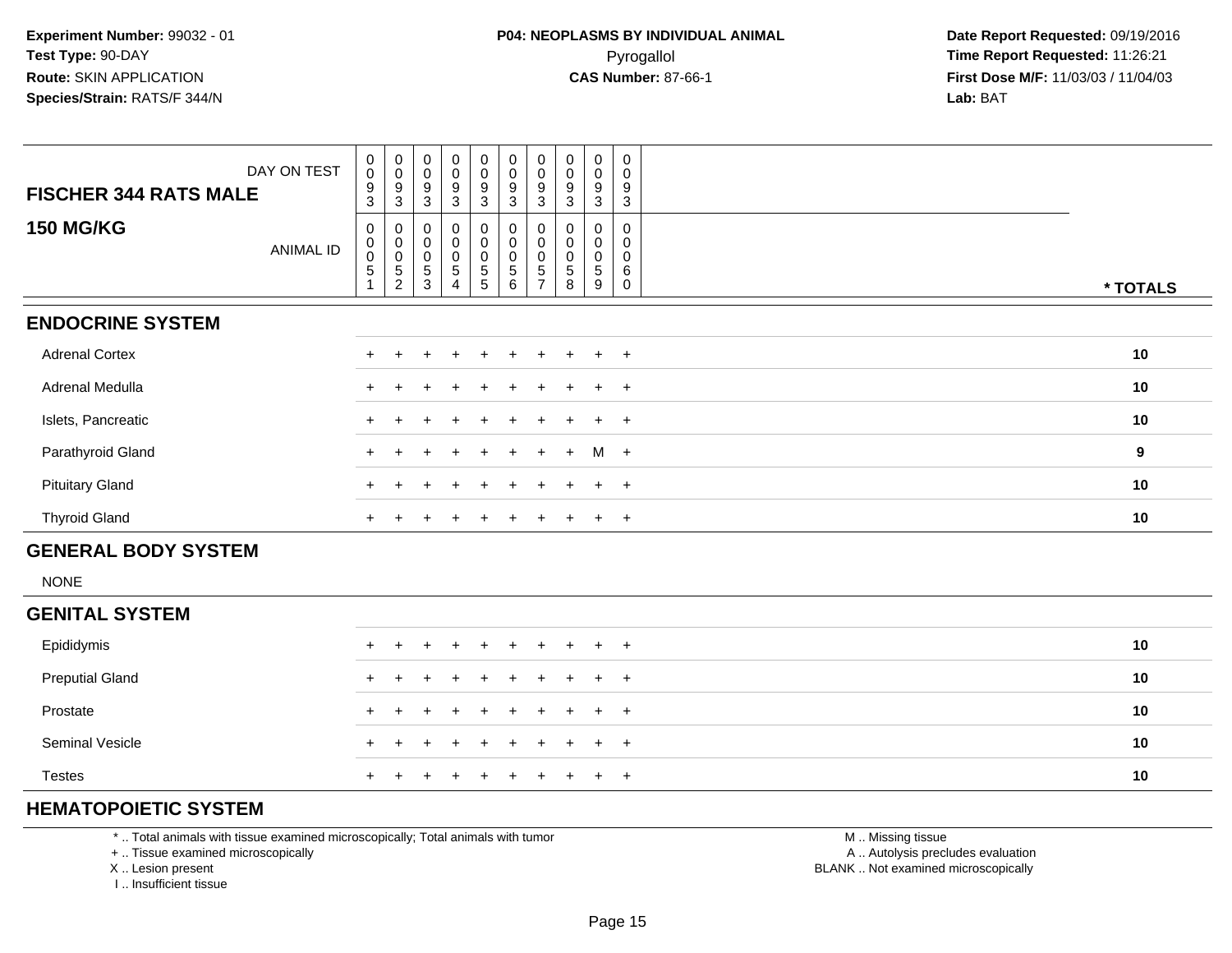| DAY ON TEST<br><b>FISCHER 344 RATS MALE</b>                                                                                               | $\pmb{0}$<br>$\mathbf 0$<br>$\frac{9}{3}$                      | $\,0\,$<br>$\mathbf 0$<br>9<br>$\overline{3}$                              | $\pmb{0}$<br>$\mathbf 0$<br>$\frac{9}{3}$  | $_0^0$<br>$\frac{9}{3}$                   | $\boldsymbol{0}$<br>$\mathbf 0$<br>$\frac{9}{3}$ | $\pmb{0}$<br>$\mathbf 0$<br>$\frac{9}{3}$     | 0<br>$\Omega$<br>9<br>3                                              | $\mathsf{O}\xspace$<br>$\mathbf 0$<br>9<br>$\overline{3}$ | $\mathbf 0$<br>$\mathbf 0$<br>$\frac{9}{3}$                       | $\mathbf 0$<br>0<br>9<br>$\overline{3}$               |                                                                                              |
|-------------------------------------------------------------------------------------------------------------------------------------------|----------------------------------------------------------------|----------------------------------------------------------------------------|--------------------------------------------|-------------------------------------------|--------------------------------------------------|-----------------------------------------------|----------------------------------------------------------------------|-----------------------------------------------------------|-------------------------------------------------------------------|-------------------------------------------------------|----------------------------------------------------------------------------------------------|
| <b>150 MG/KG</b><br><b>ANIMAL ID</b>                                                                                                      | $\mathsf{O}$<br>$\mathbf 0$<br>$\mathbf 0$<br>$\sqrt{5}$<br>-1 | $\mathbf 0$<br>$\mathbf 0$<br>$\mathbf 0$<br>$\mathbf 5$<br>$\overline{c}$ | 0<br>0<br>0<br>$\,$ 5 $\,$<br>$\mathbf{3}$ | 0<br>$\Omega$<br>0<br>5<br>$\overline{4}$ | 0<br>0<br>0<br>$\frac{5}{5}$                     | 0<br>$\Omega$<br>$\mathbf 0$<br>$\frac{5}{6}$ | $\mathbf 0$<br>$\Omega$<br>$\Omega$<br>$\,$ 5 $\,$<br>$\overline{7}$ | $\mathbf 0$<br>$\Omega$<br>$\Omega$<br>$\sqrt{5}$<br>8    | 0<br>$\mathbf 0$<br>$\mathbf 0$<br>$\sqrt{5}$<br>$\boldsymbol{9}$ | $\mathbf 0$<br>0<br>0<br>$\,6$<br>$\mathsf{O}\xspace$ | * TOTALS                                                                                     |
|                                                                                                                                           |                                                                |                                                                            |                                            |                                           |                                                  |                                               |                                                                      |                                                           |                                                                   |                                                       |                                                                                              |
| <b>Bone Marrow</b>                                                                                                                        | $\ddot{}$                                                      | $\ddot{}$                                                                  |                                            | $\ddot{}$                                 | $\ddot{}$                                        | $\ddot{}$                                     | $\ddot{}$                                                            | $\ddot{}$                                                 | $\ddot{}$                                                         | $+$                                                   | 10                                                                                           |
| Lymph Node, Mandibular                                                                                                                    | м                                                              | M                                                                          | M                                          | M                                         | M                                                | М                                             | M                                                                    | M                                                         | M                                                                 | - M                                                   | $\mathbf 0$                                                                                  |
| Lymph Node, Mesenteric                                                                                                                    |                                                                |                                                                            |                                            |                                           |                                                  |                                               |                                                                      |                                                           | $\ddot{}$                                                         | $+$                                                   | 10                                                                                           |
| Spleen                                                                                                                                    |                                                                |                                                                            |                                            | $\div$                                    | $\ddot{}$                                        |                                               | $\pm$                                                                |                                                           | $\ddot{}$                                                         | $+$                                                   | 10                                                                                           |
| Thymus                                                                                                                                    |                                                                |                                                                            |                                            |                                           |                                                  |                                               |                                                                      |                                                           | $\ddot{}$                                                         | $+$                                                   | 10                                                                                           |
| <b>INTEGUMENTARY SYSTEM</b>                                                                                                               |                                                                |                                                                            |                                            |                                           |                                                  |                                               |                                                                      |                                                           |                                                                   |                                                       |                                                                                              |
| Mammary Gland                                                                                                                             |                                                                |                                                                            |                                            | $\ddot{}$                                 | $\ddot{}$                                        | $\ddot{}$                                     | $\pm$                                                                |                                                           | $\ddot{}$                                                         | $+$                                                   | 10                                                                                           |
| Skin                                                                                                                                      |                                                                |                                                                            |                                            |                                           |                                                  |                                               |                                                                      |                                                           | $\ddot{}$                                                         | $+$                                                   | 10                                                                                           |
| <b>MUSCULOSKELETAL SYSTEM</b>                                                                                                             |                                                                |                                                                            |                                            |                                           |                                                  |                                               |                                                                      |                                                           |                                                                   |                                                       |                                                                                              |
| Bone                                                                                                                                      | $+$                                                            | $+$                                                                        | $+$                                        | $+$                                       | $+$                                              | $+$                                           |                                                                      | $+$ $+$                                                   | $+$                                                               | $+$                                                   | 10                                                                                           |
| <b>NERVOUS SYSTEM</b>                                                                                                                     |                                                                |                                                                            |                                            |                                           |                                                  |                                               |                                                                      |                                                           |                                                                   |                                                       |                                                                                              |
| <b>Brain</b>                                                                                                                              |                                                                |                                                                            |                                            |                                           |                                                  |                                               |                                                                      |                                                           | $\ddot{}$                                                         | $+$                                                   | 10                                                                                           |
| <b>RESPIRATORY SYSTEM</b>                                                                                                                 |                                                                |                                                                            |                                            |                                           |                                                  |                                               |                                                                      |                                                           |                                                                   |                                                       |                                                                                              |
| Lung                                                                                                                                      |                                                                |                                                                            |                                            |                                           |                                                  |                                               |                                                                      |                                                           |                                                                   | $+$                                                   | 10                                                                                           |
| Nose                                                                                                                                      |                                                                |                                                                            |                                            |                                           |                                                  |                                               |                                                                      |                                                           |                                                                   | $\overline{+}$                                        | 10                                                                                           |
| Trachea                                                                                                                                   |                                                                |                                                                            |                                            |                                           |                                                  |                                               |                                                                      |                                                           |                                                                   | $\overline{+}$                                        | 10                                                                                           |
| *  Total animals with tissue examined microscopically; Total animals with tumor<br>+  Tissue examined microscopically<br>X Lesion present |                                                                |                                                                            |                                            |                                           |                                                  |                                               |                                                                      |                                                           |                                                                   |                                                       | M  Missing tissue<br>A  Autolysis precludes evaluation<br>BLANK Not examined microscopically |

Page 16

I .. Insufficient tissue

ot examined microscopically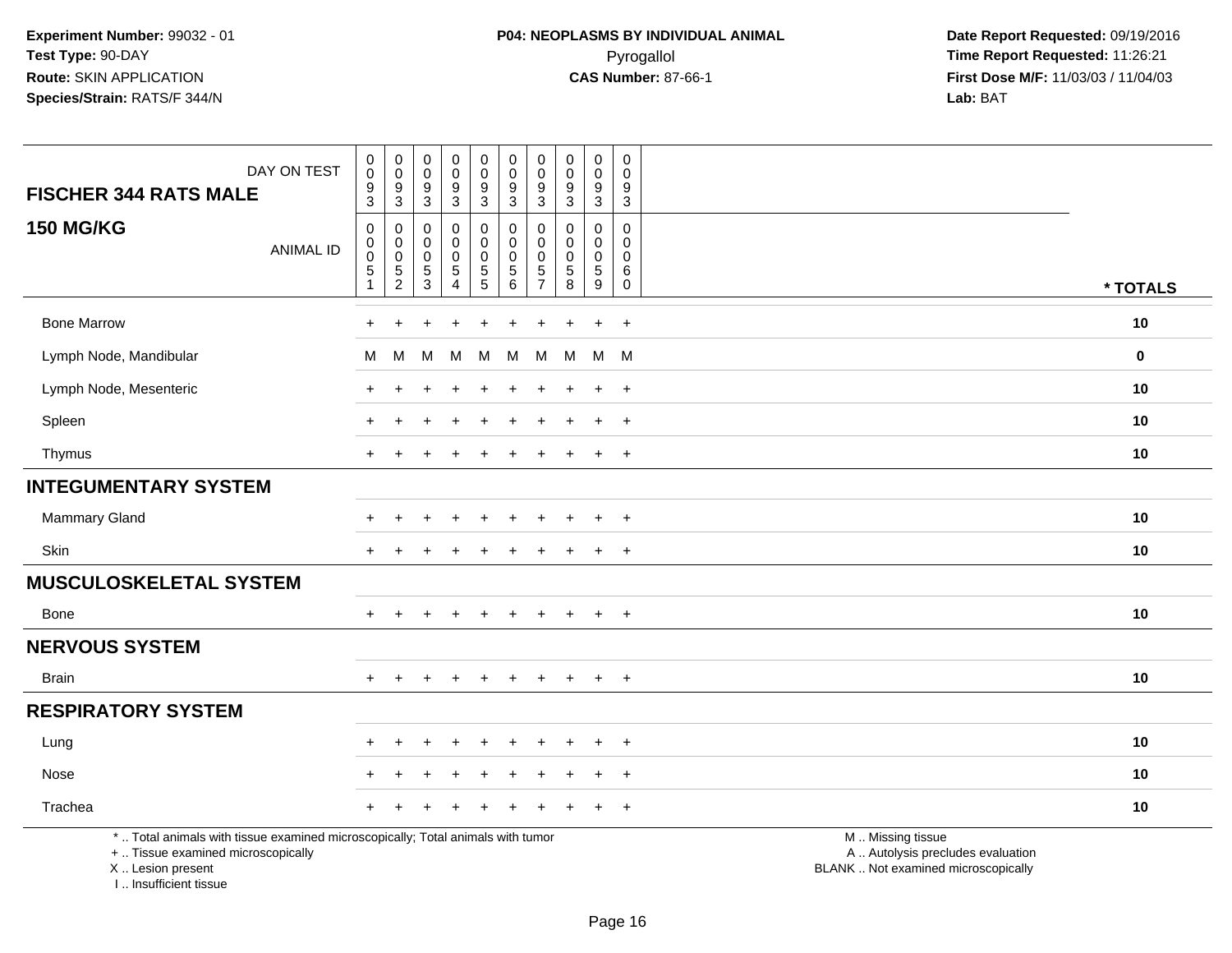| DAY ON TEST                   | $\begin{smallmatrix} 0\\0 \end{smallmatrix}$ | $_{\rm 0}^{\rm 0}$                 | $\begin{smallmatrix} 0\\0 \end{smallmatrix}$ | $\begin{smallmatrix} 0\\0 \end{smallmatrix}$ | $\pmb{0}$<br>$\mathbf 0$         | $\begin{smallmatrix} 0\\0 \end{smallmatrix}$ | $\pmb{0}$<br>$\pmb{0}$ | $\begin{smallmatrix} 0\\0 \end{smallmatrix}$ | $\pmb{0}$<br>$\pmb{0}$ | 0<br>0           |          |
|-------------------------------|----------------------------------------------|------------------------------------|----------------------------------------------|----------------------------------------------|----------------------------------|----------------------------------------------|------------------------|----------------------------------------------|------------------------|------------------|----------|
| <b>FISCHER 344 RATS MALE</b>  | 9<br>3                                       | 9<br>3                             | 9<br>3                                       | $\boldsymbol{9}$<br>3                        | $\boldsymbol{9}$<br>$\mathbf{3}$ | $\boldsymbol{9}$<br>3                        | 9<br>3                 | 9<br>3                                       | 9<br>3                 | 9<br>3           |          |
| <b>150 MG/KG</b><br>ANIMAL ID | 0<br>$\,0\,$<br>$\pmb{0}$<br>$\overline{5}$  | 0<br>0<br>0<br>5<br>$\overline{c}$ | 0<br>$\boldsymbol{0}$<br>$\pmb{0}$<br>5<br>3 | 0<br>$\boldsymbol{0}$<br>$\pmb{0}$<br>5<br>4 | 0<br>0<br>$\mathbf 0$<br>5<br>5  | $\pmb{0}$<br>$\mathbf 0$<br>$\,$ 5 $\,$<br>6 | 0<br>5                 | 0<br>0<br>5<br>8                             | 0<br>0<br>0<br>5<br>9  | 0<br>0<br>6<br>0 | * TOTALS |
| <b>SPECIAL SENSES SYSTEM</b>  |                                              |                                    |                                              |                                              |                                  |                                              |                        |                                              |                        |                  |          |
| Eye                           |                                              |                                    | +                                            | $\overline{ }$                               | $+$                              | $\pm$                                        | +                      |                                              | $\ddot{}$              | $+$              | 10       |
| Harderian Gland               | $+$                                          |                                    |                                              |                                              | $\pm$                            | $\pm$                                        | ÷.                     |                                              | $+$                    | $+$              | 10       |
| <b>URINARY SYSTEM</b>         |                                              |                                    |                                              |                                              |                                  |                                              |                        |                                              |                        |                  |          |
| Kidney                        |                                              |                                    |                                              |                                              |                                  |                                              |                        |                                              | $+$                    | $^{+}$           | 10       |
| <b>Urinary Bladder</b>        |                                              |                                    |                                              | $\div$                                       | $+$                              | $+$                                          | $\pm$                  | $+$                                          | $+$                    | $+$              | 10       |
| <b>SYSTEMIC LESIONS</b>       |                                              |                                    |                                              |                                              |                                  |                                              |                        |                                              |                        |                  |          |
| Multiple Organ                |                                              |                                    |                                              |                                              |                                  |                                              |                        |                                              | $\ddot{}$              | $+$              | 10       |

\*\*\* END OF MALE DATA \*\*\*

\* .. Total animals with tissue examined microscopically; Total animals with tumor

+ .. Tissue examined microscopically

X .. Lesion present

I .. Insufficient tissue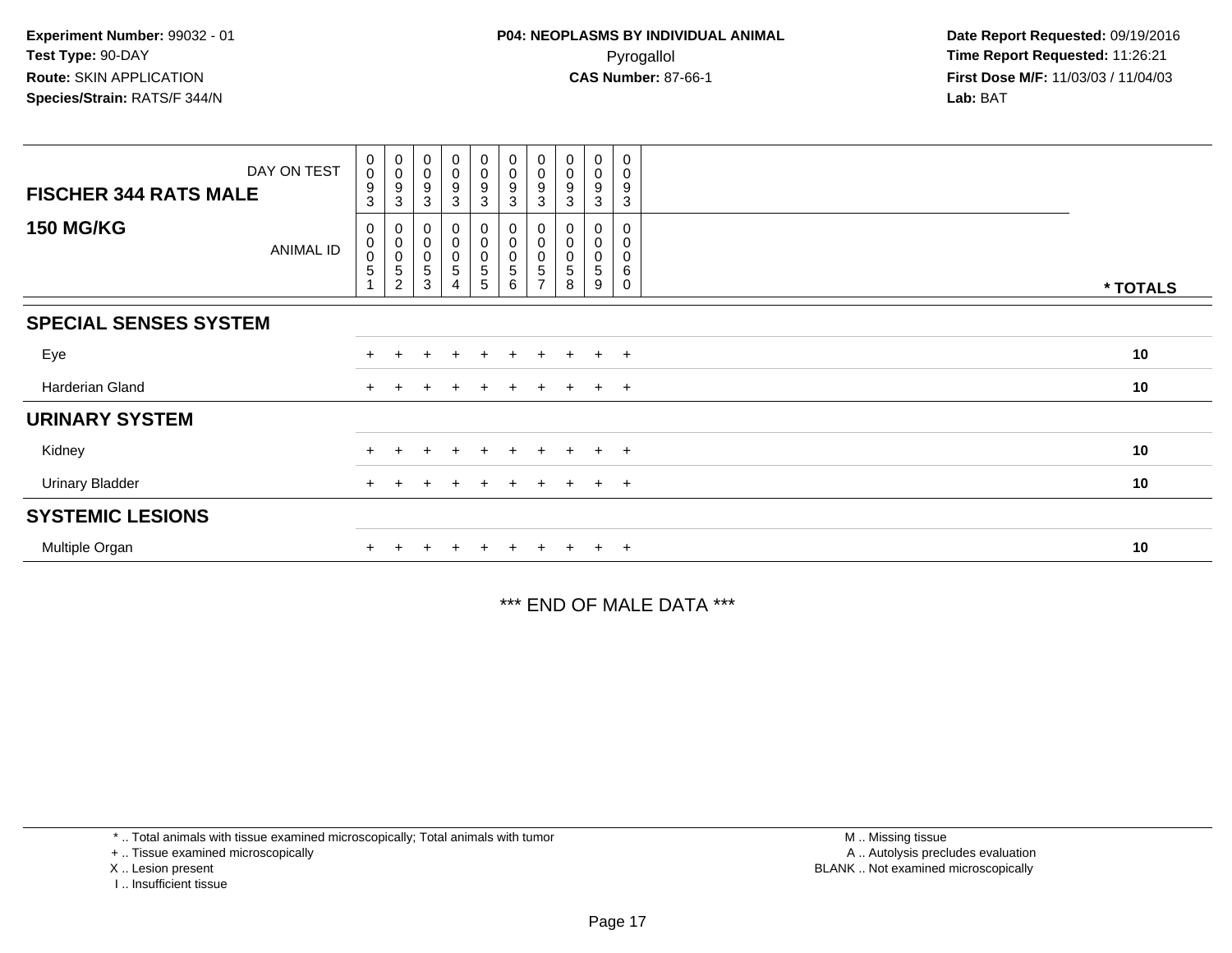| <b>FISCHER 344 RATS FEMALE</b>                                                                                                                                       | DAY ON TEST      | $\pmb{0}$<br>$\mathbf 0$<br>$\frac{4}{3}$                            | $\mathbf 0$<br>$\overline{0}$<br>$\frac{9}{3}$     | $\pmb{0}$<br>$\mathbf 0$<br>$\boldsymbol{9}$<br>$\mathbf{3}$ | $\mathbf 0$<br>$\mathbf 0$<br>$\boldsymbol{9}$<br>3               | $\pmb{0}$<br>$\boldsymbol{0}$<br>$\frac{9}{3}$ | $\pmb{0}$<br>$\mathbf 0$<br>9<br>$\mathbf{3}$    | $\pmb{0}$<br>$\pmb{0}$<br>$\boldsymbol{9}$<br>3          | $\pmb{0}$<br>$\pmb{0}$<br>$\frac{9}{3}$   | $\mathbf 0$<br>$\mathbf 0$<br>$\boldsymbol{9}$<br>$\overline{3}$ | $\pmb{0}$<br>$\mathbf 0$<br>$\boldsymbol{9}$<br>$\mathbf{3}$ |                                                                                               |
|----------------------------------------------------------------------------------------------------------------------------------------------------------------------|------------------|----------------------------------------------------------------------|----------------------------------------------------|--------------------------------------------------------------|-------------------------------------------------------------------|------------------------------------------------|--------------------------------------------------|----------------------------------------------------------|-------------------------------------------|------------------------------------------------------------------|--------------------------------------------------------------|-----------------------------------------------------------------------------------------------|
| 0 MG/KG                                                                                                                                                              | <b>ANIMAL ID</b> | 0<br>$\mathbf 0$<br>$\mathsf{O}\xspace$<br>$\,6\,$<br>$\overline{1}$ | $\mathbf 0$<br>$_{\rm 0}^{\rm 0}$<br>$\frac{6}{2}$ | $\mathbf 0$<br>0<br>$\mathbf 0$<br>$^6_3$                    | $\mathbf 0$<br>$\Omega$<br>$\mathbf 0$<br>$\,6$<br>$\overline{4}$ | 0<br>$\mathbf 0$<br>$\pmb{0}$<br>$6\over 5$    | 0<br>$\mathbf 0$<br>$\mathbf 0$<br>$\frac{6}{6}$ | $\mathbf 0$<br>$\pmb{0}$<br>$\mathbf 0$<br>$\frac{6}{7}$ | 0<br>$\mathbf 0$<br>$\mathbf 0$<br>$^6_8$ | $\mathbf 0$<br>$\mathbf 0$<br>$\mathbf 0$<br>$\,6\,$<br>9        | $\mathbf 0$<br>0<br>0<br>$\overline{7}$<br>$\mathbf 0$       | * TOTALS                                                                                      |
| <b>ALIMENTARY SYSTEM</b>                                                                                                                                             |                  |                                                                      |                                                    |                                                              |                                                                   |                                                |                                                  |                                                          |                                           |                                                                  |                                                              |                                                                                               |
| Esophagus                                                                                                                                                            |                  |                                                                      |                                                    |                                                              |                                                                   |                                                |                                                  |                                                          |                                           |                                                                  | $\div$                                                       | 10                                                                                            |
| Intestine Large, Cecum                                                                                                                                               |                  |                                                                      |                                                    |                                                              |                                                                   |                                                |                                                  |                                                          |                                           |                                                                  | $\ddot{}$                                                    | 10                                                                                            |
| Intestine Large, Colon                                                                                                                                               |                  |                                                                      |                                                    |                                                              |                                                                   |                                                |                                                  |                                                          |                                           |                                                                  | $\ddot{}$                                                    | 10                                                                                            |
| Intestine Large, Rectum                                                                                                                                              |                  |                                                                      |                                                    |                                                              |                                                                   |                                                |                                                  |                                                          |                                           |                                                                  | $+$                                                          | 10                                                                                            |
| Intestine Small, Duodenum                                                                                                                                            |                  |                                                                      |                                                    |                                                              |                                                                   |                                                |                                                  |                                                          |                                           |                                                                  | $\ddot{}$                                                    | 10                                                                                            |
| Intestine Small, Ileum                                                                                                                                               |                  |                                                                      |                                                    |                                                              |                                                                   |                                                |                                                  |                                                          |                                           |                                                                  | $\ddot{}$                                                    | 10                                                                                            |
| Intestine Small, Jejunum                                                                                                                                             |                  |                                                                      |                                                    |                                                              |                                                                   |                                                |                                                  |                                                          |                                           | $\div$                                                           | $\overline{+}$                                               | 10                                                                                            |
| Liver                                                                                                                                                                |                  |                                                                      |                                                    |                                                              |                                                                   |                                                |                                                  |                                                          |                                           |                                                                  | $\ddot{}$                                                    | 10                                                                                            |
| Pancreas                                                                                                                                                             |                  |                                                                      |                                                    |                                                              |                                                                   |                                                |                                                  |                                                          |                                           |                                                                  | $\ddot{}$                                                    | 10                                                                                            |
| <b>Salivary Glands</b>                                                                                                                                               |                  |                                                                      |                                                    |                                                              |                                                                   |                                                |                                                  |                                                          |                                           |                                                                  | $\overline{+}$                                               | 10                                                                                            |
| Stomach, Forestomach                                                                                                                                                 |                  |                                                                      |                                                    |                                                              |                                                                   |                                                |                                                  |                                                          |                                           |                                                                  | $\div$                                                       | 10                                                                                            |
| Stomach, Glandular                                                                                                                                                   |                  |                                                                      |                                                    |                                                              |                                                                   |                                                |                                                  |                                                          |                                           |                                                                  | $\overline{+}$                                               | 10                                                                                            |
| <b>CARDIOVASCULAR SYSTEM</b>                                                                                                                                         |                  |                                                                      |                                                    |                                                              |                                                                   |                                                |                                                  |                                                          |                                           |                                                                  |                                                              |                                                                                               |
| <b>Blood Vessel</b>                                                                                                                                                  |                  |                                                                      |                                                    |                                                              |                                                                   |                                                |                                                  |                                                          |                                           |                                                                  | $\overline{+}$                                               | 10                                                                                            |
| Heart                                                                                                                                                                |                  |                                                                      |                                                    |                                                              |                                                                   |                                                |                                                  |                                                          |                                           |                                                                  | $\overline{+}$                                               | 10                                                                                            |
| *  Total animals with tissue examined microscopically; Total animals with tumor<br>+  Tissue examined microscopically<br>X  Lesion present<br>I  Insufficient tissue |                  |                                                                      |                                                    |                                                              |                                                                   |                                                |                                                  |                                                          |                                           |                                                                  |                                                              | M  Missing tissue<br>A  Autolysis precludes evaluation<br>BLANK  Not examined microscopically |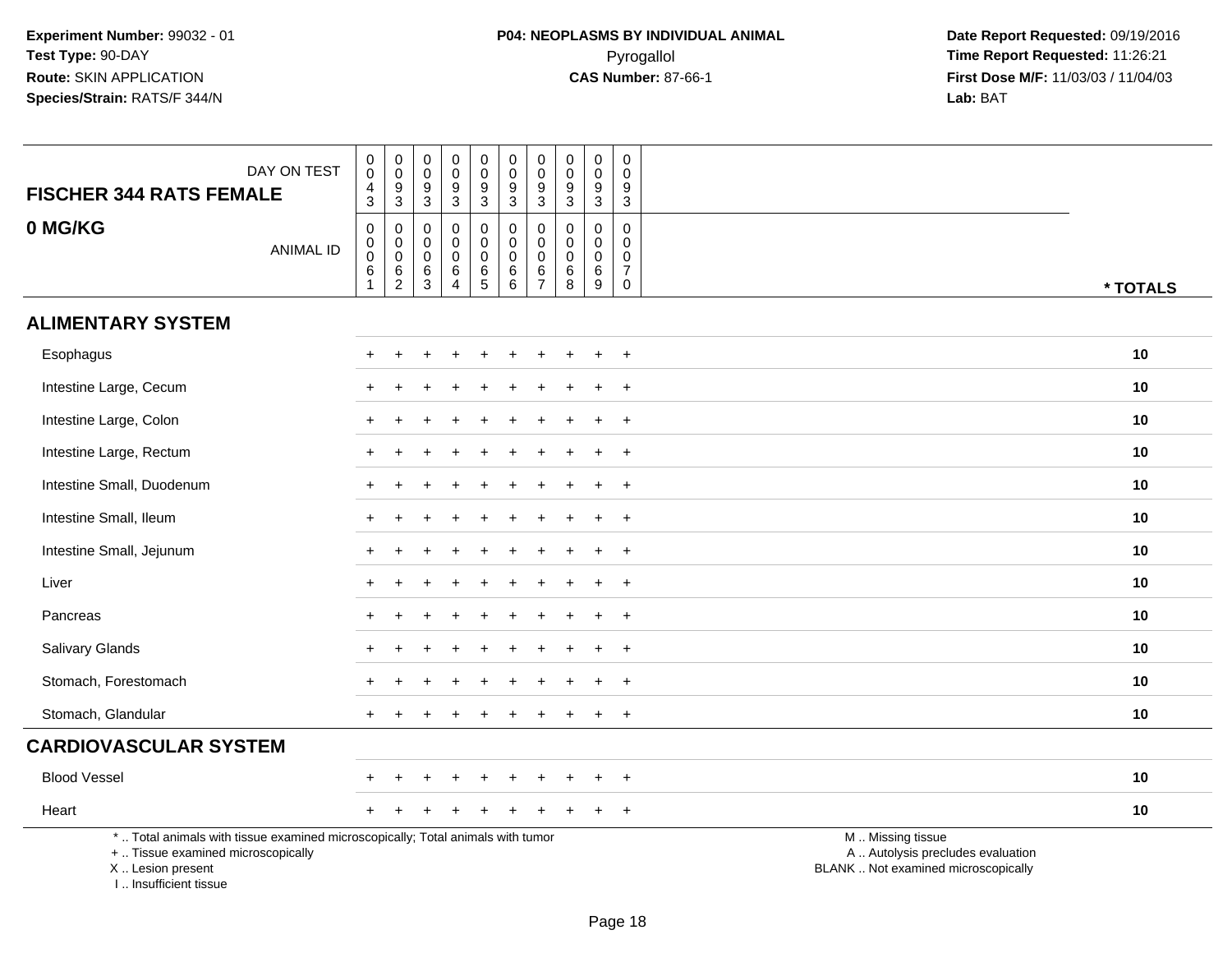| <b>FISCHER 344 RATS FEMALE</b>                                                                                        | DAY ON TEST      | 0<br>0<br>4<br>3           | $\begin{smallmatrix} 0\\0 \end{smallmatrix}$<br>$\frac{9}{3}$            | 0<br>$\mathbf 0$<br>9<br>$\mathbf{3}$                | $_{\rm 0}^{\rm 0}$<br>$\boldsymbol{9}$<br>$\overline{3}$         | $\begin{array}{c} 0 \\ 0 \\ 9 \\ 3 \end{array}$ | $\pmb{0}$<br>$\mathbf 0$<br>$\overline{9}$<br>$\overline{3}$ | $\begin{smallmatrix} 0\\0 \end{smallmatrix}$<br>$\overline{9}$<br>$\overline{3}$ | $\mathbf 0$<br>$\mathbf 0$<br>9<br>3           | 0<br>$\mathbf 0$<br>9<br>$\sqrt{3}$                                | 0<br>$\mathbf 0$<br>9<br>$\mathbf{3}$                                    |                                                        |           |
|-----------------------------------------------------------------------------------------------------------------------|------------------|----------------------------|--------------------------------------------------------------------------|------------------------------------------------------|------------------------------------------------------------------|-------------------------------------------------|--------------------------------------------------------------|----------------------------------------------------------------------------------|------------------------------------------------|--------------------------------------------------------------------|--------------------------------------------------------------------------|--------------------------------------------------------|-----------|
| 0 MG/KG                                                                                                               | <b>ANIMAL ID</b> | 0<br>0<br>$\mathbf 0$<br>6 | $\mathbf 0$<br>$\mathbf 0$<br>$\mathbf 0$<br>$\,6\,$<br>$\boldsymbol{2}$ | $\mathbf 0$<br>0<br>$\mathbf 0$<br>6<br>$\mathbf{3}$ | $\mathbf 0$<br>$\mathbf 0$<br>$\mathbf 0$<br>6<br>$\overline{4}$ | $\mathbf 0$<br>0<br>$\pmb{0}$<br>$6\over 5$     | 0<br>$\mathbf 0$<br>$\mathbf 0$<br>6<br>6                    | $\mathbf 0$<br>$\pmb{0}$<br>$\mathbf 0$<br>$\,6\,$<br>$\overline{7}$             | 0<br>$\mathbf 0$<br>$\mathbf 0$<br>6<br>$\bf8$ | $\mathbf 0$<br>$\mathbf 0$<br>$\mathbf 0$<br>6<br>$\boldsymbol{9}$ | $\mathbf 0$<br>$\mathbf 0$<br>$\mathbf 0$<br>$\overline{7}$<br>$\pmb{0}$ |                                                        | * TOTALS  |
| <b>ENDOCRINE SYSTEM</b>                                                                                               |                  |                            |                                                                          |                                                      |                                                                  |                                                 |                                                              |                                                                                  |                                                |                                                                    |                                                                          |                                                        |           |
| <b>Adrenal Cortex</b>                                                                                                 |                  |                            |                                                                          |                                                      |                                                                  |                                                 |                                                              |                                                                                  |                                                |                                                                    | $+$                                                                      |                                                        | 10        |
| Adrenal Medulla                                                                                                       |                  |                            |                                                                          |                                                      |                                                                  |                                                 |                                                              |                                                                                  |                                                |                                                                    | $\ddot{}$                                                                |                                                        | 10        |
| Islets, Pancreatic                                                                                                    |                  |                            |                                                                          |                                                      |                                                                  |                                                 |                                                              |                                                                                  |                                                |                                                                    | $+$                                                                      |                                                        | 10        |
| Parathyroid Gland                                                                                                     |                  |                            |                                                                          |                                                      |                                                                  |                                                 |                                                              |                                                                                  |                                                |                                                                    | $\overline{1}$                                                           |                                                        | 10        |
| <b>Pituitary Gland</b>                                                                                                |                  |                            |                                                                          |                                                      |                                                                  |                                                 |                                                              |                                                                                  |                                                |                                                                    | $\overline{+}$                                                           |                                                        | 10        |
| <b>Thyroid Gland</b>                                                                                                  |                  | $\pm$                      |                                                                          |                                                      |                                                                  |                                                 |                                                              |                                                                                  |                                                |                                                                    | $+$                                                                      |                                                        | 10        |
| <b>GENERAL BODY SYSTEM</b>                                                                                            |                  |                            |                                                                          |                                                      |                                                                  |                                                 |                                                              |                                                                                  |                                                |                                                                    |                                                                          |                                                        |           |
| <b>NONE</b>                                                                                                           |                  |                            |                                                                          |                                                      |                                                                  |                                                 |                                                              |                                                                                  |                                                |                                                                    |                                                                          |                                                        |           |
| <b>GENITAL SYSTEM</b>                                                                                                 |                  |                            |                                                                          |                                                      |                                                                  |                                                 |                                                              |                                                                                  |                                                |                                                                    |                                                                          |                                                        |           |
| <b>Clitoral Gland</b>                                                                                                 |                  |                            |                                                                          |                                                      |                                                                  |                                                 |                                                              |                                                                                  |                                                |                                                                    | $\ddot{}$                                                                |                                                        | 10        |
| Ovary                                                                                                                 |                  |                            |                                                                          |                                                      |                                                                  |                                                 |                                                              |                                                                                  |                                                |                                                                    | $\overline{+}$                                                           |                                                        | 10        |
| Uterus                                                                                                                |                  |                            |                                                                          |                                                      |                                                                  |                                                 |                                                              |                                                                                  |                                                |                                                                    | $\ddot{}$                                                                |                                                        | 10        |
| <b>HEMATOPOIETIC SYSTEM</b>                                                                                           |                  |                            |                                                                          |                                                      |                                                                  |                                                 |                                                              |                                                                                  |                                                |                                                                    |                                                                          |                                                        |           |
| <b>Bone Marrow</b>                                                                                                    |                  | $+$                        |                                                                          |                                                      |                                                                  |                                                 |                                                              |                                                                                  |                                                |                                                                    | $+$                                                                      |                                                        | 10        |
| Lymph Node, Mandibular                                                                                                |                  | м                          | M                                                                        | M                                                    | M                                                                | M                                               | M                                                            | M                                                                                | M                                              |                                                                    | M M                                                                      |                                                        | $\pmb{0}$ |
| *  Total animals with tissue examined microscopically; Total animals with tumor<br>+  Tissue examined microscopically |                  |                            |                                                                          |                                                      |                                                                  |                                                 |                                                              |                                                                                  |                                                |                                                                    |                                                                          | M  Missing tissue<br>A  Autolysis precludes evaluation |           |

 Lesion present BLANK .. Not examined microscopicallyX .. Lesion present

I .. Insufficient tissue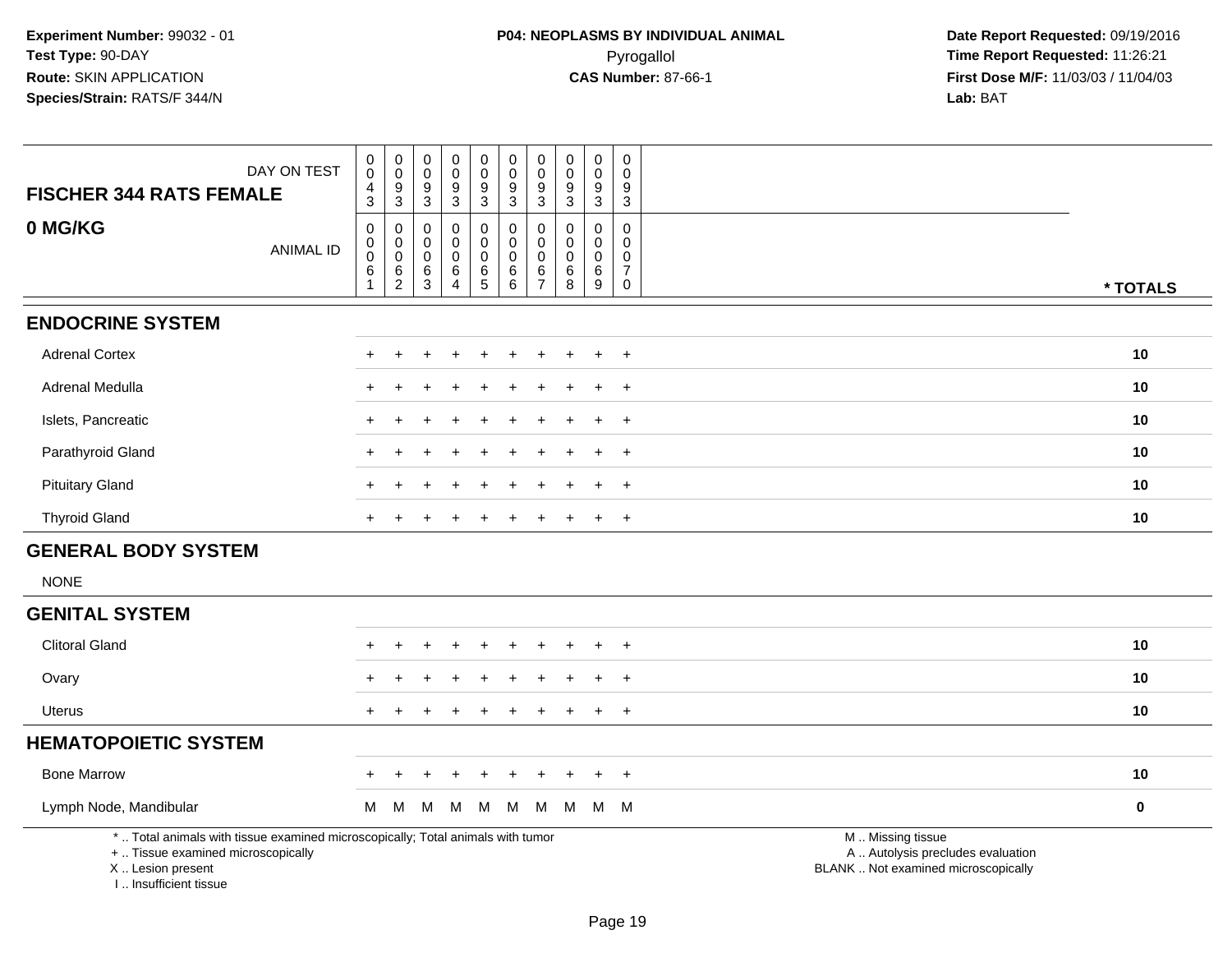|                                                                                                                                                                     |                                              |                                              | 0                |                                             |                                       |                            | $\mathbf 0$                     | $\pmb{0}$                       |                                             | $\pmb{0}$                       |                                                                                               |          |
|---------------------------------------------------------------------------------------------------------------------------------------------------------------------|----------------------------------------------|----------------------------------------------|------------------|---------------------------------------------|---------------------------------------|----------------------------|---------------------------------|---------------------------------|---------------------------------------------|---------------------------------|-----------------------------------------------------------------------------------------------|----------|
| DAY ON TEST                                                                                                                                                         | $\begin{smallmatrix} 0\\0 \end{smallmatrix}$ | $\begin{smallmatrix} 0\\0 \end{smallmatrix}$ | $\overline{0}$   | $\begin{smallmatrix}0\0\0\end{smallmatrix}$ | $_{\rm 0}^{\rm 0}$                    | $_{\rm 0}^{\rm 0}$         | $\mathbf 0$<br>$\boldsymbol{9}$ | $\mathbf 0$<br>$\boldsymbol{9}$ | $\begin{smallmatrix}0\0\0\end{smallmatrix}$ | $\mathbf 0$<br>$\boldsymbol{9}$ |                                                                                               |          |
| <b>FISCHER 344 RATS FEMALE</b>                                                                                                                                      | $\frac{4}{3}$                                | $\frac{9}{3}$                                | $\frac{9}{3}$    | $\frac{9}{3}$                               | $\frac{9}{3}$                         | $\frac{9}{3}$              | $\mathbf{3}$                    | $\overline{3}$                  | $\frac{9}{3}$                               | $\overline{3}$                  |                                                                                               |          |
| 0 MG/KG                                                                                                                                                             | $\boldsymbol{0}$<br>$\mathbf 0$              | $\mathbf 0$<br>$\mathbf 0$                   | 0<br>$\mathbf 0$ | 0<br>$\mathbf 0$                            | 0<br>$\mathbf 0$                      | $\mathbf 0$<br>$\mathbf 0$ | 0<br>$\Omega$                   | 0<br>$\Omega$                   | 0<br>$\mathbf 0$                            | $\mathbf 0$<br>$\mathbf 0$      |                                                                                               |          |
| <b>ANIMAL ID</b>                                                                                                                                                    | $\mathbf 0$                                  | $\mathbf 0$                                  | 0                | $\mathbf 0$                                 | $\pmb{0}$                             | $\mathbf 0$                | $\Omega$                        | $\Omega$                        | $\mathbf 0$                                 | $\mathbf 0$                     |                                                                                               |          |
|                                                                                                                                                                     | $\,6\,$<br>$\overline{1}$                    | $\frac{6}{2}$                                | $^6_3$           | $\frac{6}{4}$                               | $\begin{array}{c} 6 \\ 5 \end{array}$ | $^6_6$                     | 6<br>$\overline{7}$             | $\,6$<br>8                      | $\frac{6}{9}$                               | $\overline{7}$<br>$\mathbf 0$   |                                                                                               | * TOTALS |
| Lymph Node, Mesenteric                                                                                                                                              |                                              |                                              |                  |                                             |                                       |                            |                                 |                                 |                                             | $\overline{+}$                  |                                                                                               | 10       |
| Spleen                                                                                                                                                              |                                              |                                              |                  |                                             |                                       |                            |                                 |                                 |                                             | $\overline{+}$                  |                                                                                               | 10       |
|                                                                                                                                                                     |                                              |                                              |                  |                                             |                                       |                            |                                 |                                 |                                             |                                 |                                                                                               |          |
| Thymus                                                                                                                                                              | $\pm$                                        |                                              |                  |                                             |                                       |                            |                                 |                                 | $\ddot{}$                                   | $+$                             |                                                                                               | 10       |
| <b>INTEGUMENTARY SYSTEM</b>                                                                                                                                         |                                              |                                              |                  |                                             |                                       |                            |                                 |                                 |                                             |                                 |                                                                                               |          |
| <b>Mammary Gland</b>                                                                                                                                                |                                              |                                              |                  |                                             |                                       |                            |                                 |                                 |                                             | $\ddot{}$                       |                                                                                               | 10       |
| Skin                                                                                                                                                                |                                              |                                              |                  |                                             |                                       |                            |                                 |                                 |                                             | $\ddot{}$                       |                                                                                               | 10       |
| <b>MUSCULOSKELETAL SYSTEM</b>                                                                                                                                       |                                              |                                              |                  |                                             |                                       |                            |                                 |                                 |                                             |                                 |                                                                                               |          |
| <b>Bone</b>                                                                                                                                                         | $+$                                          | $\ddot{}$                                    | $\ddot{}$        | $\ddot{}$                                   | $+$                                   | $+$                        | $\ddot{}$                       | $\pm$                           | $\ddot{}$                                   | $+$                             |                                                                                               | 10       |
| <b>NERVOUS SYSTEM</b>                                                                                                                                               |                                              |                                              |                  |                                             |                                       |                            |                                 |                                 |                                             |                                 |                                                                                               |          |
| <b>Brain</b>                                                                                                                                                        |                                              |                                              |                  |                                             |                                       |                            |                                 |                                 | $+$                                         | $+$                             |                                                                                               | 10       |
| <b>RESPIRATORY SYSTEM</b>                                                                                                                                           |                                              |                                              |                  |                                             |                                       |                            |                                 |                                 |                                             |                                 |                                                                                               |          |
| Lung                                                                                                                                                                |                                              |                                              |                  |                                             |                                       |                            |                                 |                                 | $\ddot{}$                                   | $^{+}$                          |                                                                                               | 10       |
| Nose                                                                                                                                                                |                                              |                                              |                  |                                             |                                       |                            |                                 |                                 | $\ddot{+}$                                  | $+$                             |                                                                                               | 10       |
| Trachea                                                                                                                                                             |                                              |                                              |                  |                                             |                                       |                            |                                 |                                 | $\ddot{}$                                   | $+$                             |                                                                                               | 10       |
| <b>SPECIAL SENSES SYSTEM</b>                                                                                                                                        |                                              |                                              |                  |                                             |                                       |                            |                                 |                                 |                                             |                                 |                                                                                               |          |
| Eye                                                                                                                                                                 |                                              |                                              |                  |                                             |                                       |                            |                                 |                                 |                                             | $\overline{+}$                  |                                                                                               | 10       |
| *  Total animals with tissue examined microscopically; Total animals with tumor<br>+  Tissue examined microscopically<br>X  Lesion present<br>I Insufficient tissue |                                              |                                              |                  |                                             |                                       |                            |                                 |                                 |                                             |                                 | M  Missing tissue<br>A  Autolysis precludes evaluation<br>BLANK  Not examined microscopically |          |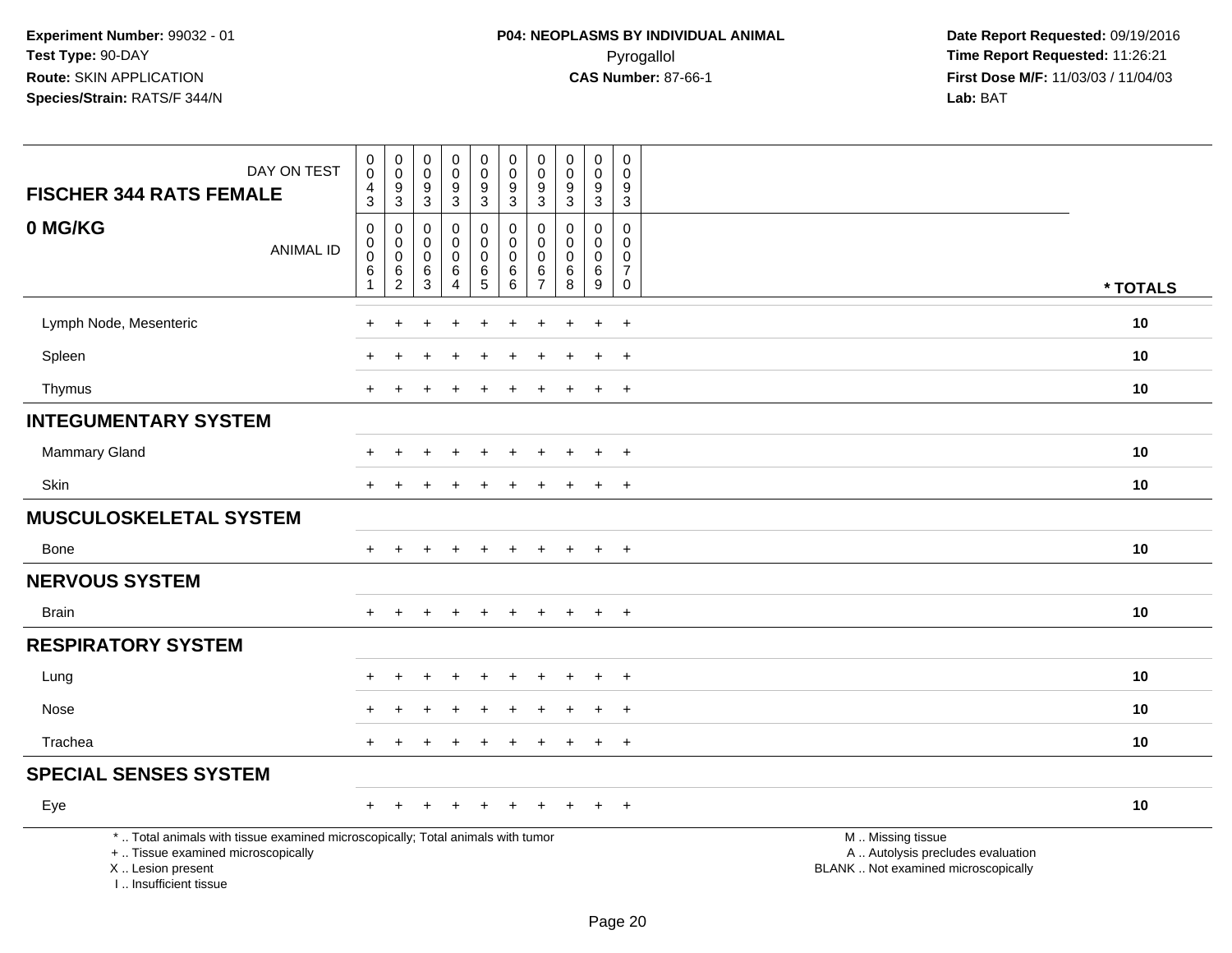| DAY ON TEST<br><b>FISCHER 344 RATS FEMALE</b> | $\begin{smallmatrix}0\0\0\end{smallmatrix}$<br>$\overline{4}$<br>3 | $_{\rm 0}^{\rm 0}$<br>$\boldsymbol{9}$<br>3                | $\mathbf 0$<br>9           | 0<br>0<br>9<br>3      | $\begin{smallmatrix}0\0\0\9\end{smallmatrix}$<br>3 | 0<br>$_{9}^{\rm 0}$<br>3              | $\begin{smallmatrix}0\\0\\9\end{smallmatrix}$<br>3           | 0<br>$_{9}^{\rm 0}$<br>3 | 0<br>0<br>9<br>3      | 9<br>3              |  |          |
|-----------------------------------------------|--------------------------------------------------------------------|------------------------------------------------------------|----------------------------|-----------------------|----------------------------------------------------|---------------------------------------|--------------------------------------------------------------|--------------------------|-----------------------|---------------------|--|----------|
| 0 MG/KG<br><b>ANIMAL ID</b>                   | 0<br>$\pmb{0}$<br>$\mathbf 0$<br>$\,6$                             | $_{\rm 0}^{\rm 0}$<br>$\pmb{0}$<br>$\,6$<br>$\overline{2}$ | $\mathbf 0$<br>0<br>6<br>3 | 0<br>0<br>0<br>6<br>4 | 0<br>0<br>$\pmb{0}$<br>$\,6$<br>5                  | 0<br>$\mathsf 0$<br>0<br>$\,6\,$<br>6 | $_{\rm 0}^{\rm 0}$<br>$\pmb{0}$<br>$\,6\,$<br>$\overline{ }$ | 0<br>0<br>6<br>8         | 0<br>0<br>0<br>6<br>9 | $\overline{7}$<br>0 |  | * TOTALS |
| Harderian Gland                               |                                                                    |                                                            |                            |                       | $+$                                                | $+$                                   | $+$                                                          | $+$                      | $+$                   | $+$                 |  | 10       |
| <b>URINARY SYSTEM</b>                         |                                                                    |                                                            |                            |                       |                                                    |                                       |                                                              |                          |                       |                     |  |          |
| Kidney                                        |                                                                    |                                                            | ÷                          | $\ddot{}$             | $+$                                                | $+$                                   | $+$ $-$                                                      | $+$                      | $+$ $+$               |                     |  | 10       |
| <b>Urinary Bladder</b>                        |                                                                    |                                                            | ÷                          |                       | $+$                                                | $+$                                   | $+$                                                          | $+$                      | $+$ $+$               |                     |  | 10       |
| <b>SYSTEMIC LESIONS</b>                       |                                                                    |                                                            |                            |                       |                                                    |                                       |                                                              |                          |                       |                     |  |          |
| Multiple Organ                                |                                                                    |                                                            |                            |                       |                                                    |                                       |                                                              |                          | $\pm$                 | $+$                 |  | 10       |

\* .. Total animals with tissue examined microscopically; Total animals with tumor

+ .. Tissue examined microscopically

X .. Lesion present

I .. Insufficient tissue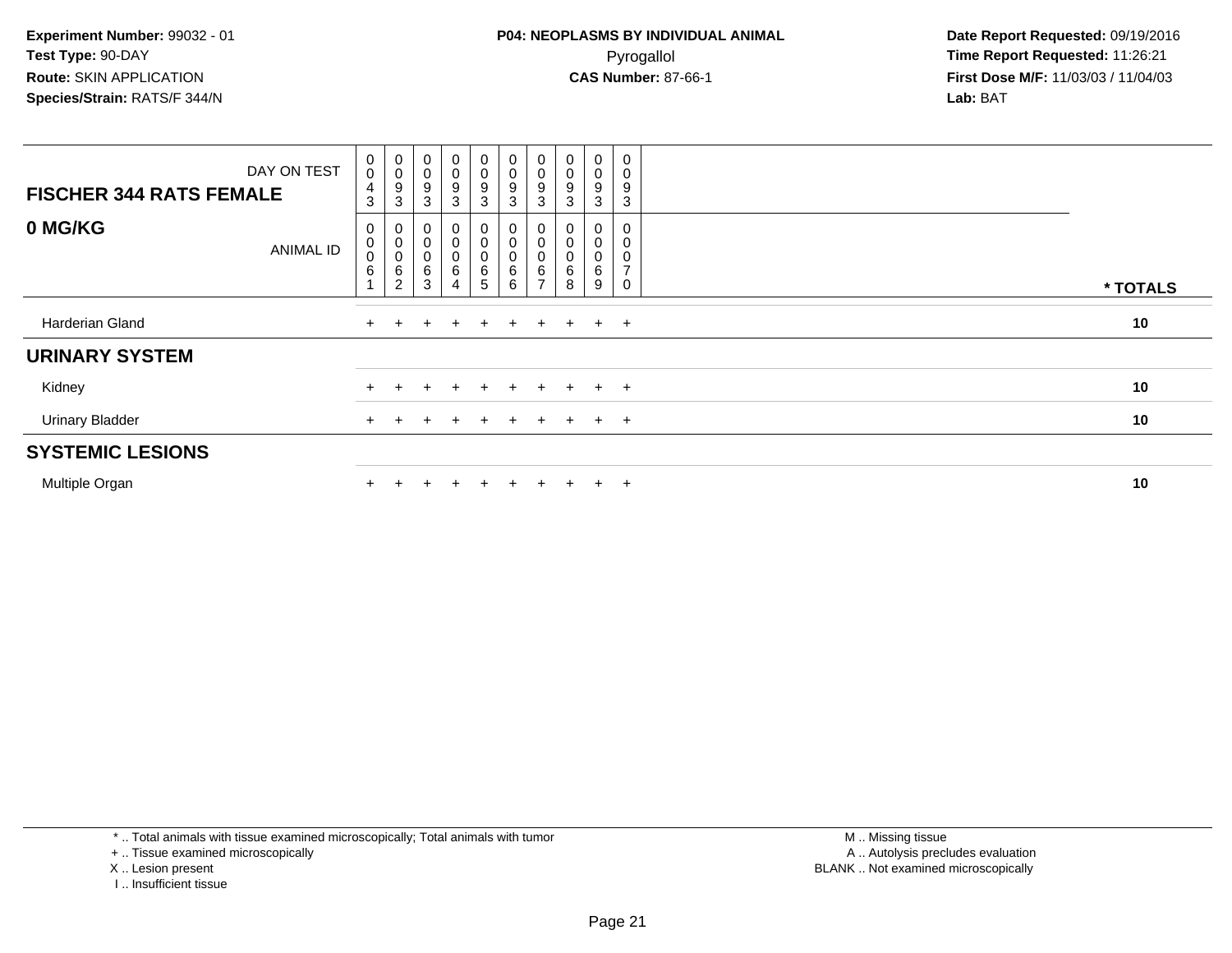| <b>FISCHER 344 RATS FEMALE</b>                                                   | DAY ON TEST                                                                     | $\mathbf 0$<br>$\mathsf{O}\xspace$<br>9<br>$\overline{3}$ | $\pmb{0}$<br>$\boldsymbol{0}$<br>$\boldsymbol{9}$<br>$\mathbf{3}$     | 0<br>$\mathbf 0$<br>9<br>3         | $\boldsymbol{0}$<br>$\pmb{0}$<br>9<br>$\mathbf{3}$        | 0<br>$\mathbf 0$<br>$\overline{9}$<br>$\overline{3}$                  | $\pmb{0}$<br>$\mathbf 0$<br>$\boldsymbol{9}$<br>$\mathbf{3}$  | $\pmb{0}$<br>$\pmb{0}$<br>9<br>$\sqrt{3}$                       | 0<br>$\mathbf 0$<br>9<br>$\mathbf{3}$                   | $\mathbf 0$<br>$\pmb{0}$<br>9<br>$\mathbf{3}$          | 0<br>$\mathbf 0$<br>9<br>$\sqrt{3}$                         |                                                                                               |              |
|----------------------------------------------------------------------------------|---------------------------------------------------------------------------------|-----------------------------------------------------------|-----------------------------------------------------------------------|------------------------------------|-----------------------------------------------------------|-----------------------------------------------------------------------|---------------------------------------------------------------|-----------------------------------------------------------------|---------------------------------------------------------|--------------------------------------------------------|-------------------------------------------------------------|-----------------------------------------------------------------------------------------------|--------------|
| <b>9.5 MG/KG</b>                                                                 | <b>ANIMAL ID</b>                                                                | 0<br>$\pmb{0}$<br>0<br>$\overline{7}$<br>1                | 0<br>$\mathbf 0$<br>$\mathbf 0$<br>$\boldsymbol{7}$<br>$\overline{2}$ | 0<br>0<br>0<br>$\overline{7}$<br>3 | 0<br>$\mathbf 0$<br>0<br>$\overline{7}$<br>$\overline{4}$ | 0<br>$\mathsf{O}$<br>$\mathbf 0$<br>$\overline{7}$<br>$5\phantom{.0}$ | 0<br>$\mathsf{O}$<br>$\mathbf 0$<br>$\overline{7}$<br>$\,6\,$ | 0<br>$\pmb{0}$<br>$\pmb{0}$<br>$\overline{7}$<br>$\overline{7}$ | $\mathbf 0$<br>$\mathbf{0}$<br>0<br>$\overline{7}$<br>8 | 0<br>$\mathbf 0$<br>$\mathbf 0$<br>$\overline{7}$<br>9 | 0<br>$\mathbf 0$<br>$\mathbf 0$<br>8<br>$\mathsf{O}\xspace$ |                                                                                               |              |
|                                                                                  |                                                                                 |                                                           |                                                                       |                                    |                                                           |                                                                       |                                                               |                                                                 |                                                         |                                                        |                                                             |                                                                                               | * TOTALS     |
| <b>ALIMENTARY SYSTEM</b>                                                         |                                                                                 |                                                           |                                                                       |                                    |                                                           |                                                                       |                                                               |                                                                 |                                                         |                                                        |                                                             |                                                                                               |              |
| Mesentery                                                                        |                                                                                 |                                                           |                                                                       |                                    | $\ddot{}$                                                 |                                                                       |                                                               |                                                                 |                                                         |                                                        |                                                             |                                                                                               | $\mathbf{1}$ |
| <b>CARDIOVASCULAR SYSTEM</b>                                                     |                                                                                 |                                                           |                                                                       |                                    |                                                           |                                                                       |                                                               |                                                                 |                                                         |                                                        |                                                             |                                                                                               |              |
| <b>NONE</b>                                                                      |                                                                                 |                                                           |                                                                       |                                    |                                                           |                                                                       |                                                               |                                                                 |                                                         |                                                        |                                                             |                                                                                               |              |
| <b>ENDOCRINE SYSTEM</b>                                                          |                                                                                 |                                                           |                                                                       |                                    |                                                           |                                                                       |                                                               |                                                                 |                                                         |                                                        |                                                             |                                                                                               |              |
| <b>NONE</b>                                                                      |                                                                                 |                                                           |                                                                       |                                    |                                                           |                                                                       |                                                               |                                                                 |                                                         |                                                        |                                                             |                                                                                               |              |
| <b>GENERAL BODY SYSTEM</b>                                                       |                                                                                 |                                                           |                                                                       |                                    |                                                           |                                                                       |                                                               |                                                                 |                                                         |                                                        |                                                             |                                                                                               |              |
| <b>NONE</b>                                                                      |                                                                                 |                                                           |                                                                       |                                    |                                                           |                                                                       |                                                               |                                                                 |                                                         |                                                        |                                                             |                                                                                               |              |
| <b>GENITAL SYSTEM</b>                                                            |                                                                                 |                                                           |                                                                       |                                    |                                                           |                                                                       |                                                               |                                                                 |                                                         |                                                        |                                                             |                                                                                               |              |
| Ovary                                                                            |                                                                                 |                                                           |                                                                       |                                    |                                                           |                                                                       |                                                               |                                                                 |                                                         | $\ddot{}$                                              |                                                             |                                                                                               | $\mathbf{1}$ |
| <b>HEMATOPOIETIC SYSTEM</b>                                                      |                                                                                 |                                                           |                                                                       |                                    |                                                           |                                                                       |                                                               |                                                                 |                                                         |                                                        |                                                             |                                                                                               |              |
| <b>NONE</b>                                                                      |                                                                                 |                                                           |                                                                       |                                    |                                                           |                                                                       |                                                               |                                                                 |                                                         |                                                        |                                                             |                                                                                               |              |
| <b>INTEGUMENTARY SYSTEM</b>                                                      |                                                                                 |                                                           |                                                                       |                                    |                                                           |                                                                       |                                                               |                                                                 |                                                         |                                                        |                                                             |                                                                                               |              |
| Skin                                                                             |                                                                                 | $+$                                                       | $+$                                                                   | $+$                                | $+$                                                       | $+$                                                                   | $+$                                                           | $+$                                                             |                                                         | $+$ $+$ $+$                                            |                                                             |                                                                                               | 10           |
| <b>MUSCULOSKELETAL SYSTEM</b>                                                    |                                                                                 |                                                           |                                                                       |                                    |                                                           |                                                                       |                                                               |                                                                 |                                                         |                                                        |                                                             |                                                                                               |              |
| <b>NONE</b>                                                                      |                                                                                 |                                                           |                                                                       |                                    |                                                           |                                                                       |                                                               |                                                                 |                                                         |                                                        |                                                             |                                                                                               |              |
| +  Tissue examined microscopically<br>X  Lesion present<br>I Insufficient tissue | *  Total animals with tissue examined microscopically; Total animals with tumor |                                                           |                                                                       |                                    |                                                           |                                                                       |                                                               |                                                                 |                                                         |                                                        |                                                             | M  Missing tissue<br>A  Autolysis precludes evaluation<br>BLANK  Not examined microscopically |              |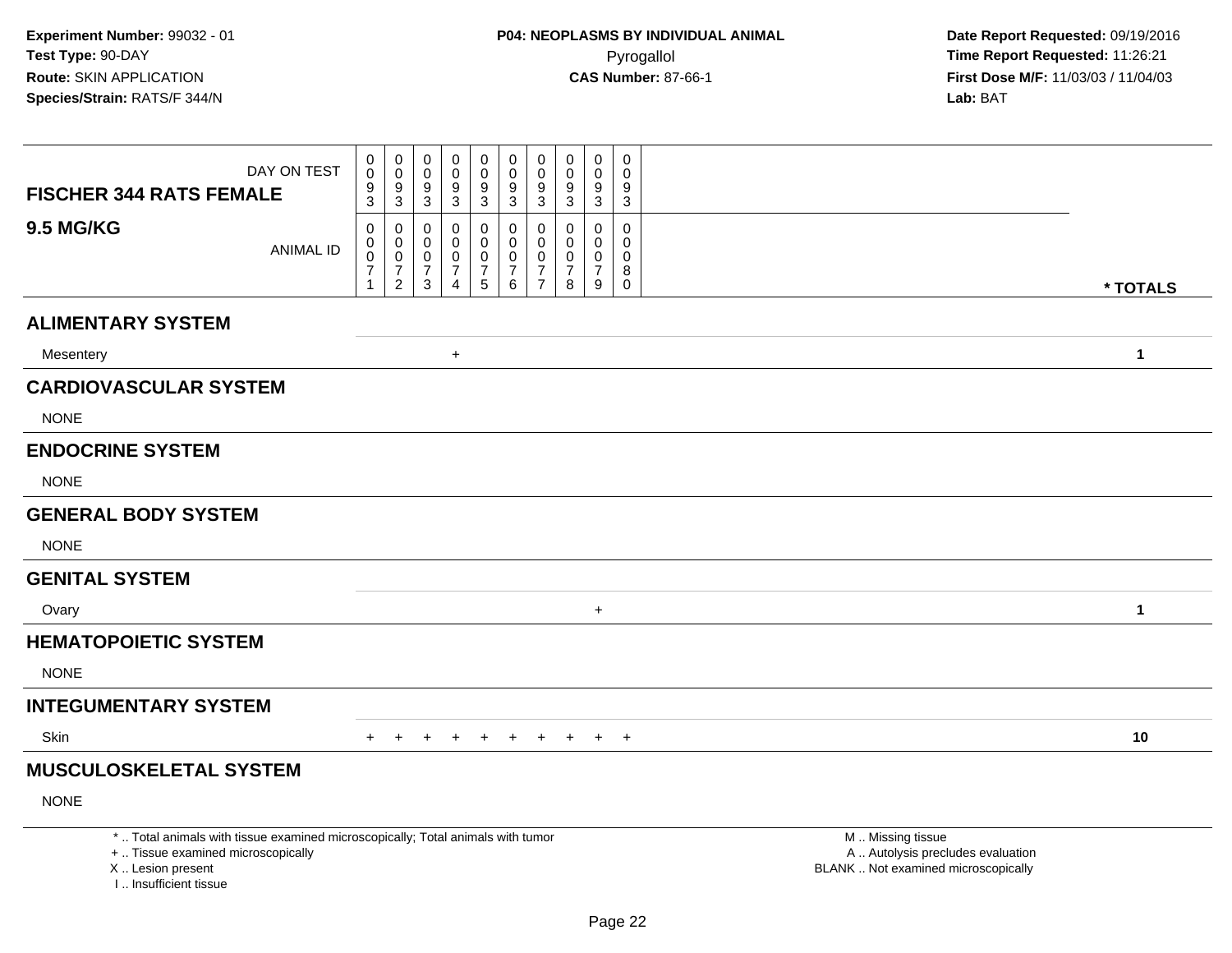| DAY ON TEST<br><b>FISCHER 344 RATS FEMALE</b> | 0<br>$\Omega$<br>v<br>9<br>ົ<br><b>ن</b> | U<br>9<br>ി<br>ు   |  | 0<br>9<br>3 | 0<br>9<br>J | 0<br>υ<br>9<br>3   |   | 0 | 0<br>0<br>9<br>3      |          |
|-----------------------------------------------|------------------------------------------|--------------------|--|-------------|-------------|--------------------|---|---|-----------------------|----------|
| <b>9.5 MG/KG</b><br><b>ANIMAL ID</b>          | 0<br>U<br>◡                              | U.<br>◡<br>່າ<br>- |  | O<br>U<br>5 | 6           | 0<br>υ<br><b>U</b> | 8 | 9 | 0<br>0<br>0<br>8<br>0 | * TOTALS |

## **NERVOUS SYSTEM**

NONE

# **RESPIRATORY SYSTEM**

NONE

# **SPECIAL SENSES SYSTEM**

NONE

### **URINARY SYSTEM**

NONE

# **SYSTEMIC LESIONS**

Multiple Organn  $+$ 

<sup>+</sup> <sup>+</sup> <sup>+</sup> <sup>+</sup> <sup>+</sup> <sup>+</sup> <sup>+</sup> <sup>+</sup> <sup>+</sup> **<sup>10</sup>**

\* .. Total animals with tissue examined microscopically; Total animals with tumor

+ .. Tissue examined microscopically

X .. Lesion present

I .. Insufficient tissue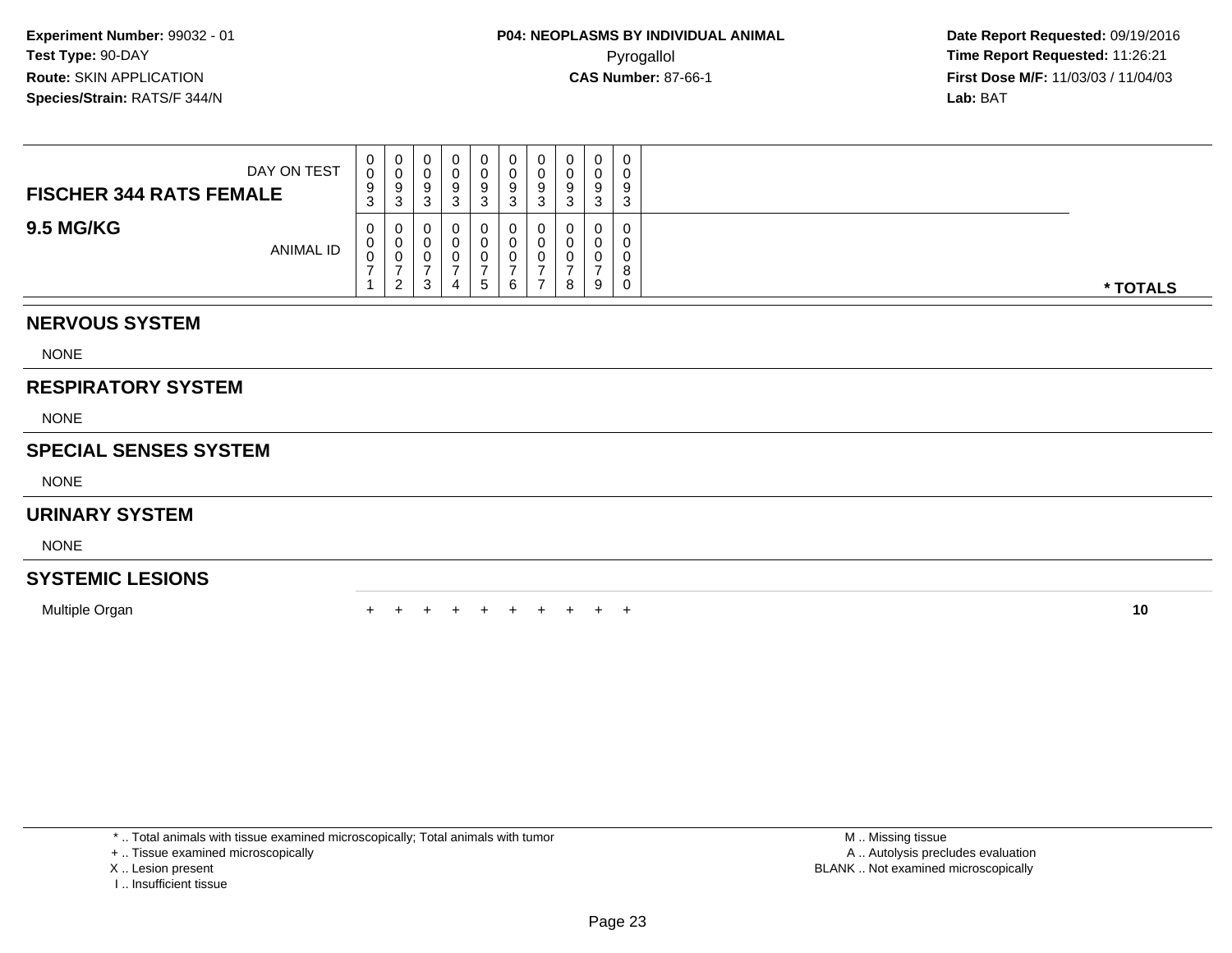| <b>FISCHER 344 RATS FEMALE</b>             | DAY ON TEST                                                                                                           | $\begin{smallmatrix}0\0\0\end{smallmatrix}$<br>$9\,$<br>$\overline{3}$ | $\begin{smallmatrix} 0\\0 \end{smallmatrix}$<br>$\frac{9}{3}$                     | 0<br>$\Omega$<br>9<br>$\mathfrak{S}$               | 0<br>$\mathbf 0$<br>9<br>$\mathbf{3}$            | 0<br>$\pmb{0}$<br>$\boldsymbol{9}$<br>3 | 0<br>$\pmb{0}$<br>$\boldsymbol{9}$<br>$\mathbf{3}$ | $\mathbf 0$<br>$\mathbf 0$<br>9<br>3                       | $\pmb{0}$<br>$\pmb{0}$<br>9<br>$\mathfrak{Z}$ | 0<br>$\pmb{0}$<br>9<br>$\sqrt{3}$                   | $\mathbf 0$<br>$\mathbf 0$<br>9<br>$\sqrt{3}$                 |                                                                                               |              |
|--------------------------------------------|-----------------------------------------------------------------------------------------------------------------------|------------------------------------------------------------------------|-----------------------------------------------------------------------------------|----------------------------------------------------|--------------------------------------------------|-----------------------------------------|----------------------------------------------------|------------------------------------------------------------|-----------------------------------------------|-----------------------------------------------------|---------------------------------------------------------------|-----------------------------------------------------------------------------------------------|--------------|
| 18.75 MG/KG                                | <b>ANIMAL ID</b>                                                                                                      | $\mathbf 0$<br>$\mathbf 0$<br>$\mathbf 0$<br>8<br>$\overline{1}$       | 0<br>$\mathbf 0$<br>$\mathbf 0$<br>$\begin{smallmatrix} 8 \\ 2 \end{smallmatrix}$ | 0<br>$\mathbf{0}$<br>$\Omega$<br>8<br>$\mathbf{3}$ | $\Omega$<br>0<br>$\Omega$<br>8<br>$\overline{4}$ | 0<br>0<br>0<br>8<br>5                   | 0<br>$\mathbf 0$<br>0<br>$\bf 8$<br>$6\phantom{1}$ | $\mathbf 0$<br>$\Omega$<br>$\Omega$<br>8<br>$\overline{7}$ | $\mathbf{0}$<br>0<br>$\mathbf 0$<br>$_{8}^8$  | $\mathbf 0$<br>$\mathbf 0$<br>0<br>$\bf 8$<br>$9\,$ | $\mathbf 0$<br>$\mathbf 0$<br>$\mathbf 0$<br>9<br>$\mathsf 0$ |                                                                                               | * TOTALS     |
| <b>ALIMENTARY SYSTEM</b>                   |                                                                                                                       |                                                                        |                                                                                   |                                                    |                                                  |                                         |                                                    |                                                            |                                               |                                                     |                                                               |                                                                                               |              |
| Liver                                      |                                                                                                                       | $\ddot{}$                                                              |                                                                                   |                                                    |                                                  |                                         |                                                    |                                                            | $\ddot{}$                                     |                                                     |                                                               |                                                                                               | $\mathbf{2}$ |
| <b>CARDIOVASCULAR SYSTEM</b>               |                                                                                                                       |                                                                        |                                                                                   |                                                    |                                                  |                                         |                                                    |                                                            |                                               |                                                     |                                                               |                                                                                               |              |
| <b>NONE</b>                                |                                                                                                                       |                                                                        |                                                                                   |                                                    |                                                  |                                         |                                                    |                                                            |                                               |                                                     |                                                               |                                                                                               |              |
| <b>ENDOCRINE SYSTEM</b>                    |                                                                                                                       |                                                                        |                                                                                   |                                                    |                                                  |                                         |                                                    |                                                            |                                               |                                                     |                                                               |                                                                                               |              |
| <b>NONE</b>                                |                                                                                                                       |                                                                        |                                                                                   |                                                    |                                                  |                                         |                                                    |                                                            |                                               |                                                     |                                                               |                                                                                               |              |
| <b>GENERAL BODY SYSTEM</b>                 |                                                                                                                       |                                                                        |                                                                                   |                                                    |                                                  |                                         |                                                    |                                                            |                                               |                                                     |                                                               |                                                                                               |              |
| <b>NONE</b>                                |                                                                                                                       |                                                                        |                                                                                   |                                                    |                                                  |                                         |                                                    |                                                            |                                               |                                                     |                                                               |                                                                                               |              |
| <b>GENITAL SYSTEM</b>                      |                                                                                                                       |                                                                        |                                                                                   |                                                    |                                                  |                                         |                                                    |                                                            |                                               |                                                     |                                                               |                                                                                               |              |
| <b>NONE</b>                                |                                                                                                                       |                                                                        |                                                                                   |                                                    |                                                  |                                         |                                                    |                                                            |                                               |                                                     |                                                               |                                                                                               |              |
| <b>HEMATOPOIETIC SYSTEM</b>                |                                                                                                                       |                                                                        |                                                                                   |                                                    |                                                  |                                         |                                                    |                                                            |                                               |                                                     |                                                               |                                                                                               |              |
| <b>NONE</b>                                |                                                                                                                       |                                                                        |                                                                                   |                                                    |                                                  |                                         |                                                    |                                                            |                                               |                                                     |                                                               |                                                                                               |              |
| <b>INTEGUMENTARY SYSTEM</b>                |                                                                                                                       |                                                                        |                                                                                   |                                                    |                                                  |                                         |                                                    |                                                            |                                               |                                                     |                                                               |                                                                                               |              |
| Skin                                       |                                                                                                                       | $+$                                                                    | $+$                                                                               | $+$                                                | $+$                                              | $+$                                     | $+$                                                |                                                            | + + + +                                       |                                                     |                                                               |                                                                                               | 10           |
| <b>MUSCULOSKELETAL SYSTEM</b>              |                                                                                                                       |                                                                        |                                                                                   |                                                    |                                                  |                                         |                                                    |                                                            |                                               |                                                     |                                                               |                                                                                               |              |
| <b>NONE</b>                                |                                                                                                                       |                                                                        |                                                                                   |                                                    |                                                  |                                         |                                                    |                                                            |                                               |                                                     |                                                               |                                                                                               |              |
| X  Lesion present<br>I Insufficient tissue | *  Total animals with tissue examined microscopically; Total animals with tumor<br>+  Tissue examined microscopically |                                                                        |                                                                                   |                                                    |                                                  |                                         |                                                    |                                                            |                                               |                                                     |                                                               | M  Missing tissue<br>A  Autolysis precludes evaluation<br>BLANK  Not examined microscopically |              |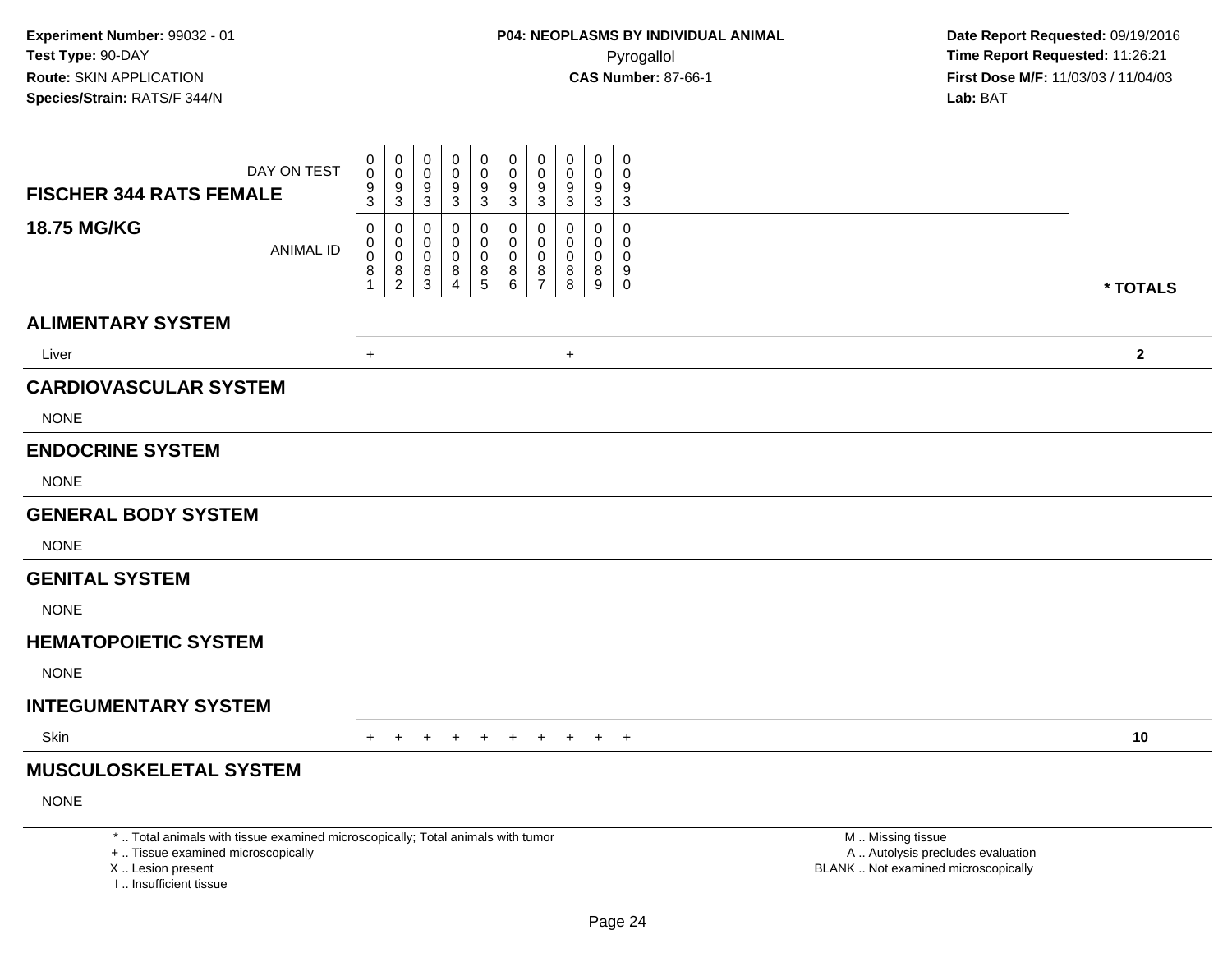| DAY ON TEST<br><b>FISCHER 344 RATS FEMALE</b> | $\mathbf{0}$<br>0<br>9<br>$\sim$<br>J. | 0<br>U<br>9<br>3      |  | 0<br>U<br>9<br>ົ<br>۰J | 0<br>U<br>9<br>د. | 0<br>9<br>3      | 0<br>υ<br>Ω<br>ົ<br>J | $\Omega$ | 0<br>0<br>9<br>ົ<br>ۍ |          |
|-----------------------------------------------|----------------------------------------|-----------------------|--|------------------------|-------------------|------------------|-----------------------|----------|-----------------------|----------|
| <b>18.75 MG/KG</b><br>ANIMAL ID               | $\mathbf{0}$<br>$\cup$<br>0<br>$\circ$ | 0<br>U<br>v<br>8<br>ົ |  | O<br>U<br>U<br>8<br>G  | 0<br>U<br>8<br>6  | υ<br>υ<br>8<br>- | v<br>υ<br>8<br>8      | $\circ$  | 0<br>0<br>0<br>9<br>0 | * TOTALS |

## **NERVOUS SYSTEM**

NONE

# **RESPIRATORY SYSTEM**

NONE

## **SPECIAL SENSES SYSTEM**

NONE

### **URINARY SYSTEM**

NONE

# **SYSTEMIC LESIONS**

Multiple Organn  $+$ 

<sup>+</sup> <sup>+</sup> <sup>+</sup> <sup>+</sup> <sup>+</sup> <sup>+</sup> <sup>+</sup> <sup>+</sup> <sup>+</sup> **<sup>10</sup>**

\* .. Total animals with tissue examined microscopically; Total animals with tumor

+ .. Tissue examined microscopically

X .. Lesion present

I .. Insufficient tissue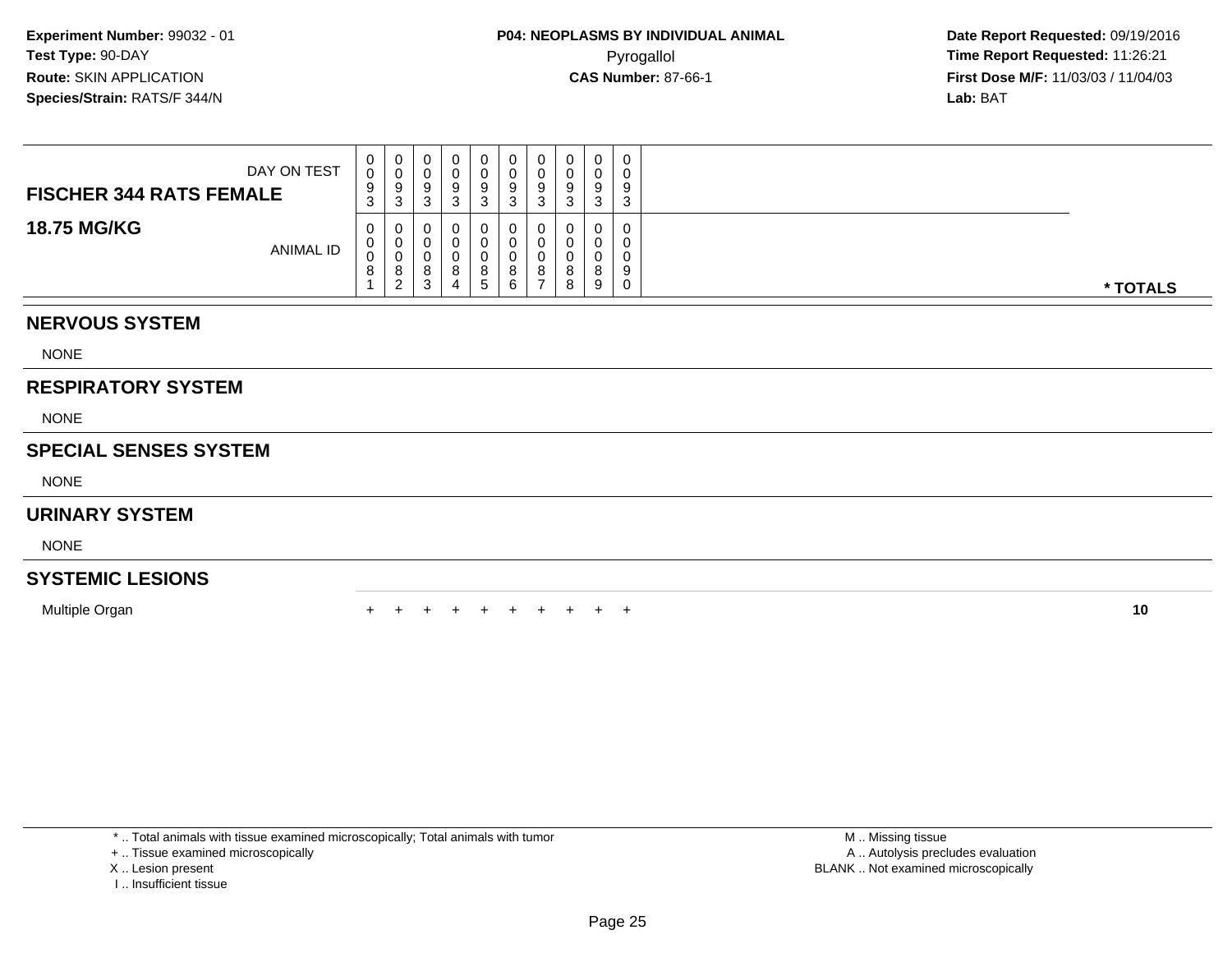**Date Report Requested:** 09/19/2016 **First Dose M/F:** 11/03/03 / 11/04/03<br>**Lab:** BAT **Lab:** BAT

| DAY ON TEST                    | $\mathbf 0$<br>0<br>9                  | U<br>v<br>9                  | 0<br>υ<br>9                           |   | 0<br>9                 | 0<br>9      | 0<br>9 | U<br>У | $\mathbf 0$<br>9 | υ<br>9 |          |
|--------------------------------|----------------------------------------|------------------------------|---------------------------------------|---|------------------------|-------------|--------|--------|------------------|--------|----------|
| <b>FISCHER 344 RATS FEMALE</b> | 3                                      | 3                            | n<br>ັ                                |   | າ                      | ົ           | З      | ບ      | -2<br>- ၁        |        |          |
| 37.5 MG/KG<br><b>ANIMAL ID</b> | $\mathbf{0}$<br>$\mathbf{0}$<br>0<br>9 | U<br>v<br>v<br>9<br><u>_</u> | U<br>υ<br>υ<br>9<br><sup>o</sup><br>ບ | 4 | 0<br>a<br>$\mathbf{c}$ | U<br>9<br>6 | 0<br>9 | ч<br>8 | 0<br>0<br>a<br>9 |        | * TOTALS |

### **ALIMENTARY SYSTEM**

NONE

# **CARDIOVASCULAR SYSTEM**

NONE

### **ENDOCRINE SYSTEM**

NONE

### **GENERAL BODY SYSTEM**

NONE

#### **GENITAL SYSTEM**

NONE

# **HEMATOPOIETIC SYSTEM**

NONE

## **INTEGUMENTARY SYSTEM**

**Skin** n  $+$ 

<sup>+</sup> <sup>+</sup> <sup>+</sup> <sup>+</sup> <sup>+</sup> <sup>+</sup> <sup>+</sup> <sup>+</sup> <sup>+</sup> **<sup>10</sup>**

# **MUSCULOSKELETAL SYSTEM**

NONE

\* .. Total animals with tissue examined microscopically; Total animals with tumor

+ .. Tissue examined microscopically

X .. Lesion present

I .. Insufficient tissue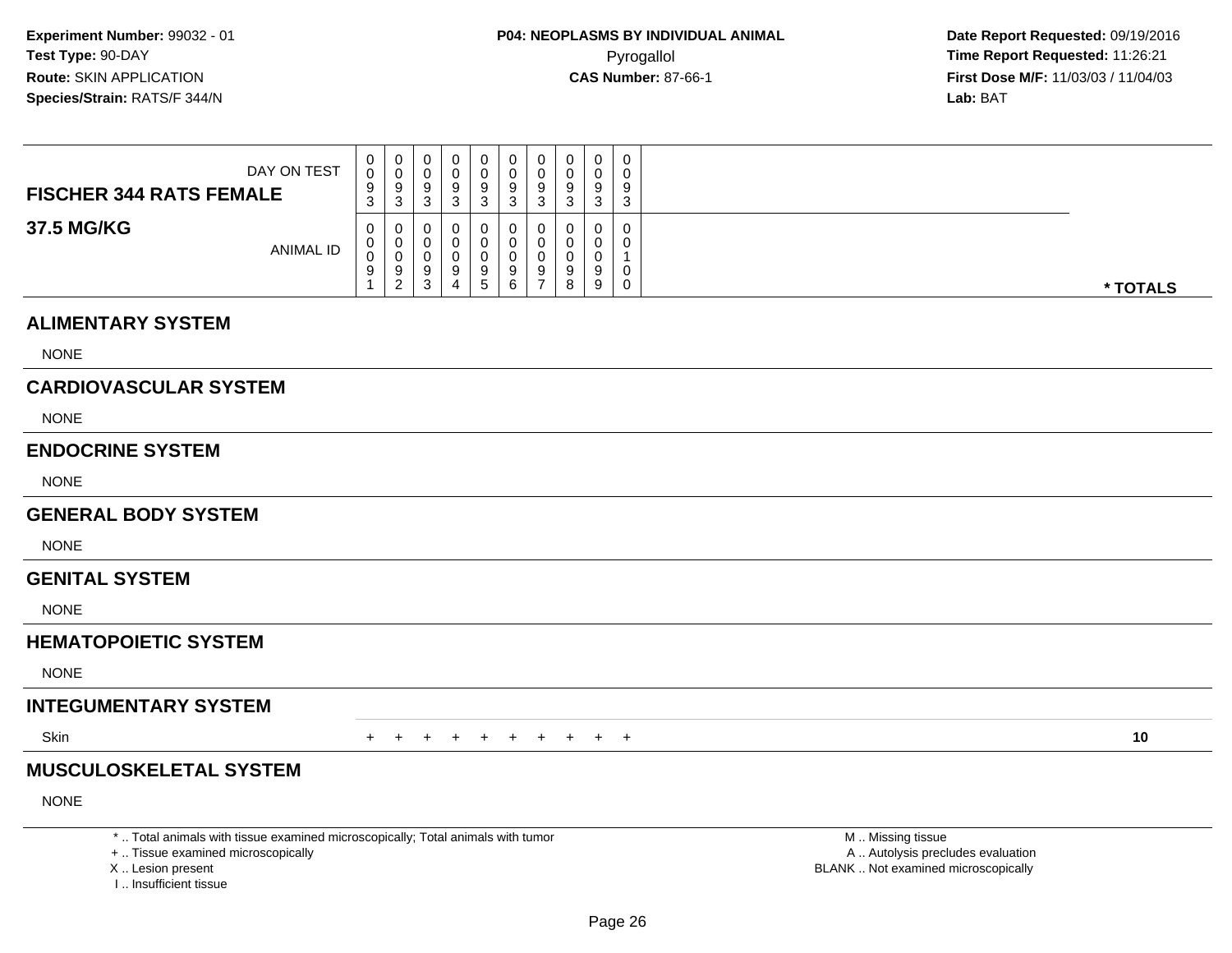| DAY ON TEST<br><b>FISCHER 344 RATS FEMALE</b> | $\mathbf{0}$<br>0<br>9<br>3 | 0<br>v<br>9<br>3      |  | 0<br>9            | 0<br>9      | 0<br>9           | 0<br>υ<br>Ω<br>⌒ | $\Omega$ | $\mathbf{0}$<br>0<br>9<br>3 |          |
|-----------------------------------------------|-----------------------------|-----------------------|--|-------------------|-------------|------------------|------------------|----------|-----------------------------|----------|
| 37.5 MG/KG<br><b>ANIMAL ID</b>                | 0<br>0<br>0<br>9            | 0<br>U<br>v<br>9<br>ຳ |  | U<br>u<br>9<br>'5 | 0<br>9<br>6 | U<br>ν<br>9<br>- | 0<br>9<br>8      | 9        | 0<br>0<br>0<br>$\mathbf{0}$ | * TOTALS |

## **NERVOUS SYSTEM**

NONE

## **RESPIRATORY SYSTEM**

NONE

## **SPECIAL SENSES SYSTEM**

NONE

### **URINARY SYSTEM**

NONE

# **SYSTEMIC LESIONS**

Multiple Organn  $+$ 

<sup>+</sup> <sup>+</sup> <sup>+</sup> <sup>+</sup> <sup>+</sup> <sup>+</sup> <sup>+</sup> <sup>+</sup> <sup>+</sup> **<sup>10</sup>**

\* .. Total animals with tissue examined microscopically; Total animals with tumor

+ .. Tissue examined microscopically

- X .. Lesion present
- I .. Insufficient tissue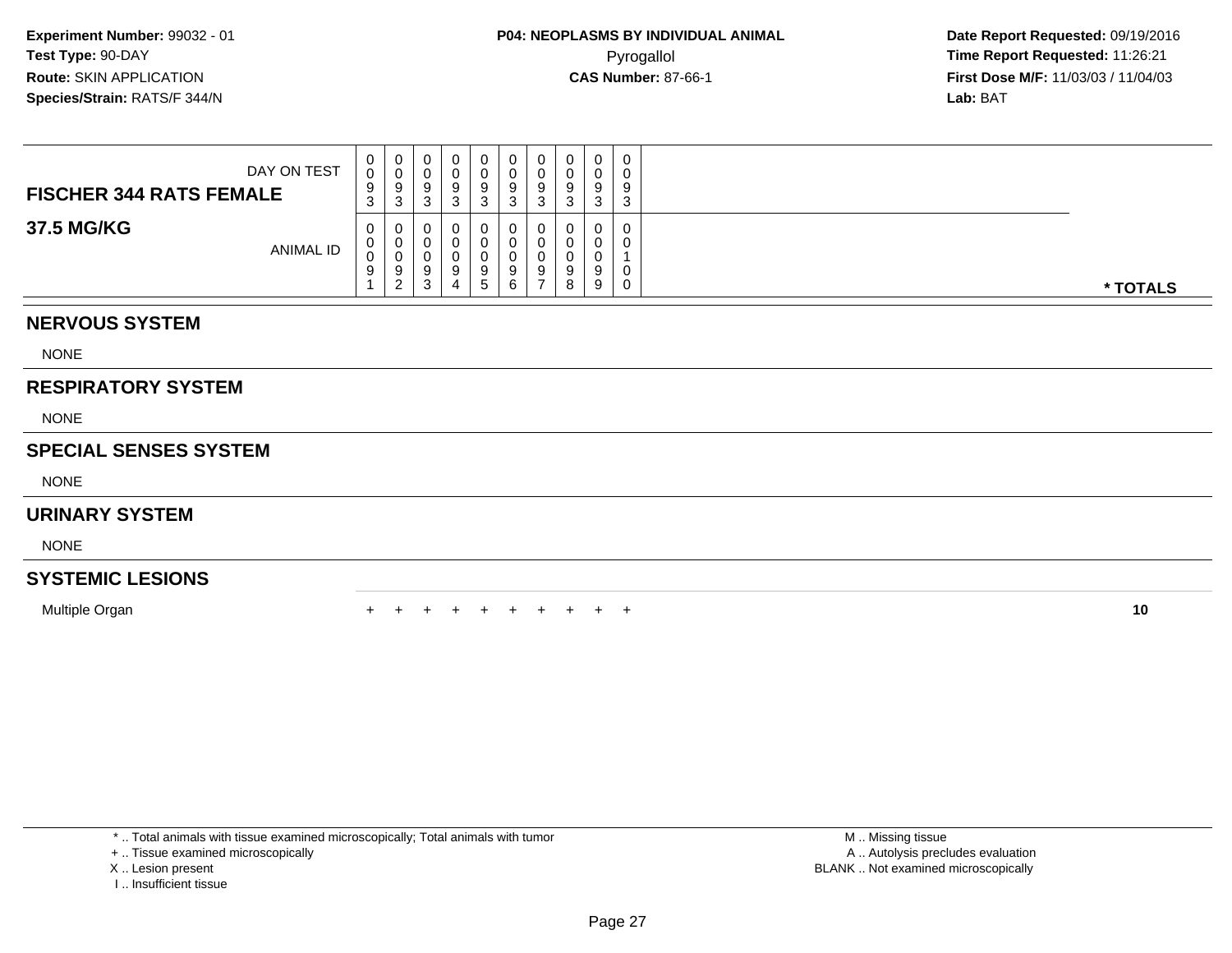| <b>FISCHER 344 RATS FEMALE</b>             | DAY ON TEST                                                                                                           | $\mathbf 0$<br>$\mathbf 0$<br>$\frac{9}{3}$                | 0<br>$\mathbf 0$<br>9<br>3                    | 0<br>$\mathbf 0$<br>9<br>$\mathbf{3}$                           | 0<br>0<br>9<br>3             | 0<br>$\pmb{0}$<br>9<br>3 | 0<br>$\pmb{0}$<br>$\boldsymbol{9}$<br>3      | 0<br>$\pmb{0}$<br>9<br>3                               | $\pmb{0}$<br>$\pmb{0}$<br>9<br>$\mathfrak{Z}$ | $\mathbf 0$<br>$\pmb{0}$<br>$\boldsymbol{9}$<br>$\sqrt{3}$ | $\mathbf 0$<br>$\mathbf 0$<br>9<br>$\sqrt{3}$                            |                                                                                               |              |
|--------------------------------------------|-----------------------------------------------------------------------------------------------------------------------|------------------------------------------------------------|-----------------------------------------------|-----------------------------------------------------------------|------------------------------|--------------------------|----------------------------------------------|--------------------------------------------------------|-----------------------------------------------|------------------------------------------------------------|--------------------------------------------------------------------------|-----------------------------------------------------------------------------------------------|--------------|
| <b>75 MG/KG</b>                            | <b>ANIMAL ID</b>                                                                                                      | 0<br>$\mathsf{O}\xspace$<br>$\mathbf{1}$<br>$\pmb{0}$<br>1 | 0<br>0<br>$\mathbf{1}$<br>0<br>$\overline{2}$ | $\mathbf 0$<br>$\mathbf 0$<br>$\mathbf{1}$<br>0<br>$\mathbf{3}$ | $\Omega$<br>0<br>1<br>0<br>4 | 0<br>0<br>0<br>5         | 0<br>$\mathbf 0$<br>$\overline{1}$<br>0<br>6 | 0<br>$\mathbf 0$<br>1<br>$\mathbf 0$<br>$\overline{7}$ | $\mathbf{0}$<br>0<br>1<br>0<br>8              | 0<br>$\mathbf 0$<br>$\mathbf{1}$<br>$\mathbf 0$<br>9       | $\mathbf 0$<br>$\mathbf 0$<br>$\mathbf 1$<br>$\mathbf{1}$<br>$\mathbf 0$ |                                                                                               |              |
|                                            |                                                                                                                       |                                                            |                                               |                                                                 |                              |                          |                                              |                                                        |                                               |                                                            |                                                                          |                                                                                               | * TOTALS     |
| <b>ALIMENTARY SYSTEM</b>                   |                                                                                                                       |                                                            |                                               |                                                                 |                              |                          |                                              |                                                        |                                               |                                                            |                                                                          |                                                                                               |              |
| Liver                                      |                                                                                                                       |                                                            |                                               |                                                                 | $+$                          |                          | $+$                                          |                                                        |                                               |                                                            |                                                                          |                                                                                               | $\mathbf{2}$ |
| <b>CARDIOVASCULAR SYSTEM</b>               |                                                                                                                       |                                                            |                                               |                                                                 |                              |                          |                                              |                                                        |                                               |                                                            |                                                                          |                                                                                               |              |
| <b>NONE</b>                                |                                                                                                                       |                                                            |                                               |                                                                 |                              |                          |                                              |                                                        |                                               |                                                            |                                                                          |                                                                                               |              |
| <b>ENDOCRINE SYSTEM</b>                    |                                                                                                                       |                                                            |                                               |                                                                 |                              |                          |                                              |                                                        |                                               |                                                            |                                                                          |                                                                                               |              |
| <b>NONE</b>                                |                                                                                                                       |                                                            |                                               |                                                                 |                              |                          |                                              |                                                        |                                               |                                                            |                                                                          |                                                                                               |              |
| <b>GENERAL BODY SYSTEM</b>                 |                                                                                                                       |                                                            |                                               |                                                                 |                              |                          |                                              |                                                        |                                               |                                                            |                                                                          |                                                                                               |              |
| <b>NONE</b>                                |                                                                                                                       |                                                            |                                               |                                                                 |                              |                          |                                              |                                                        |                                               |                                                            |                                                                          |                                                                                               |              |
| <b>GENITAL SYSTEM</b>                      |                                                                                                                       |                                                            |                                               |                                                                 |                              |                          |                                              |                                                        |                                               |                                                            |                                                                          |                                                                                               |              |
| <b>NONE</b>                                |                                                                                                                       |                                                            |                                               |                                                                 |                              |                          |                                              |                                                        |                                               |                                                            |                                                                          |                                                                                               |              |
| <b>HEMATOPOIETIC SYSTEM</b>                |                                                                                                                       |                                                            |                                               |                                                                 |                              |                          |                                              |                                                        |                                               |                                                            |                                                                          |                                                                                               |              |
| <b>NONE</b>                                |                                                                                                                       |                                                            |                                               |                                                                 |                              |                          |                                              |                                                        |                                               |                                                            |                                                                          |                                                                                               |              |
| <b>INTEGUMENTARY SYSTEM</b>                |                                                                                                                       |                                                            |                                               |                                                                 |                              |                          |                                              |                                                        |                                               |                                                            |                                                                          |                                                                                               |              |
| Skin                                       |                                                                                                                       | $+$                                                        | $+$                                           | $+$                                                             | $+$                          | $+$                      | $+$                                          | + + + +                                                |                                               |                                                            |                                                                          |                                                                                               | 10           |
| <b>MUSCULOSKELETAL SYSTEM</b>              |                                                                                                                       |                                                            |                                               |                                                                 |                              |                          |                                              |                                                        |                                               |                                                            |                                                                          |                                                                                               |              |
| <b>NONE</b>                                |                                                                                                                       |                                                            |                                               |                                                                 |                              |                          |                                              |                                                        |                                               |                                                            |                                                                          |                                                                                               |              |
| X  Lesion present<br>I Insufficient tissue | *  Total animals with tissue examined microscopically; Total animals with tumor<br>+  Tissue examined microscopically |                                                            |                                               |                                                                 |                              |                          |                                              |                                                        |                                               |                                                            |                                                                          | M  Missing tissue<br>A  Autolysis precludes evaluation<br>BLANK  Not examined microscopically |              |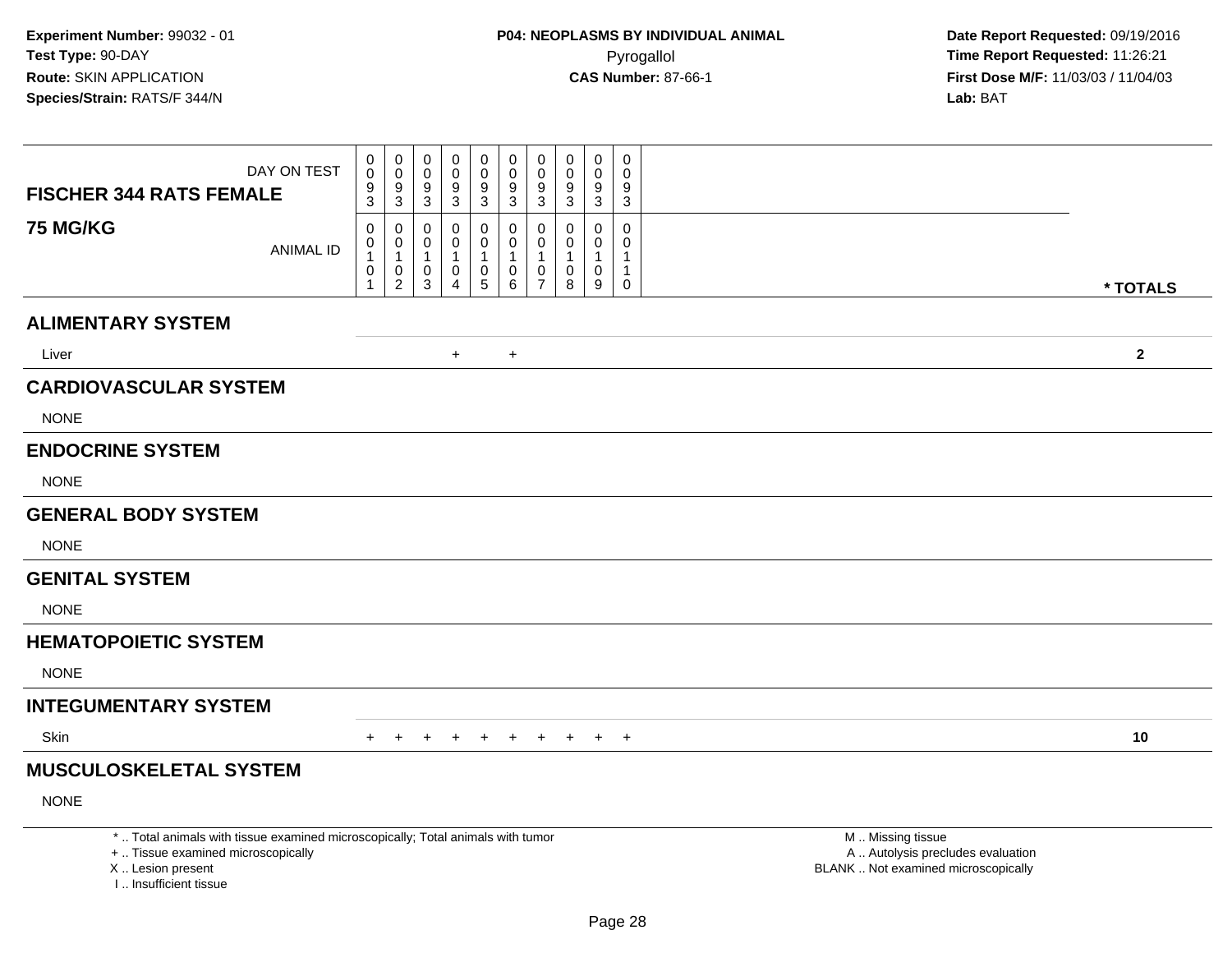| DAY ON TEST<br><b>FISCHER 344 RATS FEMALE</b> | $\mathbf{0}$<br>0<br>9<br>3 | 0<br>U<br>9<br>-3 | Ч | 0<br>U<br>9  | 0<br>0<br>9      | 0<br>9 | 0<br>υ<br>9<br>◠<br>J | 0 | 0<br>0<br>9<br>ົ<br>د |          |
|-----------------------------------------------|-----------------------------|-------------------|---|--------------|------------------|--------|-----------------------|---|-----------------------|----------|
| <b>75 MG/KG</b><br>ANIMAL ID                  | 0<br>U<br>U                 | 0<br>0<br>U<br>ຳ  | J | O<br>U<br>b. | 0<br>0<br>0<br>6 | U<br>U | 0<br>υ<br>8           | 9 | 0<br>0<br>0           | * TOTALS |

## **NERVOUS SYSTEM**

NONE

# **RESPIRATORY SYSTEM**

NONE

## **SPECIAL SENSES SYSTEM**

NONE

### **URINARY SYSTEM**

NONE

# **SYSTEMIC LESIONS**

Multiple Organn  $+$ 

<sup>+</sup> <sup>+</sup> <sup>+</sup> <sup>+</sup> <sup>+</sup> <sup>+</sup> <sup>+</sup> <sup>+</sup> <sup>+</sup> **<sup>10</sup>**

\* .. Total animals with tissue examined microscopically; Total animals with tumor

+ .. Tissue examined microscopically

X .. Lesion present

I .. Insufficient tissue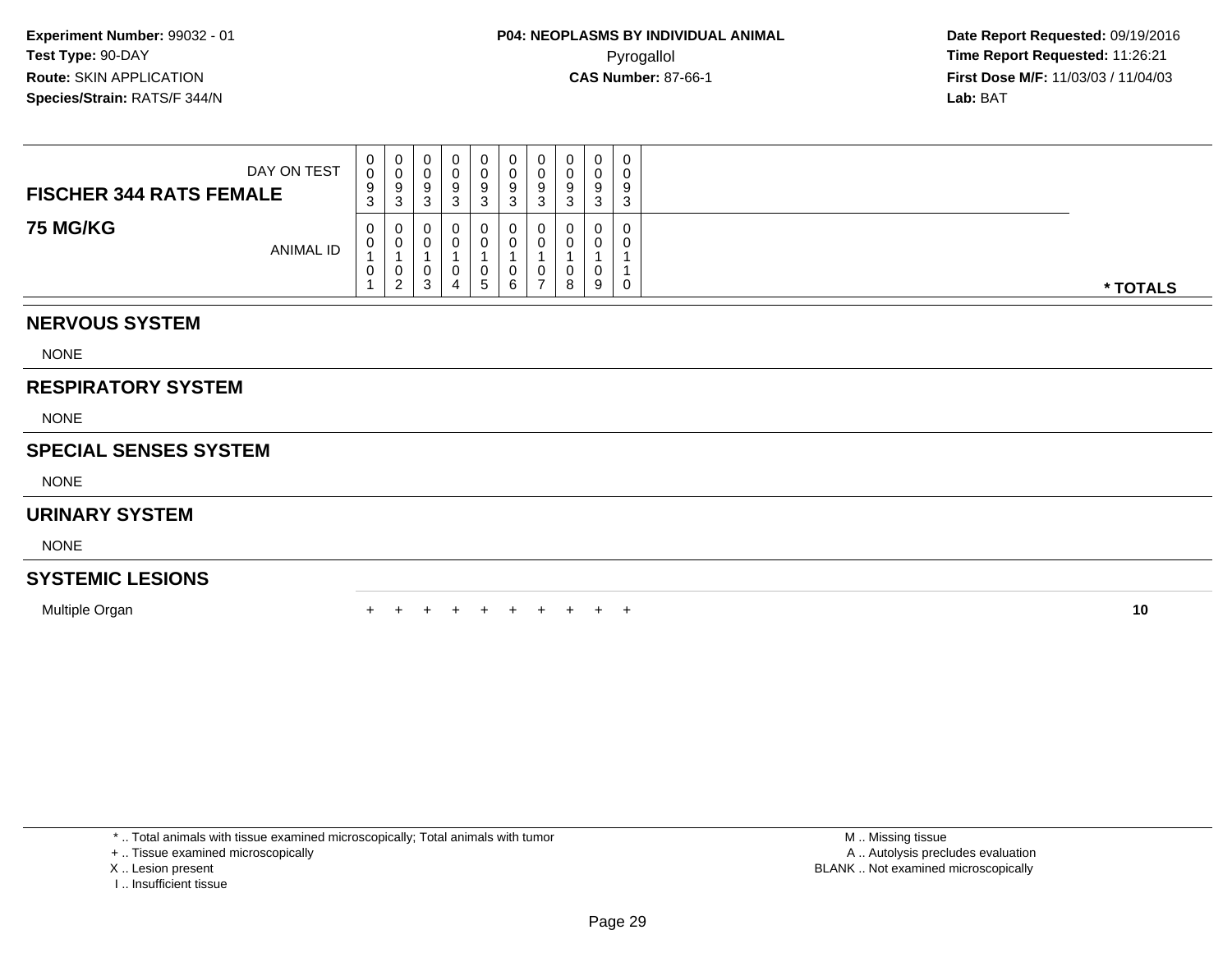| DAY ON TEST<br><b>FISCHER 344 RATS FEMALE</b>                                                                                                                       | $\pmb{0}$<br>$\mathbf 0$<br>$\frac{9}{3}$ | $\pmb{0}$<br>$\pmb{0}$<br>$\frac{9}{3}$                                        | $\pmb{0}$<br>$\mathbf 0$<br>$\boldsymbol{9}$<br>$\mathbf{3}$ | $\mathbf 0$<br>$\mathbf 0$<br>$\boldsymbol{9}$<br>3 | $\mathsf{O}\xspace$<br>$\overline{0}$<br>$\frac{9}{3}$ | $\pmb{0}$<br>$\mathsf{O}\xspace$<br>$\boldsymbol{9}$<br>$\mathbf{3}$ | $\pmb{0}$<br>$\pmb{0}$<br>$\boldsymbol{9}$<br>3                  | $\pmb{0}$<br>$\pmb{0}$<br>$\boldsymbol{9}$<br>3 | $\mathbf 0$<br>$\mathbf 0$<br>$\frac{9}{3}$                     | $\pmb{0}$<br>$\mathbf 0$<br>$\boldsymbol{9}$<br>$\mathbf{3}$                |                                                                                               |
|---------------------------------------------------------------------------------------------------------------------------------------------------------------------|-------------------------------------------|--------------------------------------------------------------------------------|--------------------------------------------------------------|-----------------------------------------------------|--------------------------------------------------------|----------------------------------------------------------------------|------------------------------------------------------------------|-------------------------------------------------|-----------------------------------------------------------------|-----------------------------------------------------------------------------|-----------------------------------------------------------------------------------------------|
| <b>150 MG/KG</b><br><b>ANIMAL ID</b>                                                                                                                                | 0<br>$\mathbf 0$<br>1<br>$\overline{1}$   | $\mathbf 0$<br>$\mathbf 0$<br>$\overline{1}$<br>$\mathbf{1}$<br>$\overline{2}$ | $\mathbf 0$<br>$\mathbf 0$<br>$\mathbf{1}$<br>1<br>3         | $\mathbf 0$<br>$\mathbf 0$<br>1<br>1<br>4           | 0<br>$\mathsf{O}\xspace$<br>$\mathbf{1}$<br>1<br>5     | $\pmb{0}$<br>$\mathbf 0$<br>$\mathbf{1}$<br>$\mathbf{1}$<br>6        | $\mathbf 0$<br>$\mathsf{O}\xspace$<br>-1<br>-1<br>$\overline{7}$ | $\mathbf 0$<br>0<br>$\overline{1}$<br>-1<br>8   | $\mathbf 0$<br>$\mathbf 0$<br>$\mathbf{1}$<br>$\mathbf{1}$<br>9 | $\mathbf 0$<br>0<br>$\mathbf{1}$<br>$\boldsymbol{2}$<br>$\mathsf{O}\xspace$ | * TOTALS                                                                                      |
| <b>ALIMENTARY SYSTEM</b>                                                                                                                                            |                                           |                                                                                |                                                              |                                                     |                                                        |                                                                      |                                                                  |                                                 |                                                                 |                                                                             |                                                                                               |
| Esophagus                                                                                                                                                           |                                           |                                                                                |                                                              |                                                     |                                                        |                                                                      |                                                                  |                                                 |                                                                 | $\div$                                                                      | 10                                                                                            |
| Intestine Large, Cecum                                                                                                                                              |                                           |                                                                                |                                                              |                                                     |                                                        |                                                                      |                                                                  |                                                 |                                                                 | $\ddot{}$                                                                   | 10                                                                                            |
| Intestine Large, Colon                                                                                                                                              |                                           |                                                                                |                                                              |                                                     |                                                        |                                                                      |                                                                  |                                                 |                                                                 | $\ddot{}$                                                                   | 10                                                                                            |
| Intestine Large, Rectum                                                                                                                                             |                                           |                                                                                |                                                              |                                                     |                                                        |                                                                      |                                                                  |                                                 |                                                                 | $+$                                                                         | 10                                                                                            |
| Intestine Small, Duodenum                                                                                                                                           |                                           |                                                                                |                                                              |                                                     |                                                        |                                                                      |                                                                  |                                                 |                                                                 | $\ddot{}$                                                                   | 10                                                                                            |
| Intestine Small, Ileum                                                                                                                                              |                                           |                                                                                |                                                              |                                                     |                                                        |                                                                      |                                                                  |                                                 |                                                                 | $\overline{+}$                                                              | 10                                                                                            |
| Intestine Small, Jejunum                                                                                                                                            |                                           |                                                                                |                                                              |                                                     |                                                        |                                                                      |                                                                  |                                                 | $\div$                                                          | $+$                                                                         | 10                                                                                            |
| Liver                                                                                                                                                               |                                           |                                                                                |                                                              |                                                     |                                                        |                                                                      |                                                                  |                                                 |                                                                 | $\ddot{}$                                                                   | 10                                                                                            |
| Pancreas                                                                                                                                                            |                                           |                                                                                |                                                              |                                                     |                                                        |                                                                      |                                                                  |                                                 |                                                                 | $\ddot{}$                                                                   | 10                                                                                            |
| Salivary Glands                                                                                                                                                     |                                           |                                                                                |                                                              |                                                     |                                                        |                                                                      |                                                                  |                                                 |                                                                 | $\overline{+}$                                                              | 10                                                                                            |
| Stomach, Forestomach                                                                                                                                                |                                           |                                                                                |                                                              |                                                     |                                                        |                                                                      |                                                                  |                                                 |                                                                 | $\ddot{}$                                                                   | 10                                                                                            |
| Stomach, Glandular                                                                                                                                                  |                                           |                                                                                |                                                              |                                                     |                                                        |                                                                      |                                                                  |                                                 |                                                                 | $\overline{+}$                                                              | 10                                                                                            |
| <b>CARDIOVASCULAR SYSTEM</b>                                                                                                                                        |                                           |                                                                                |                                                              |                                                     |                                                        |                                                                      |                                                                  |                                                 |                                                                 |                                                                             |                                                                                               |
| <b>Blood Vessel</b>                                                                                                                                                 |                                           |                                                                                |                                                              |                                                     |                                                        |                                                                      |                                                                  |                                                 |                                                                 | $\overline{+}$                                                              | 10                                                                                            |
| Heart                                                                                                                                                               |                                           |                                                                                |                                                              |                                                     |                                                        |                                                                      |                                                                  |                                                 |                                                                 | $+$                                                                         | 10                                                                                            |
| *  Total animals with tissue examined microscopically; Total animals with tumor<br>+  Tissue examined microscopically<br>X  Lesion present<br>I Insufficient tissue |                                           |                                                                                |                                                              |                                                     |                                                        |                                                                      |                                                                  |                                                 |                                                                 |                                                                             | M  Missing tissue<br>A  Autolysis precludes evaluation<br>BLANK  Not examined microscopically |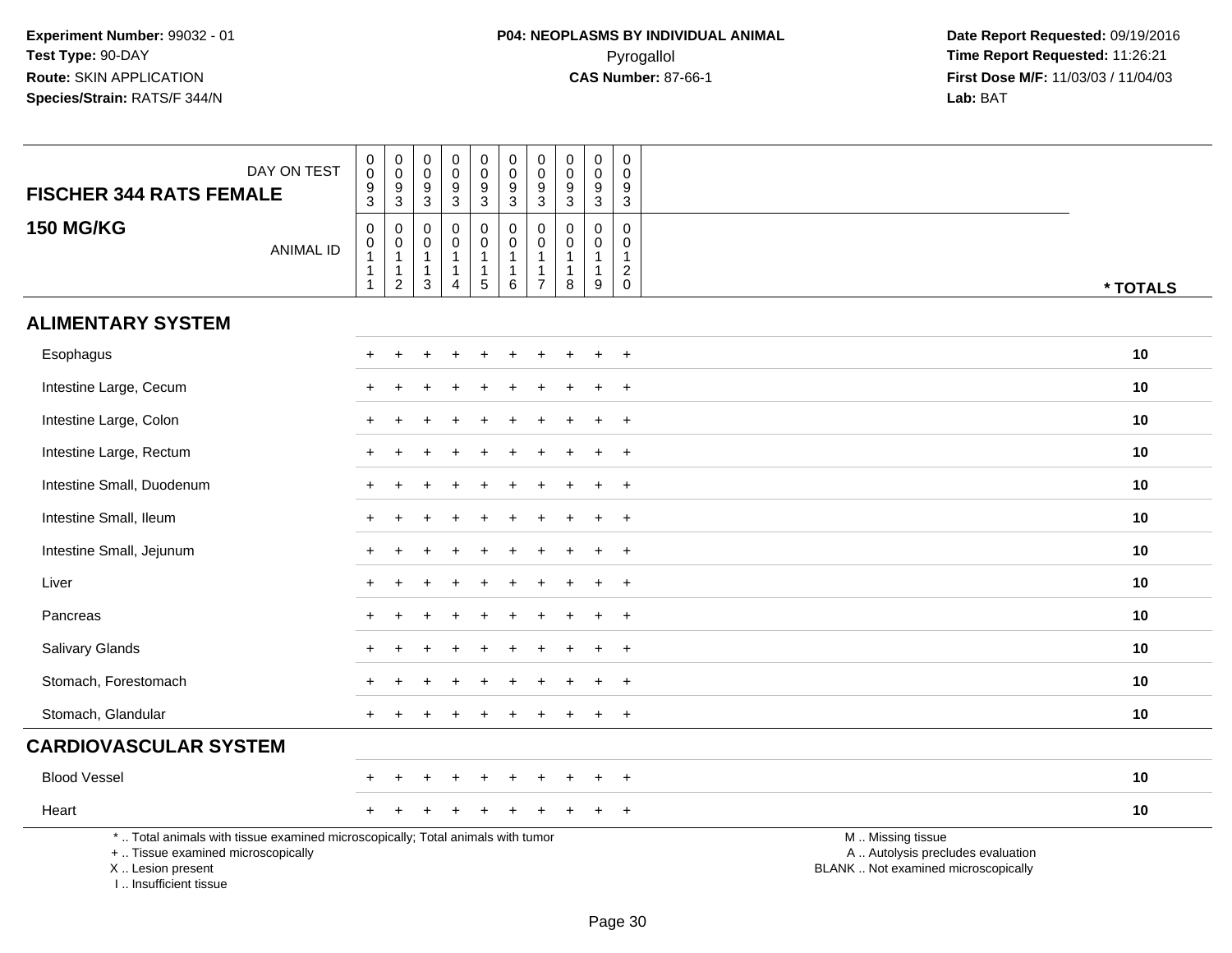| DAY ON TEST<br><b>FISCHER 344 RATS FEMALE</b>                                                                              | $\begin{smallmatrix} 0\\0 \end{smallmatrix}$<br>$\frac{9}{3}$ | $\pmb{0}$<br>$\mathsf{O}\xspace$<br>9      | 0<br>$\mathbf 0$<br>9  | $\pmb{0}$<br>$\mathbf 0$<br>9                  | $\begin{smallmatrix}0\0\0\end{smallmatrix}$<br>$\boldsymbol{9}$ | 0<br>$\ddot{\mathbf{0}}$<br>$9\,$  | $\pmb{0}$<br>$\ddot{\mathbf{0}}$<br>$\boldsymbol{9}$ | 0<br>$\mathbf 0$<br>9 | $\pmb{0}$<br>$\mathbf 0$<br>9         | 0<br>$\Omega$<br>9            |                                                      |                  |
|----------------------------------------------------------------------------------------------------------------------------|---------------------------------------------------------------|--------------------------------------------|------------------------|------------------------------------------------|-----------------------------------------------------------------|------------------------------------|------------------------------------------------------|-----------------------|---------------------------------------|-------------------------------|------------------------------------------------------|------------------|
| <b>150 MG/KG</b>                                                                                                           | 0<br>0                                                        | $\mathbf{3}$<br>0<br>0                     | $\mathbf{3}$<br>0<br>0 | $\overline{3}$<br>0<br>0                       | $\overline{3}$<br>0<br>$\mathsf 0$                              | $\overline{3}$<br>0<br>$\mathbf 0$ | $\overline{3}$<br>$\mathbf 0$<br>0                   | 3<br>0<br>0           | $\sqrt{3}$<br>$\Omega$<br>$\Omega$    | $\mathbf{3}$<br>0<br>$\Omega$ |                                                      |                  |
| <b>ANIMAL ID</b>                                                                                                           | $\overline{1}$<br>-1                                          | $\mathbf{1}$<br>$\mathbf{1}$<br>$\sqrt{2}$ | 1<br>$\mathbf{3}$      | $\mathbf{1}$<br>$\mathbf{1}$<br>$\overline{4}$ | 1<br>$\mathbf{1}$<br>5                                          | 1<br>$\,6\,$                       | $\overline{1}$<br>$\mathbf{1}$<br>$\overline{7}$     | 1<br>8                | 1<br>$\mathbf{1}$<br>$\boldsymbol{9}$ | $\mathbf{2}$<br>$\mathbf 0$   |                                                      | * TOTALS         |
| <b>ENDOCRINE SYSTEM</b>                                                                                                    |                                                               |                                            |                        |                                                |                                                                 |                                    |                                                      |                       |                                       |                               |                                                      |                  |
| <b>Adrenal Cortex</b>                                                                                                      |                                                               |                                            |                        |                                                |                                                                 |                                    |                                                      |                       |                                       | $\ddot{}$                     |                                                      | 10               |
| Adrenal Medulla                                                                                                            |                                                               |                                            |                        |                                                |                                                                 |                                    |                                                      |                       |                                       | $\ddot{}$                     |                                                      | 10               |
| Islets, Pancreatic                                                                                                         |                                                               |                                            |                        |                                                |                                                                 |                                    |                                                      |                       | $+$                                   | $\ddot{}$                     |                                                      | 10               |
| Parathyroid Gland                                                                                                          | М                                                             |                                            |                        |                                                |                                                                 |                                    |                                                      |                       |                                       | $\ddot{}$                     |                                                      | 9                |
| <b>Pituitary Gland</b>                                                                                                     | $+$                                                           |                                            |                        |                                                |                                                                 |                                    |                                                      |                       |                                       | $\ddot{}$                     |                                                      | 10               |
| <b>Thyroid Gland</b>                                                                                                       | $+$                                                           |                                            |                        |                                                | $\ddot{}$                                                       | $\ddot{}$                          |                                                      |                       | $\pm$                                 | $+$                           |                                                      | 10               |
| <b>GENERAL BODY SYSTEM</b>                                                                                                 |                                                               |                                            |                        |                                                |                                                                 |                                    |                                                      |                       |                                       |                               |                                                      |                  |
| <b>NONE</b>                                                                                                                |                                                               |                                            |                        |                                                |                                                                 |                                    |                                                      |                       |                                       |                               |                                                      |                  |
| <b>GENITAL SYSTEM</b>                                                                                                      |                                                               |                                            |                        |                                                |                                                                 |                                    |                                                      |                       |                                       |                               |                                                      |                  |
| <b>Clitoral Gland</b>                                                                                                      |                                                               |                                            |                        |                                                |                                                                 |                                    |                                                      | $+$                   | $M +$                                 |                               |                                                      | $\boldsymbol{9}$ |
| Ovary                                                                                                                      |                                                               |                                            |                        |                                                |                                                                 |                                    |                                                      |                       |                                       | $\ddot{}$                     |                                                      | 10               |
| Uterus                                                                                                                     | $+$                                                           |                                            |                        |                                                | $\ddot{}$                                                       | $\div$                             | $\ddot{}$                                            | +                     | $\ddot{}$                             | $+$                           |                                                      | 10               |
| <b>HEMATOPOIETIC SYSTEM</b>                                                                                                |                                                               |                                            |                        |                                                |                                                                 |                                    |                                                      |                       |                                       |                               |                                                      |                  |
| <b>Bone Marrow</b>                                                                                                         |                                                               |                                            | ÷                      |                                                | $\ddot{}$                                                       | $\ddot{}$                          | $\div$                                               | $\ddot{}$             | $+$                                   | $+$                           |                                                      | 10               |
| Lymph Node, Mandibular                                                                                                     | M                                                             | M                                          | M                      | M                                              | M                                                               | M                                  | M                                                    | M                     | M M                                   |                               |                                                      | $\pmb{0}$        |
| *  Total animals with tissue examined microscopically; Total animals with tumor<br>$\perp$ Tierue examined microsconically |                                                               |                                            |                        |                                                |                                                                 |                                    |                                                      |                       |                                       |                               | M. Missing tissue<br>A Autolveis produdes evaluation |                  |

+ .. Tissue examined microscopically

X .. Lesion present

I .. Insufficient tissue

A .. Autolysis precludes evaluation

Lesion present BLANK .. Not examined microscopically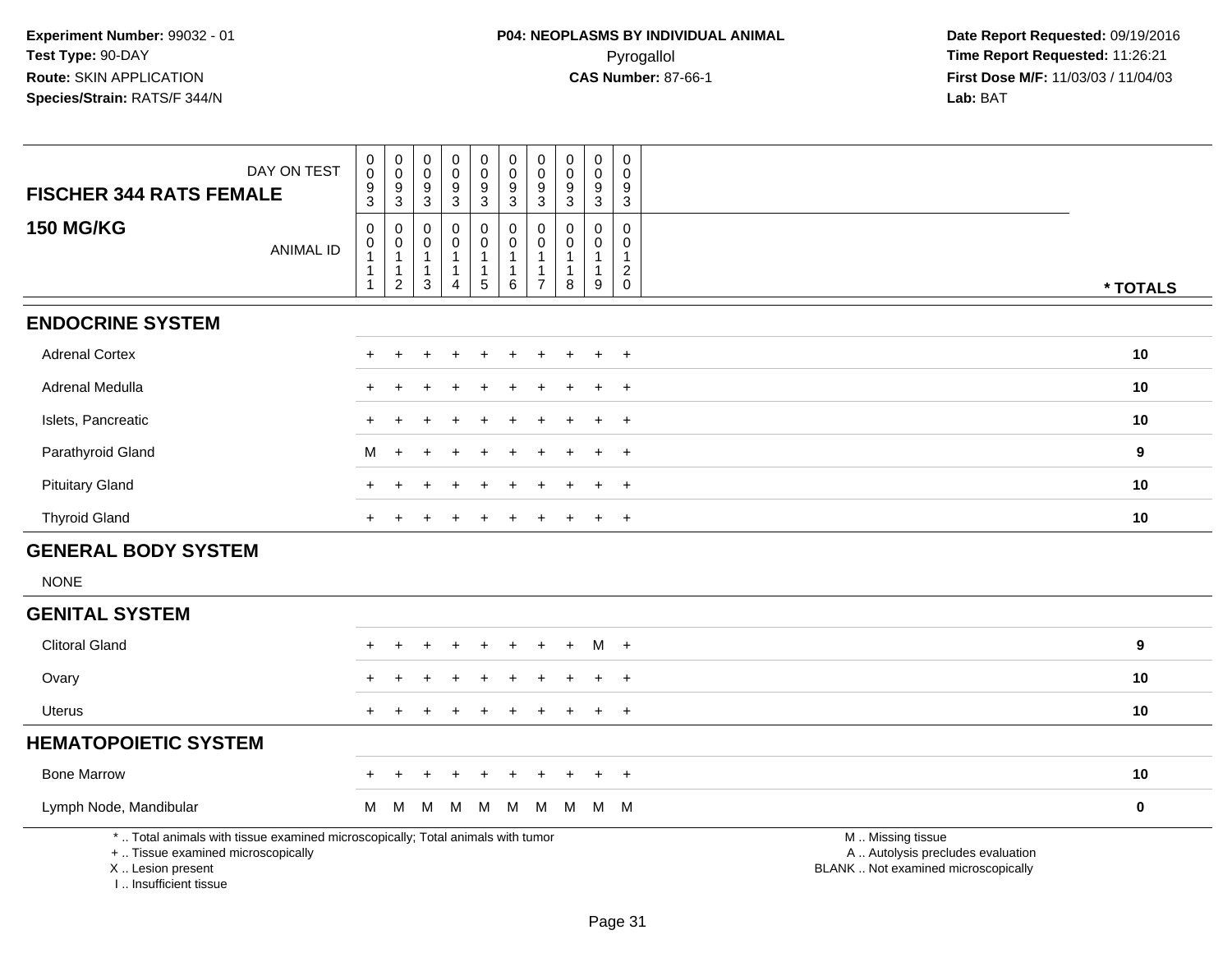| DAY ON TEST<br><b>FISCHER 344 RATS FEMALE</b>                                                                                                                       | $\begin{smallmatrix} 0\\0 \end{smallmatrix}$<br>$\frac{9}{3}$                    | $\begin{smallmatrix}0\\0\end{smallmatrix}$<br>$\frac{9}{3}$ | 0<br>$\overline{0}$<br>$\frac{9}{3}$                              | $_0^0$<br>$\frac{9}{3}$                                            | $\begin{smallmatrix} 0\\0 \end{smallmatrix}$<br>$\frac{9}{3}$                     | $\begin{smallmatrix} 0\\0 \end{smallmatrix}$<br>$\frac{9}{3}$           | 0<br>$\mathbf 0$<br>$9\,$<br>$\mathbf{3}$      | $\mathsf{O}\xspace$<br>$\overline{0}$<br>$\frac{9}{3}$         | $\begin{smallmatrix}0\0\0\end{smallmatrix}$<br>$\frac{9}{3}$ | $\pmb{0}$<br>$\mathbf 0$<br>$\frac{9}{3}$                  |                                                                                               |
|---------------------------------------------------------------------------------------------------------------------------------------------------------------------|----------------------------------------------------------------------------------|-------------------------------------------------------------|-------------------------------------------------------------------|--------------------------------------------------------------------|-----------------------------------------------------------------------------------|-------------------------------------------------------------------------|------------------------------------------------|----------------------------------------------------------------|--------------------------------------------------------------|------------------------------------------------------------|-----------------------------------------------------------------------------------------------|
| <b>150 MG/KG</b><br><b>ANIMAL ID</b>                                                                                                                                | $\mathsf{O}\xspace$<br>$\pmb{0}$<br>$\mathbf{1}$<br>$\mathbf{1}$<br>$\mathbf{1}$ | 0<br>$\pmb{0}$<br>$\mathbf{1}$<br>$\frac{1}{2}$             | 0<br>$\Omega$<br>$\overline{1}$<br>$\mathbf{1}$<br>$\overline{3}$ | 0<br>$\mathbf 0$<br>$\mathbf{1}$<br>$\mathbf{1}$<br>$\overline{4}$ | $\pmb{0}$<br>$\mathbf 0$<br>$\mathbf{1}$<br>$\begin{array}{c} 1 \\ 5 \end{array}$ | $\mathbf 0$<br>$\mathbf 0$<br>$\overline{1}$<br>$\mathbf{1}$<br>$\,6\,$ | 0<br>$\Omega$<br>$\mathbf 1$<br>$\overline{7}$ | 0<br>$\Omega$<br>$\mathbf 1$<br>$\mathbf{1}$<br>$\overline{8}$ | 0<br>$\mathbf 0$<br>$\mathbf{1}$<br>$\mathbf{1}$<br>9        | $\mathbf 0$<br>$\mathbf 0$<br>$\mathbf{1}$<br>$^2_{\rm 0}$ | * TOTALS                                                                                      |
|                                                                                                                                                                     |                                                                                  |                                                             |                                                                   |                                                                    |                                                                                   |                                                                         |                                                |                                                                |                                                              |                                                            |                                                                                               |
| Lymph Node, Mesenteric                                                                                                                                              |                                                                                  |                                                             |                                                                   |                                                                    |                                                                                   |                                                                         |                                                |                                                                |                                                              | $\overline{+}$                                             | 10                                                                                            |
| Spleen                                                                                                                                                              |                                                                                  |                                                             |                                                                   |                                                                    |                                                                                   |                                                                         |                                                |                                                                |                                                              | $+$                                                        | 10                                                                                            |
| Thymus                                                                                                                                                              | $\pm$                                                                            | $\ddot{}$                                                   |                                                                   | $\ddot{}$                                                          |                                                                                   |                                                                         |                                                |                                                                | $\ddot{}$                                                    | $+$                                                        | 10                                                                                            |
| <b>INTEGUMENTARY SYSTEM</b>                                                                                                                                         |                                                                                  |                                                             |                                                                   |                                                                    |                                                                                   |                                                                         |                                                |                                                                |                                                              |                                                            |                                                                                               |
| <b>Mammary Gland</b>                                                                                                                                                |                                                                                  |                                                             |                                                                   |                                                                    |                                                                                   |                                                                         |                                                |                                                                |                                                              | $\ddot{}$                                                  | 10                                                                                            |
| Skin                                                                                                                                                                | $\pm$                                                                            |                                                             |                                                                   |                                                                    |                                                                                   |                                                                         |                                                |                                                                | $\ddot{}$                                                    | $\ddot{}$                                                  | 10                                                                                            |
| MUSCULOSKELETAL SYSTEM                                                                                                                                              |                                                                                  |                                                             |                                                                   |                                                                    |                                                                                   |                                                                         |                                                |                                                                |                                                              |                                                            |                                                                                               |
| <b>Bone</b>                                                                                                                                                         | $+$                                                                              | $+$                                                         | $\ddot{}$                                                         | $+$                                                                | $+$                                                                               | $+$                                                                     | $+$                                            | $+$                                                            | $+$                                                          | $+$                                                        | 10                                                                                            |
| <b>NERVOUS SYSTEM</b>                                                                                                                                               |                                                                                  |                                                             |                                                                   |                                                                    |                                                                                   |                                                                         |                                                |                                                                |                                                              |                                                            |                                                                                               |
| <b>Brain</b>                                                                                                                                                        |                                                                                  |                                                             |                                                                   |                                                                    |                                                                                   |                                                                         |                                                |                                                                | $+$                                                          | $+$                                                        | 10                                                                                            |
| <b>RESPIRATORY SYSTEM</b>                                                                                                                                           |                                                                                  |                                                             |                                                                   |                                                                    |                                                                                   |                                                                         |                                                |                                                                |                                                              |                                                            |                                                                                               |
| Lung                                                                                                                                                                |                                                                                  | +                                                           |                                                                   |                                                                    | ÷                                                                                 |                                                                         |                                                |                                                                | $\ddot{}$                                                    | $^{+}$                                                     | 10                                                                                            |
| Nose                                                                                                                                                                |                                                                                  |                                                             |                                                                   |                                                                    |                                                                                   | $\overline{ }$                                                          |                                                |                                                                | $\ddot{+}$                                                   | $+$                                                        | 10                                                                                            |
| Trachea                                                                                                                                                             |                                                                                  |                                                             |                                                                   |                                                                    |                                                                                   |                                                                         |                                                |                                                                | $\ddot{}$                                                    | $+$                                                        | 10                                                                                            |
| <b>SPECIAL SENSES SYSTEM</b>                                                                                                                                        |                                                                                  |                                                             |                                                                   |                                                                    |                                                                                   |                                                                         |                                                |                                                                |                                                              |                                                            |                                                                                               |
| Eye                                                                                                                                                                 | $\div$                                                                           |                                                             |                                                                   |                                                                    |                                                                                   |                                                                         |                                                |                                                                |                                                              | $+$                                                        | 10                                                                                            |
| *  Total animals with tissue examined microscopically; Total animals with tumor<br>+  Tissue examined microscopically<br>X  Lesion present<br>I Insufficient tissue |                                                                                  |                                                             |                                                                   |                                                                    |                                                                                   |                                                                         |                                                |                                                                |                                                              |                                                            | M  Missing tissue<br>A  Autolysis precludes evaluation<br>BLANK  Not examined microscopically |